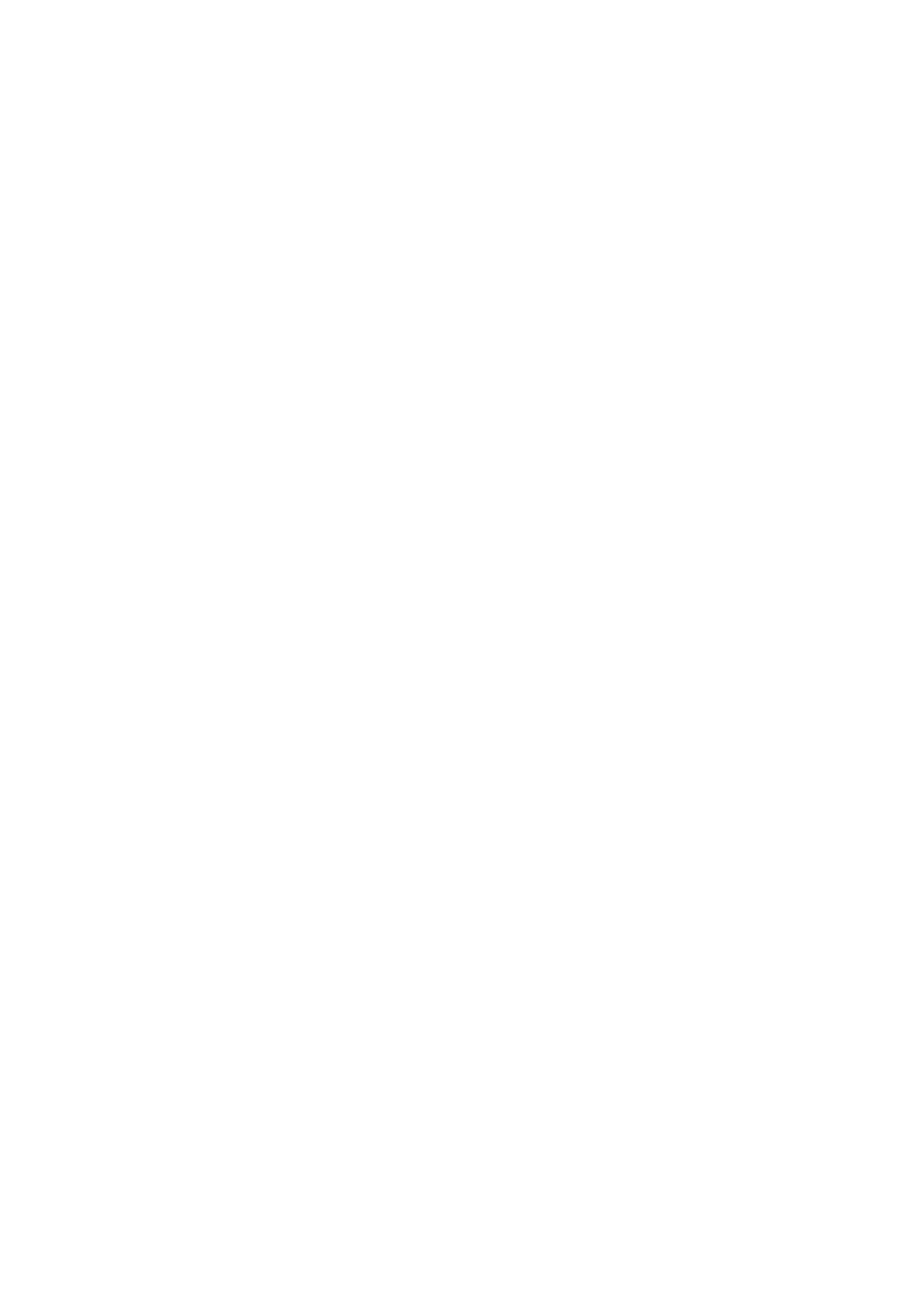# **THE TREATY-MAKING PROCESS AND BASIC CONCEPTS OF TREATY LAW<sup>1</sup>**

*Päivi Kaukoranta*<sup>2</sup>

#### **Introduction**

International treaties regulate interstate action and prescribe rights and obligations for states parties. The Statute of the International Court of Justice lists first among the sources of international law, which the Court shall apply when deciding disputes submitted to it, international conventions, whether general or particular, establishing rules expressly recognized by the contracting states. Treaties form a most important method of creating public international law. International environmental law as a rapidly developing field of law also relies heavily on the framework of treaties. It is essential for negotiators of multilateral environmental agreements (MEAs) to understand the basis and procedure of this system of interstate relations. With knowledge of how these building blocks of international law function, it is easier for negotiators to concentrate on the important substantial issues to be dealt with in multilateral environmental negotiations.3

<sup>&</sup>lt;sup>1</sup> This paper is based on a lecture given by the author on 27 August 2004.

<sup>&</sup>lt;sup>2</sup> Director, Treaty Law Unit, Ministry for Foreign Affairs of Finland.

<sup>&</sup>lt;sup>3</sup> Standard studies and commentaries on the subject matter of this paper, which are also commonly used by the author as a source of guidance, include inter alia, Ian Sinclair, *The Vienna Convention on the Law of Treaties* (2nd ed., Manchester University Press: Manchester, Dover, New Hampshire, 1984); Anthony Aust, *Modern Treaty Law and Practice* (Cambridge University Press, 2000); Paul Reuter, *Introduction to the Law of* Treaties (2nd English ed., Kegan Paul International Ltd.: London, New York, 1995); I. Macleod, I.D. Hendry, and Stephen Hyett, T*he External Relations of the European Communities* (Clarendon Press: Oxford, 1996); Dominic McGoldrick, *International Relations Law of the European Union* (Addison Wesley Longman Ltd.: London, New York, 1997). Constitutional procedures for the conclusion of treaties by Finland are recorded in a Treaty handbook published by the Ministry for Foreign Affairs of Finland, *Valtiosopimusopas* (Edita Publishing Oy: Helsinki, 2003).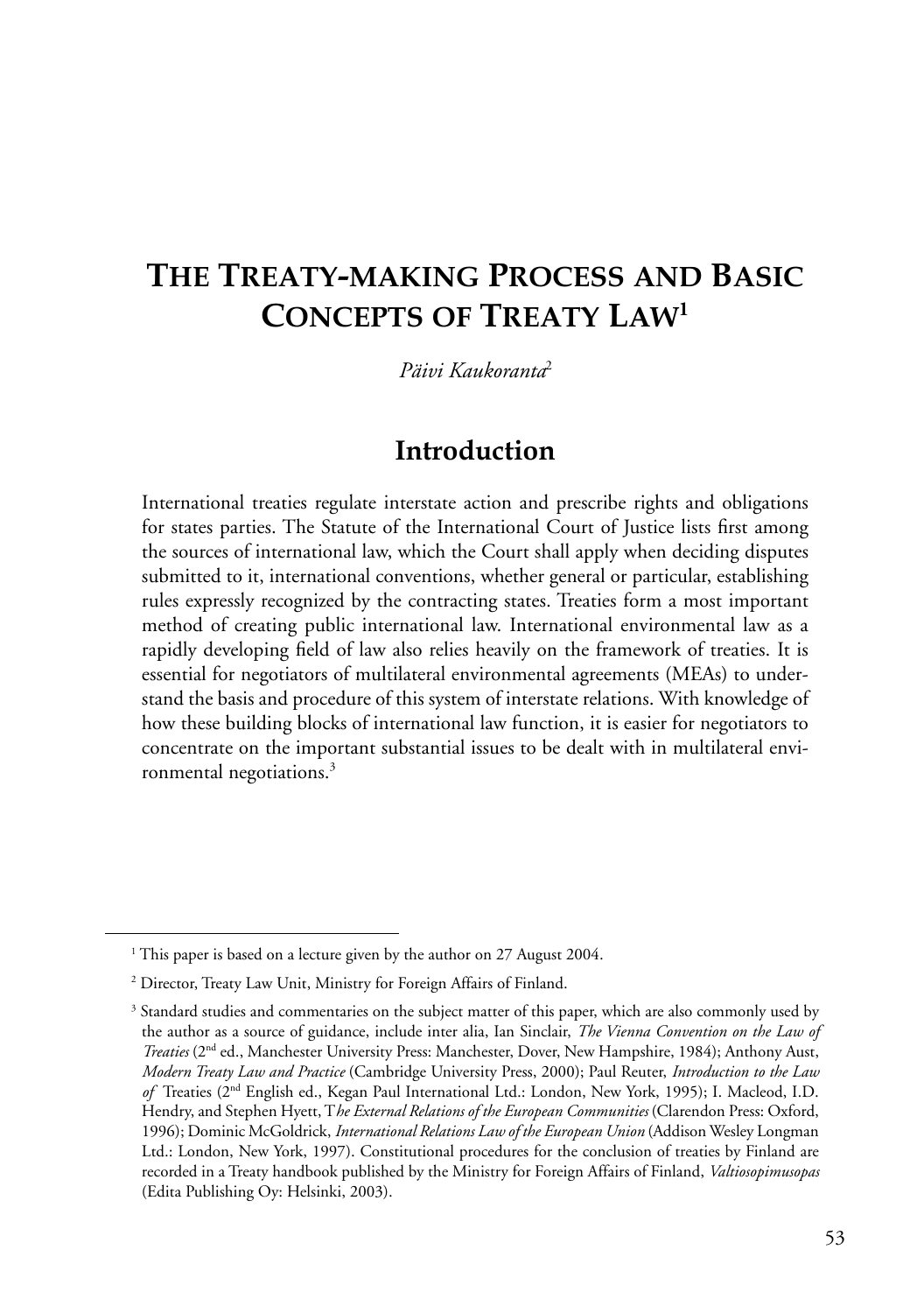# **Elements of the Definition of a Treaty**

The Vienna Convention on the Law of Treaties<sup>4</sup> provides a definition of a treaty in Article  $2(1)(a)$ :

"Treaty" means an international agreement concluded between States in written form and governed by international law, whether embodied in a single instrument or in two or more related instruments and whatever its particular designation.

Several points need to be clarified here. A treaty is distinguishable due to its international character. Treaties are firmly in the domain of international law and do not include international agreements governed by domestic law, such as those related to the lease and purchase of goods.

A treaty under the definition of the Vienna Convention must be concluded between states. However, state representatives can be quite diverse. Although usually concluded by heads of state or by governments acting on behalf of states, treaties can be expressed to be concluded by ministries or other state agencies. However, although the Vienna Convention does not apply to agreements between states and other subjects of international law, this does not affect their legal force. Such agreements can be legally binding and rules of international law codified in the Vienna Convention may apply to them independently as the provision simply means that they do not fall within the definition of a treaty under the Vienna Convention..

The same is true if an agreement is not in written form. Such an agreement cannot be a treaty under the Vienna Convention but this again does not affect whether it is legally in force or not. There are certain instances in international law where agreements have been made orally. For example, the prime ministers of Finland and Denmark settled the *Great Belt case*<sup>5</sup> over a telephone conversation.

Treaties are aimed at creating obligations under international law. Intention of states can be derived from and interpreted by examining the terms of the instrument and the particular circumstances at hand at the time of conclusion. Furthermore, the full provisions of a treaty do not have to be contained in one single instrument. An agreement will often be supplemented by annexes and protocols, for example. The exchanges of notes and the double exchanges of notes can also be mentioned here as a treaty in such cases is formed by the combination thereof. Finally, although it can be indicative, the specific designation of an agreement is not decisive as to its status as a treaty. Names of treaties are often based on state practice or on the practice of international organizations.

<sup>4</sup> Convention on the Law of Treaties, Vienna, 22 May 1969, in force 27 January 1980, 8 *International Legal Materials* (1969) 689, www.un.org/law/ilc/texts/treaties.htm.

<sup>5</sup> *Case Concerning Passage Through the Great Belt (Finland v. Denmark), Order of 10 September 1992 (Discontinuance)*, ICJ Reports (1992) 348, www.icj-cij.org/icjwww/icases/ifd/ifdframe.htm; Kari Hakapää, *Uusi kansainvälinen oikeus* (Lakimiesliiton kustannus: Helsinki, 1995), at 22.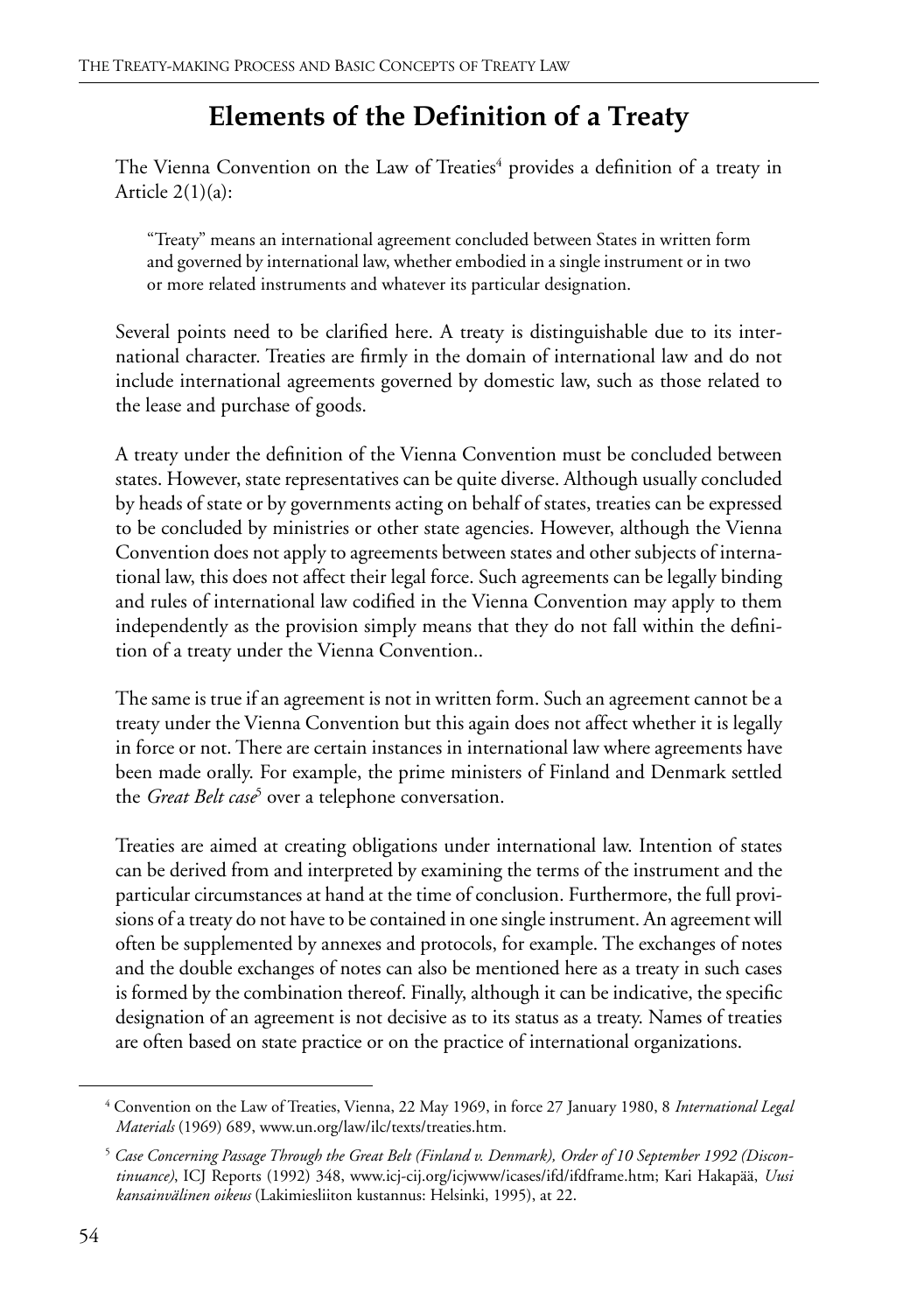## **Special Issues**

States may agree on a Memorandum of Understanding (MOU). Although such an instrument is usually meant to be non-legally binding, it brings with it political obligations for the states signatories. It is important to distinguish between a treaty and a MOU through use of terminology specific to each instrument. Where a treaty uses the word "shall" drafters of MOUs should opt for use of "will" instead. Treaties have parties while MOUs have participants. Finally, treaties enter into force while MOUs come into effect. Contrary to many treaties, MOUs should not provide for compulsory, legally binding dispute settlement as it would be contrary to the nature of such an instrument. When negotiating a MOU, express provisions defining its status should be included for the sake of clarity. For example, negotiators could simply state that the agreement is not legally binding or that it does not qualify for registration under Article 102 of the Charter of the United Nations, which deals with the registration of treaties and international agreements with the UN Secretariat.<sup>6</sup> Sometimes states choose to conclude a MOU instead of a full-fledged treaty as domestic procedures in the case of treaties may require more time than desired. An example of such case is the Memorandum of Understanding for the Global Biodiversity Information Facility (GBIF)<sup>7</sup>.

In negotiating an international agreement, parties may also wish to opt for an exchange of notes or exchange of letters. Using this mechanism is not free of complications, however, as an exchange of notes or of letters may constitute a treaty or MOU and it may happen that signatories hold differing views as to the status thereof. In the former case, one often finds language like "shall constitute an agreement" in the note or letter. In the latter case, when a note or letter merely "records the understanding" it is intended to take the form of a MOU.

While treaties in the meaning of the Vienna Convention can only be concluded between states, other provisions exist for the conclusion of agreements between other subjects of international law. In 1986 a convention on the law of treaties governing these subjects was concluded<sup>8</sup>. Moreover, as per the *Reparations case*,<sup>9</sup> an international organization has the capacity to conclude treaties if this is provided in its constituent instrument or if it is indispensable for the fulfilment of its purposes. Multilateral treaties, including

<sup>6</sup> For a more detailed discussion see Aust, *Modern Treaty Law*, *supra* note 3, at 26−46 and at 404; Jan Klabbers, *The Concept of Treaty in International Law* (Martinus Nijhoff, Brill Academic Publishers: Leiden, 1996)

<sup>7</sup> Memorandum of Understanding for the Global Biodiversity Information Facility, www.gbif.org/GBIF\_ org/GBIF\_Documents/mou\_html.

<sup>8</sup> Convention on the Law of Treaties between States and International Organizations or between International Organizations*,* Vienna, 21 March 1986, not yet in force, *International Legal Materials* (1986) 543, www.un.org/law/ilc/texts/trbtstat.htm.

<sup>9</sup> *Reparations for Injuries Suffered in the Service of the United Nations*, Advisory Opinion of 1949, ICJ Reports (1949) 174, www.icj-cij.org/icjwww/idecisions/isummaries/iisunsummary490411.htm.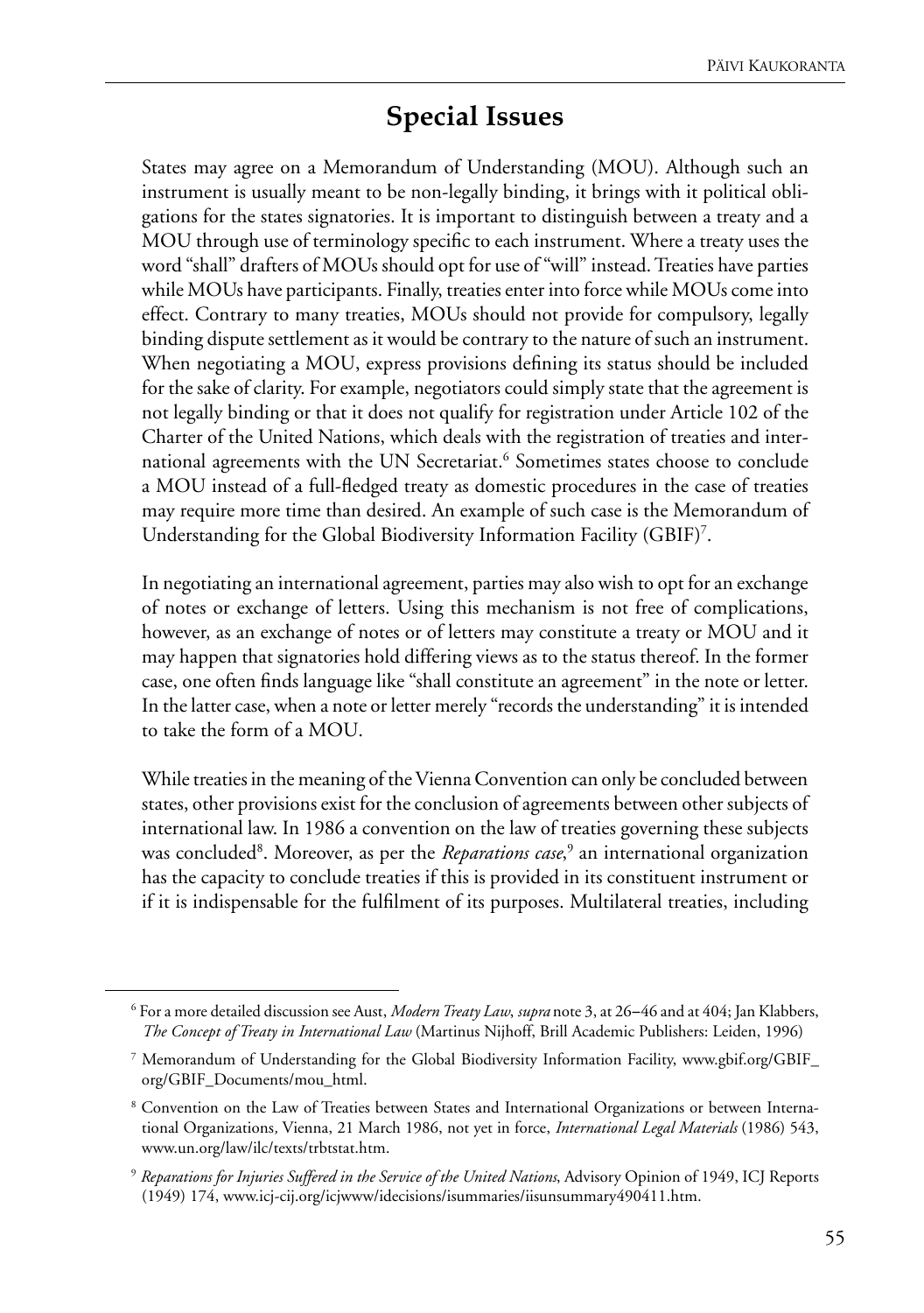MEAs, have increasingly begun to provide for the possibility for certain international organizations to become parties. Within the European Community (EC), competence in the field of the environment is shared between the EC and its member states. Therefore, often both the EC and the various member states are parties to the same convention. Although the European Union (EU), unlike the EC, does not yet enjoy international legal personality, it is likely that in the future it will acquire this<sup>10</sup> and consequently be able to become a party to an international agreement. For the reasons of shared competences there is a need to allow EC, or in the future EU, to become party to such international agreements, or to insert other kinds of clauses taking into account the competences of EC or EU.

Binding decisions of international organizations form yet another special type of international agreement. They are normally based on special provisions in the treaty establishing the organization or in a bilateral treaty, which provides that the body may take decisions binding upon the parties. As delegates to international organizations may be called upon to make such decisions, it must be ensured that they have the proper powers and competence. The nomenclature of decisions of international organizations may vary from decisions to recommendations and measures. As the binding nature of such decisions is not always self-evident, it is important to use clear terminology. Binding decisions of international organizations must go through the same mechanisms as treaties in relation to their adoption and implementation at the national level.

# **Conclusion and Entry into Force**

Treaties are initiated by a state, a group of states or an international organization. In some cases, the ownership of the initiative behind a treaty may lie with other subjects of international law, such as non-governmental organizations (NGOs). In all of these cases, prior to formal negotiations, it is important to check the feasibility of an initiative through informal discussions.

The preparatory phase of negotiations may be carried out informally. If needed, negotiating directives can be produced laying out the mandate of each actor. For example, in the case of EC, negotiating directives is an established practice. As per Article  $2(1)(c)$ of the Vienna Convention, negotiating powers may be delegated by the competent national authority in a document designating a person or persons to represent the state. These actors may have powers to negotiate, adopt or authenticate the text of a treaty and to express the consent of a state to be bound by a treaty. Article 7 of the Vienna Convention confirms that full powers to act on behalf of a state are assumed for heads of state or government or ministers of foreign affairs. Heads of diplomatic

<sup>&</sup>lt;sup>10</sup> Treaty establishing a Constitution for Europe, Article I-7, Rome, 29 October 2004, OJ No. C310, 16 December 2004, at 1−474, europa.eu.int/constitution/index\_en.htm.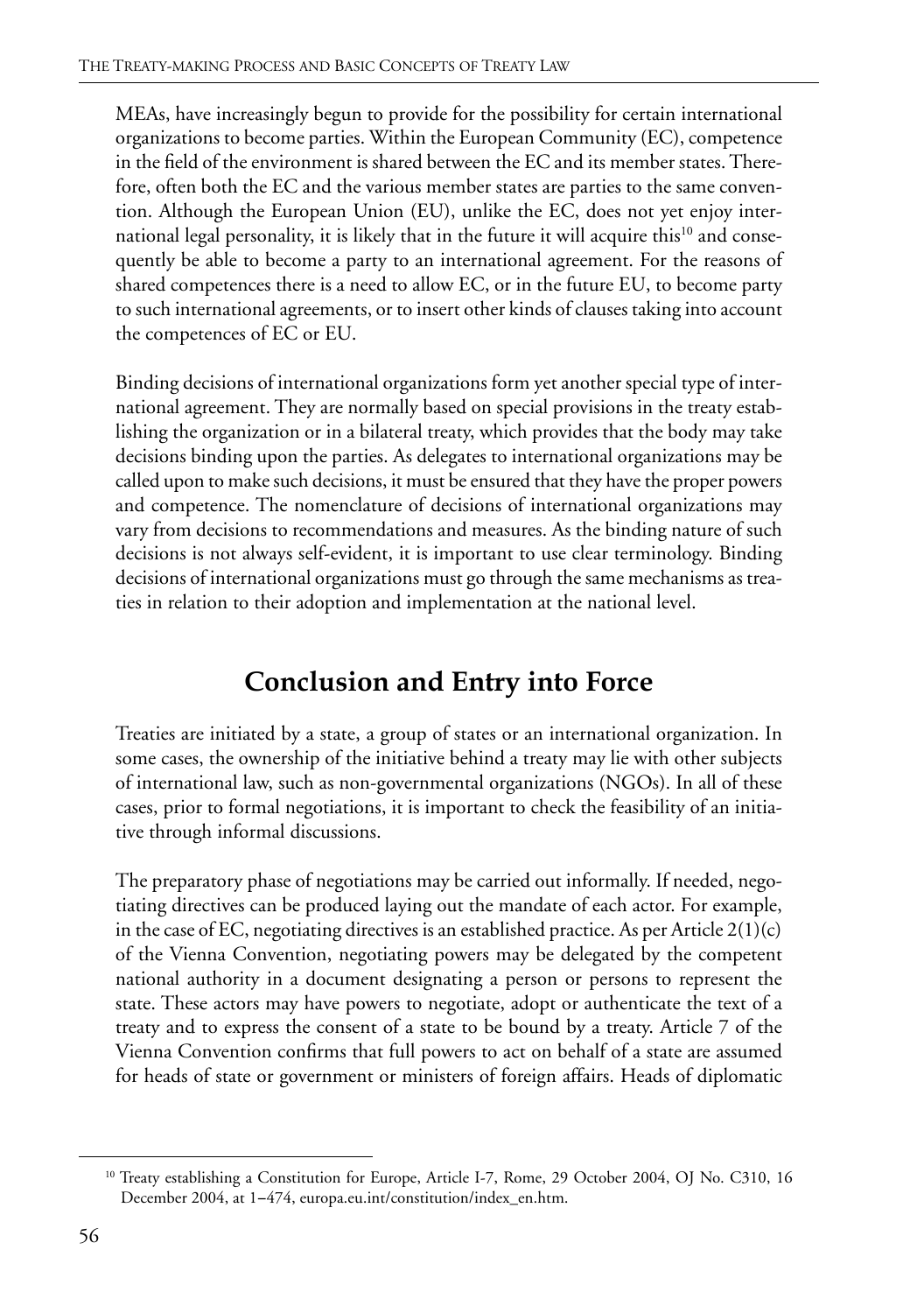missions and accredited representatives can act without full powers in the adoption of the text of a treaty. For other persons, competence may be delegated through a document produced as evidence naming the person and confirming authorisation to represent the state. Such credentials must be signed by one of the Big Three, i.e. the head of state, the prime minister or the foreign minister.

The rules relating to the adoption and authentication of a treaty are governed by Articles 9 and 10 of the Vienna Convention. With regard to bilateral treaties, this is completed often by initialling the lower corners of each page. Today, bilateral treaties are often finalized through electronic correspondence and formal adoption and authentication takes place only at the time of signature. States may, however, suggest changes before signature takes place.<sup>11</sup> A bilateral treaty is concluded at the time of signature of both parties.

With multilateral treaties, decisions are made by each state to adopt and authenticate treaties. In international conferences, decisions are usually adopted by a two-thirds majority of the states present and voting, unless parties decide to apply a different rule. The use of consensus, which should not be confused with unanimity, has today become more common. Furthermore, international organizations may have specific rules concerning the adoption of treaties. Within the United Nations, for example, the authentication of texts takes the form of adoption of resolutions. The Food and Agriculture Organization (FAO), for its part, requires the certification of two copies, by the Chairman of the FAO Conference and by the FAO Director General. At the end of a conference, it is normal for negotiating states to sign the final act, which is an optional step and does not commit the state to sign or ratify the agreement in question. Multilateral treaties are normally deemed to be concluded with signature of the final act or at the date of opening for signature.

After a treaty is concluded, it is normally first signed but this is not compulsory. Treaties adopted by the FAO Conference, for example, are not signed. Some treaties are open for signature only for a specific time while others are open indefinitely. In either case, it is essential that the person signing the agreement enjoys the full powers addressed in Article 7 of the Vienna Convention. Full powers authorising the person to sign an agreement shall state the full name of the person concerned, and a full title of the treaty to be signed. Full powers are given by one of the Big Three. Full powers are furnished with a date and place and although an official seal is usually used, this is not compulsory. Once a treaty is signed, a state is under the obligation to refrain from acts that are contrary to the object and purpose of the treaty.<sup>12</sup>

<sup>&</sup>lt;sup>11</sup> For correction of errors, see Article 79, Vienna Convention, *supra* note 4.

<sup>12</sup> Article 18, Vienna Convention, *ibid*.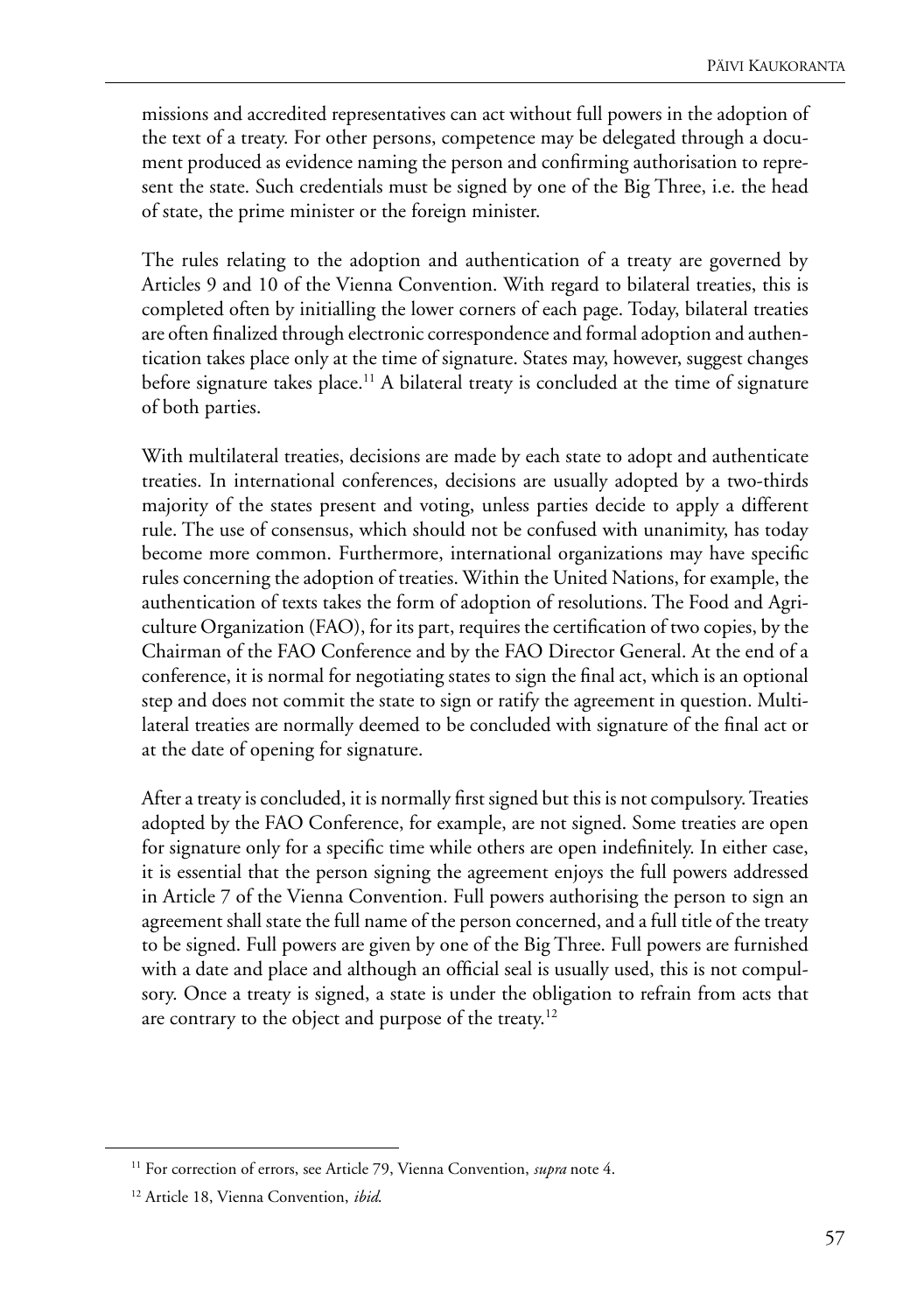The Vienna Convention provides for several alternatives of expressing consent to be bound by a treaty. This can be done by (definitive) signature, exchange of instruments, ratification, acceptance, approval, accession or by any other means.<sup>13</sup> Resorting to these alternative means does not affect the legal implications of expressing consent. With each treaty, it is important to note any final provisions that define the ways in which to give consent.

Consent to be bound by signature is common in the case of bilateral treaties or of treaties with only a few parties. Giving consent to be bound by signature is normally only possible for treaties that do not require prior parliamentary approval. In rare cases, the procedure of *ad referendum* signature coupled with confirmation by the state may be used. Consent can be given through an exchange of instruments such as the notes or letters discussed above. Again, this is common with bilateral instruments but can also be used for agreements between more than two countries.

Ratification is an international act so named, whereby a state establishes on the international plane its consent to be bound by a treaty. It normally follows signature of a treaty. It is important to be aware of the common misconception that ratification means approval by a national parliament. Although in national legislation this may be the case, as a concept of international law this is not correct. The date of ratification is the date of deposit of the instrument of ratification, not the date of a national decision to ratify. Instruments of ratification must be signed by one of the Big Three.

Consent to a treaty can be given by acceptance or approval, which should be given under similar conditions as with ratification.<sup>14</sup> The use of acceptance and approval was originally developed in order to enable some states to avoid constitutional requirements to obtain parliamentary authority to ratify. This was the case where the parliamentary process was described as ratification. States can also give consent to be bound by a treaty through accession.<sup>15</sup> Accession is not preceded by signature and is used as a means for a state to become a party if it is unable for some reason to sign the treaty. This may be because the time for signature has lapsed or because the treaty is open for signature only for certain states. Today, accession is often possible even before the entry into force of a treaty. The other means of giving consent to be bound by a treaty as provided for in Article 11 of the Vienna Convention are not commonly used, except in cases of giving consent to be bound by amendments to treaties.

<sup>13</sup> Article 11, Vienna Convention, *ibid*.

<sup>14</sup> Article 14(2), Vienna Convention, *ibid*.

<sup>15</sup> Article 15, Vienna Convention, *ibid*.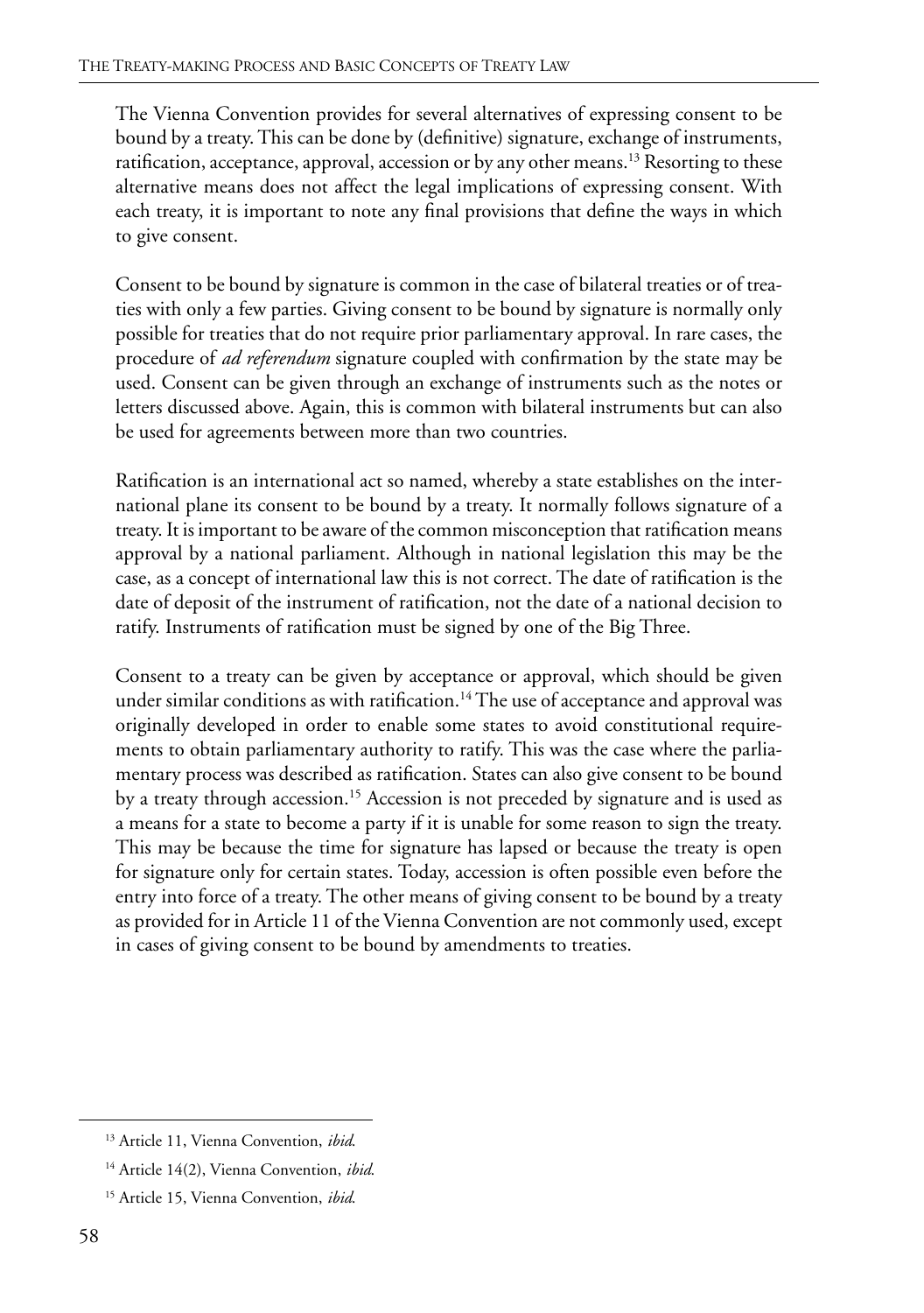The entry into force of treaties is governed by Article 24 of the Vienna Convention.<sup>16</sup> Modern treaties normally include explicit provisions on how they will enter into force and multilateral agreements often require a certain number of states to give their consent to be bound. It is often impractical to provide that a treaty enters into force immediately on the date of consenting to be bound by the treaty. Many states need to take certain implementing measures between giving consent and entry into force. To avoid confusion, established formulas are often used. Exceptions exist, however, as with the Kyoto Protocol<sup>17</sup> which entered into force only after its ratification by at least 55 countries, which accounted for 55 percent of 1990 levels of carbon dioxide emissions in Annex I countries.<sup>18</sup>

#### **Amendments and Reservations**

Amendments to a treaty may be made by agreement between the parties.<sup>19</sup> Explicit amendment clauses are often included in a treaty. Non-automatic amendment procedures require agreement between the parties and are often subject to constitutional procedures. Automatically binding amendment mechanisms facilitate the entry into force of amendments that may be necessary for the effective functioning of an agreement, but these may be problematic for constitutional reasons. Moreover, opting out and contracting out procedures exist. Review clauses are also common and review is often initially undertaken by the Conference of the Parties of an MEA.

The Vienna Convention makes provision for reservations to treaties.<sup>20</sup> Unless they are specifically prohibited, it is assumed that it is possible to make reservations. They can be entered into either at the time of signature and confirmed at the time of expressing consent to be bound by a treaty or at the time of expressing consent to be bound. Interpretative declarations or statements titled otherwise may constitute reservations. Although common in multilateral treaties, many MEAs specifically preclude reservations to guarantee their effectiveness. Furthermore, reservations have to be compatible with the object and purpose of the treaty. Reservations may be withdrawn but may not be reformulated in a manner that would amount to a new or wider reservation.

<sup>16</sup> Article 24, Vienna Convention, *ibid*.

<sup>&</sup>lt;sup>17</sup> The Kyoto Protocol to the United Nations Framework Convention on Climate Change, Kyoto, 11 December 1997, in force 16 February 2005, 37 *International Legal Materials* (1998) 22, unfccc.int/ resource/docs/convkp/kpeng.pdf.

<sup>18</sup> Article 25(1), Kyoto Protocol, *ibid*.

<sup>19</sup> Article 39, Vienna Convention, *supra* note 4.

<sup>20</sup> Articles 19-23, Vienna Convention, *ibid*.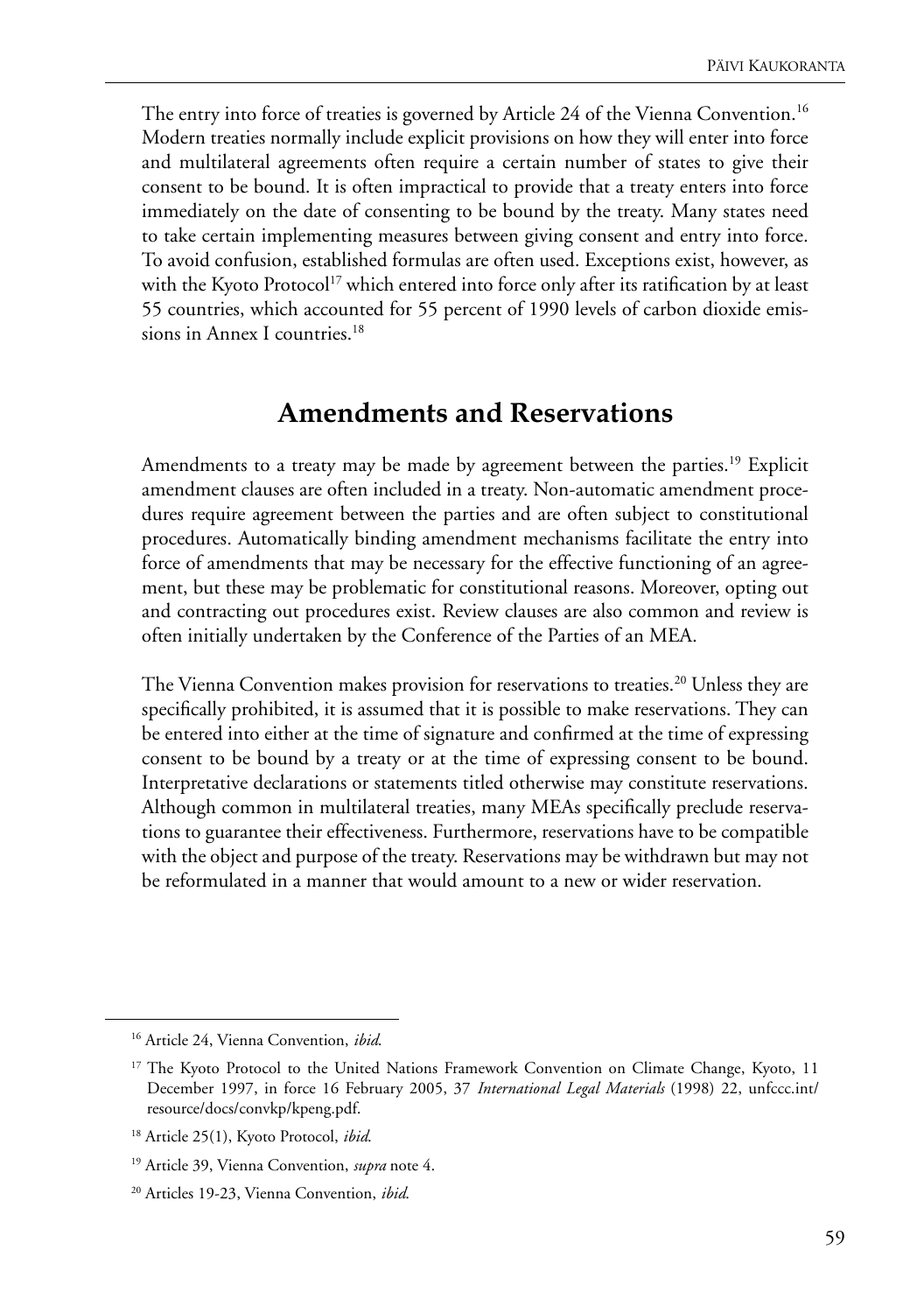## **Conclusion**

This presentation has provided a mere overview of the treaty making-process and basic concepts of treaty law. The modern law of treaties is set out in the Vienna Convention. Although not even the Vienna Convention provides a complete or non-controversial collection of the law of treaties it does provides quite a comprehensive handbook and any study of the procedures and effects of treaties should begin there. In negotiating a multilateral environmental agreement, set procedures have to be followed and the rules relating to international treaty-making must be respected. By understanding and taking into consideration the regime applicable to international treaty-making, negotiators can guarantee an effective outcome to multilateral environmental negotiations.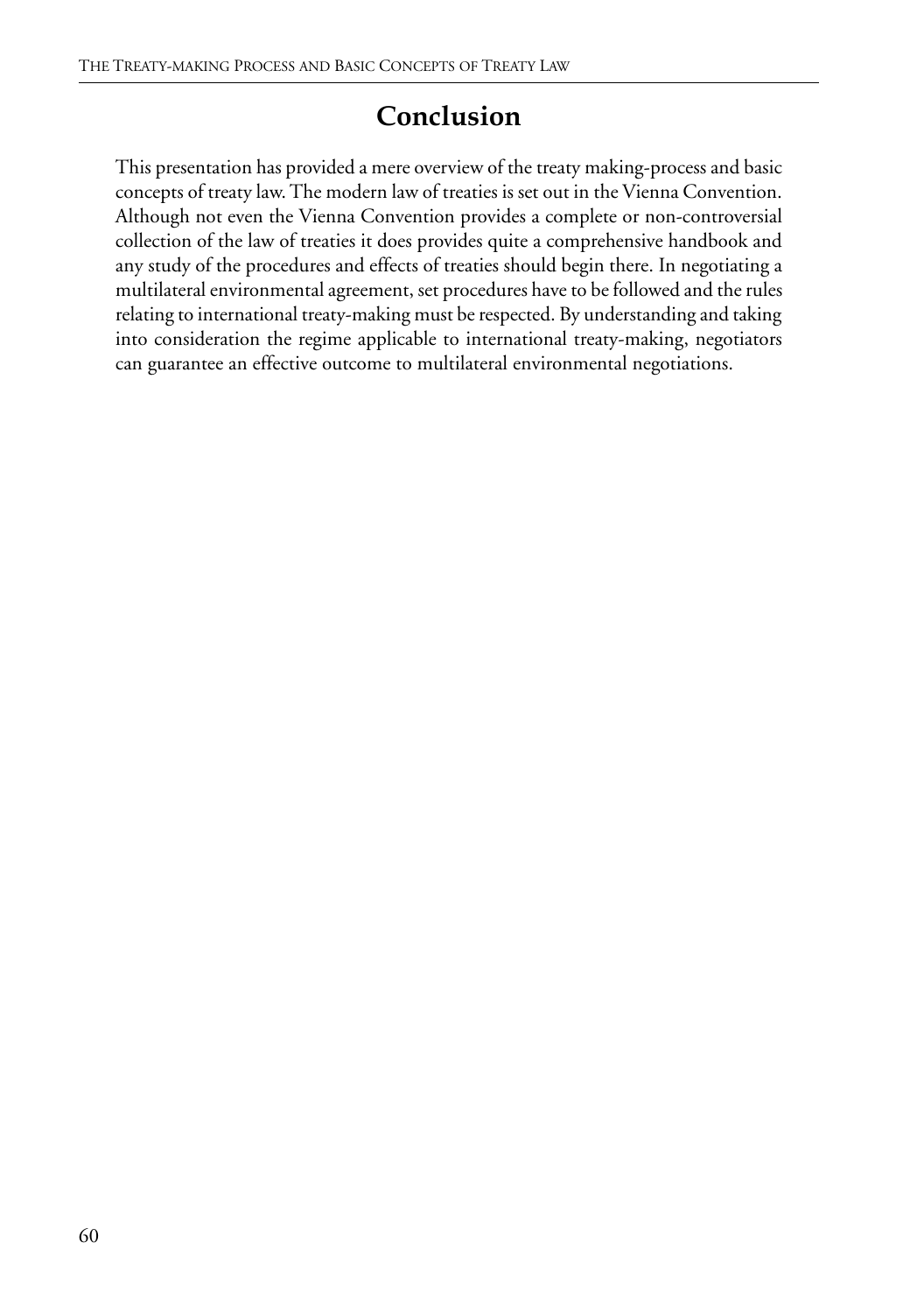# **AN INTRODUCTION TO THE SOURCES, PRINCIPLES AND REGIMES OF INTERNATIONAL ENVIRONMENTAL LAW1**

*Marc Pallemaerts*<sup>2</sup>

## **Introduction**

International environmental law is a dynamic construct which is constantly developing. This brief synopsis will look at some of the ways in which international environmental law is born and changes. This study must begin by addressing the different sources of international environmental law in order to understand the various forms in which this law takes shape. In the second part of this introductory overview, particular attention will be given to a number of general principles of international environmental law. The last section of this study will address the creation and growth of international environmental regimes. Developing from the various sources of law, not least the aforementioned principles of international environmental law, regimes are developed as a response to environmental problems in specific issue areas. Regimes bring forward the dynamic nature of law in this area as it emerges from the continuous interplay between principles, rules and institutions.

<sup>&</sup>lt;sup>1</sup> This paper is based on a lecture given by the author on 24 August 2004. The author would like to thank Marko Berglund of the University of Joensuu for his help in preparing this written contribution to the present Review.

<sup>2</sup> Professor of International Environmental Law, Université Libre de Bruxelles and Vrije Universiteit Brussel.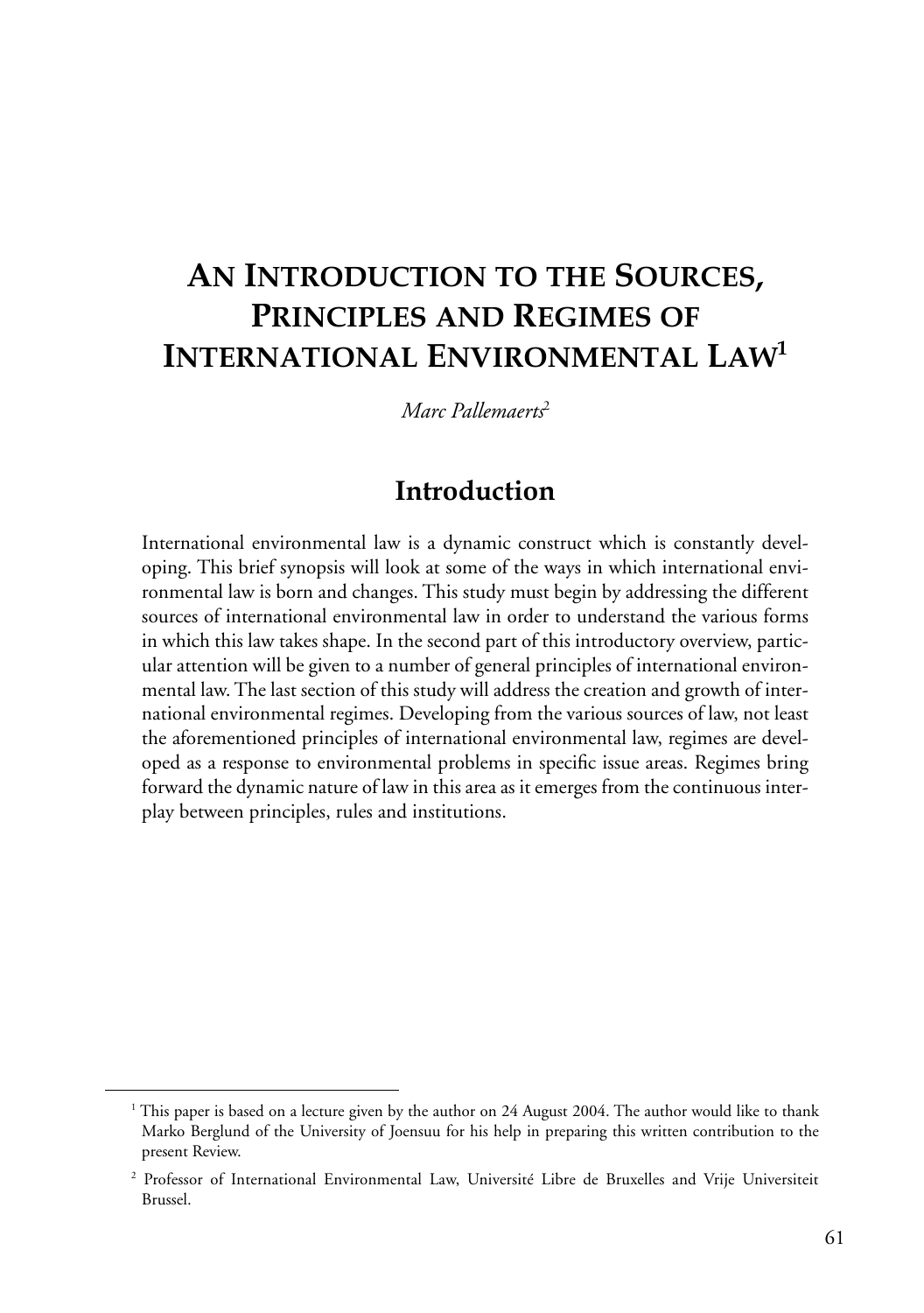## **Sources of International Environmental Law**

Several sources of international environmental law exist. Since international environmental law is a particular branch of international law, the theory of its sources mirrors that of the sources of international law generally. Treaties, both bilateral and multilateral, are the source of international law *par excellence*. These are supplemented by binding decisions of international organizations or other intergovernmental bodies established by treaties. In the environmental sphere, some decisions of the conferences or meetings of the Parties (COP or MOP) of multilateral environmental agreements (MEAs) fall into this category. Customary international law has developed from state practice, while international judicial decisions form yet another source of international law. General principles of international law have been developed, often reflecting principles found in national legal systems. Soft law, in the form of non-binding decisions, declarations and resolutions of intergovernmental organizations and meetings, forms another important source of international environmental law. Though such instruments are, strictly speaking, legally non-binding, they are not devoid of normative content and help shape the expectations of the international community.

#### **Treaties**

Multilateral environmental treaties, conventions or agreements form the backbone of international environmental law.<sup>3</sup> Prior to 1960, some 42 multilateral treaties which today are considered to be part of international environmental law already existed. They mainly related to the management of living natural resources. The first multilateral environmental agreement (MEA) on marine pollution was concluded in 1954. During the 1960s, MEAs began addressing emerging transboundary environmental risks. A few treaties concerning radioactive, marine and freshwater pollution were concluded. As the international community was incited to further normative efforts by the first United Nations environmental conference held in Stockholm in 1972, the 1970s saw the adoption of no less than 75 new MEAs, more than during the entire period before 1970. The development of MEAs clearly accelerated and both the substantive and geographical scope of these agreements expanded. In the 1980s, the growth of international environmental law slowed down somewhat, but 40 additional MEAs were nevertheless concluded during this decade. The scope of multilateral law-making was again extended, this time to start addressing not merely transboundary, but truly global environmental threats. In the 1990s, international environmental law-making again increased in speed as, exploiting the positive impetus generated by the 1992 Rio summit, the international community concluded another 75 MEAs.<sup>4</sup>

 $^3$  For a more in-depth discussion of treaty law see the article by Päivi Kaukoranta in the present Review.

<sup>4</sup> These figures were derived by the author from the data in the ENTRI database of the Center for International Earth Science Information Network (CIESIN) at Columbia University, sedac.ciesin.columbia.edu/ entri/treatySearch.jsp.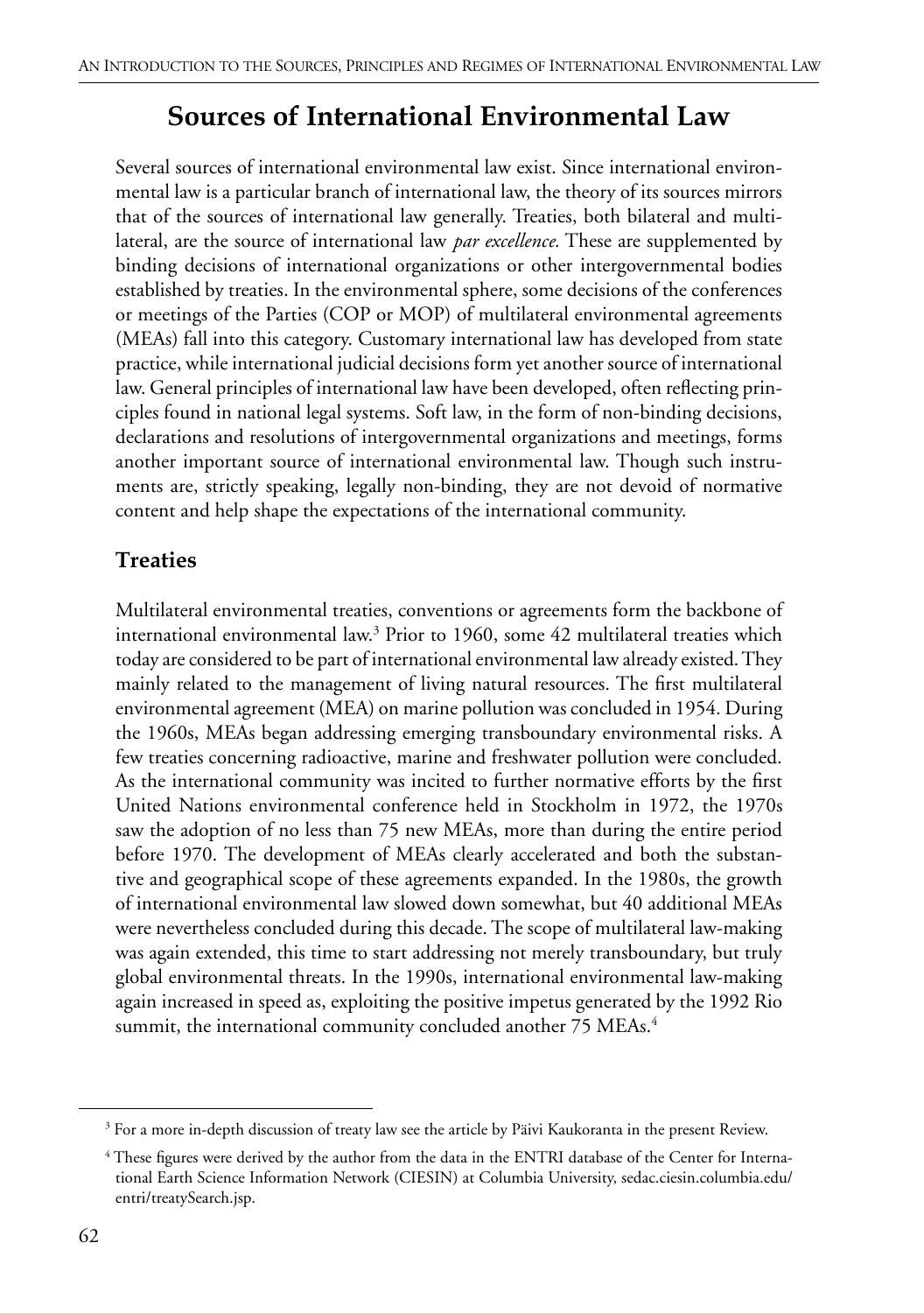Several different motives underlie the development of international environmental law. An MEA can be designed for the management and conservation of environmental resources situated beyond the limits of national jurisdiction. This is apparent in treaties, such as fisheries agreements, which deal with the so-called global commons. Prevention and control of transboundary environmental interferences is another catalyst for international environmental law-making. This can lead to agreements to control various forms of cross-border pollution or to ensure co-operative management of environmental resources which are under the jurisdiction of several states, and are therefore sometimes referred to as shared natural resources. International environmental law can also be developed with a view to minimize or otherwise manage the transboundary economic effects, such as trade barriers and distortions of competition, resulting from unilateral, national environmental policies and laws. Finally, MEAs can be aimed at scientific, technological and financial co-operation to enhance the effectiveness of national environmental policies.

#### **Soft Law**

Within the overall process of international environmental law-making, soft law has emerged as an important source of law. Although not legally binding, soft law can have a direct influence on the behaviour of both states and non-state actors. In this respect, it can act either as a complement or as a substitute of hard law. Soft law often provides a consensual basis for the subsequent development of legally binding international norms. It then functions as a precursor of hard law and the gradual transformation of soft law into hard law can be seen as a process of juridification of international environmental policy.<sup>5</sup> In this context, soft law has also been described as 'the thin end of the normative wedge of international environmental law.'6

#### **General Principles**

The traditional theory of the sources of international law holds that general principles of law are derived by induction from the national legal systems of the so-called civilized nations.7 According to a more modern view, general principles are derived from positive rules of international law. They can be seen as a reflection of a general legal conviction of the international community or as a type of 'formless interstate consent.'8 A synthetic view, bringing together these two approaches, would hold that general principles emerge from both national law, and soft and hard international law.

<sup>5</sup> W. Lang, 'Die Verrechtlichung des internationalen Umweltschutzes: vom "soft law" zum "hard law"', *Archiv des Völkerrechts* 22 (1984) 283.

<sup>6</sup> G. Handl, 'Environmental Security and Global Change: The Challenge to International Law', *Yearbook of International Environmental Law* 1 (1990) 3.

<sup>7</sup> Article 38(1) of the Statute of the International Court of Justice refers to 'the general principles of law recognized by civilized nations' as one of the sources of international law; www.icj-cij.org/icjwww/ibasicdocuments/ibasictext/ibasicstatute.htm.

<sup>8</sup> See generally G.J.H. van Hoof, *Rethinking the Sources of International Law* (Kluwer: Deventer, 1983).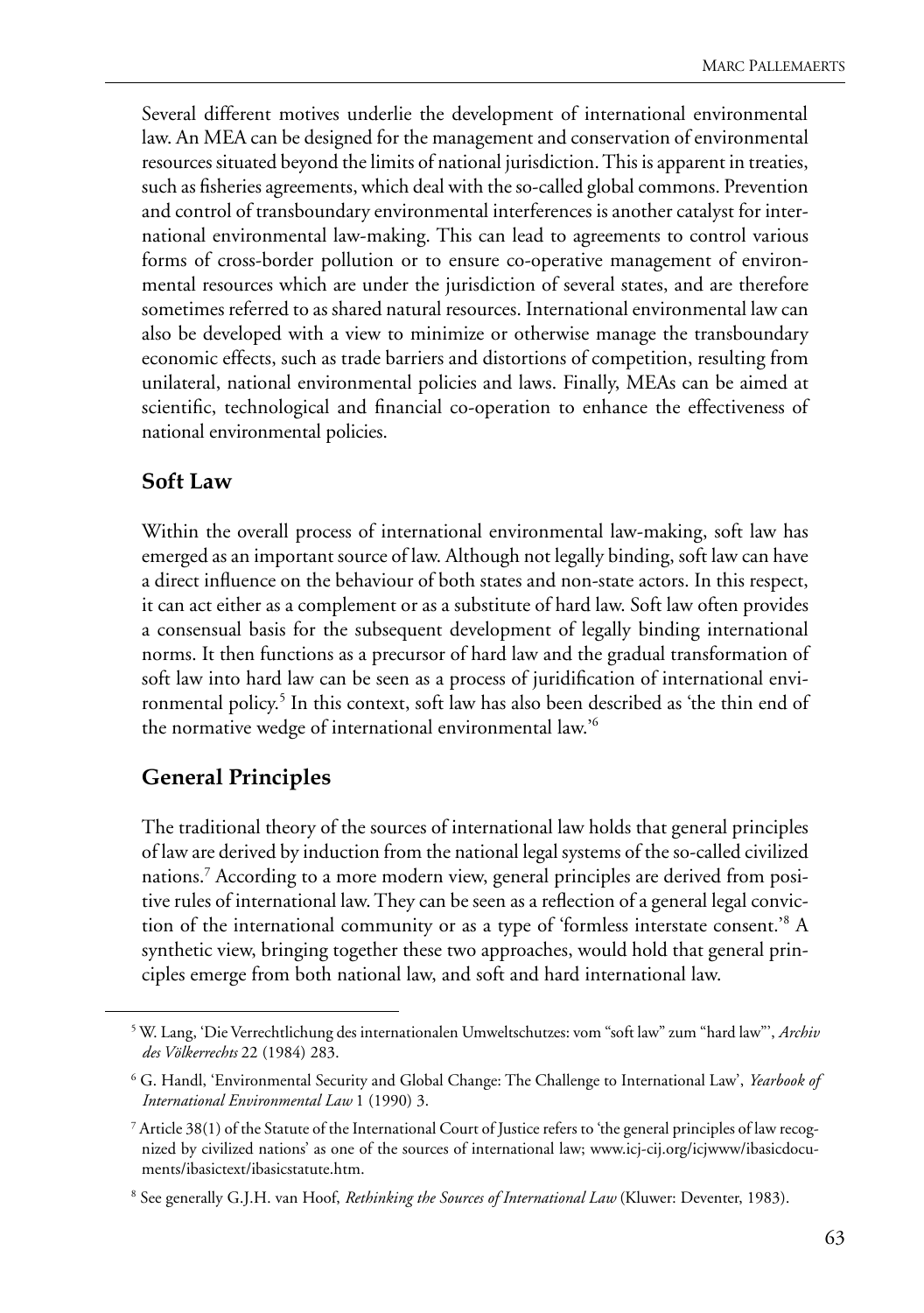Principles are generally distinguished from *rules* of law. Rules are precise prescriptions for specific factual situations. They determine specific action by clearly identifiable subjects. Rules have a determinate content and provide a specific behavioural prescription, thus guaranteeing legal certainty. Principles, however, are flexible norms which help orient decision-making. There is a high degree of abstraction and a low measure of determinacy in principles and no automatic legal consequences can be derived from them. A principle can be seen as a kind of rule with indeterminate content, as addressees enjoy a wide margin of discretion in its implementation. The difference between rules and principles, in this view, appears more like a question of degree of determinacy rather than a clear-cut dichotomy.<sup>9</sup>

## **Principles of International Environmental Law**

Several general principles of international environmental law have emerged from both national and international environmental law. In this overview, it is impossible to address all of them. Therefore, a few important examples will be focused on. These include the polluter pays principle and the precautionary principle, which were first developed at the regional level before gaining universal recognition. The principle of common but differentiated responsibilities addresses the differences in capacity to act between developed and developing countries. The participatory principle addresses the legal position of individuals and civil society organisations by affirming procedural rights of access to information, public participation and access to justice in environmental policy.

#### **Polluter Pays Principle**

The polluter pays principle (PPP) was developed in the 1970s as an economic principle within the frameworks of the Organization for Economic Co-operation and Development (OECD) and the then European Economic Community (EEC). Its aim was to internalize external costs in order to avoid distortions of trade and competition. It was initially recognized in regional soft law instrument of these two organizations. In 1972, the OECD Guiding Principles Concerning the International Economic Aspects of Environmental Policies<sup>10</sup> first articulated PPP as a principle 'to be used for allocating costs of pollution prevention and control measures to encourage rational use of scarce environmental resources and to avoid distortions in international trade and investment.' The principle implies that 'the polluter should bear the expenses of carrying

<sup>9</sup> N. de Sadeleer, *Environmental Principles: From Political Slogans to Legal Rules* (Oxford University Press, 2002).

<sup>&</sup>lt;sup>10</sup> Guiding Principles Concerning International Economic Aspects of Environmental Policies, OECD Recommendation, 26 May 1972, sedac.ciesin.org/entri/texts/oecd/OECD-4.01.html.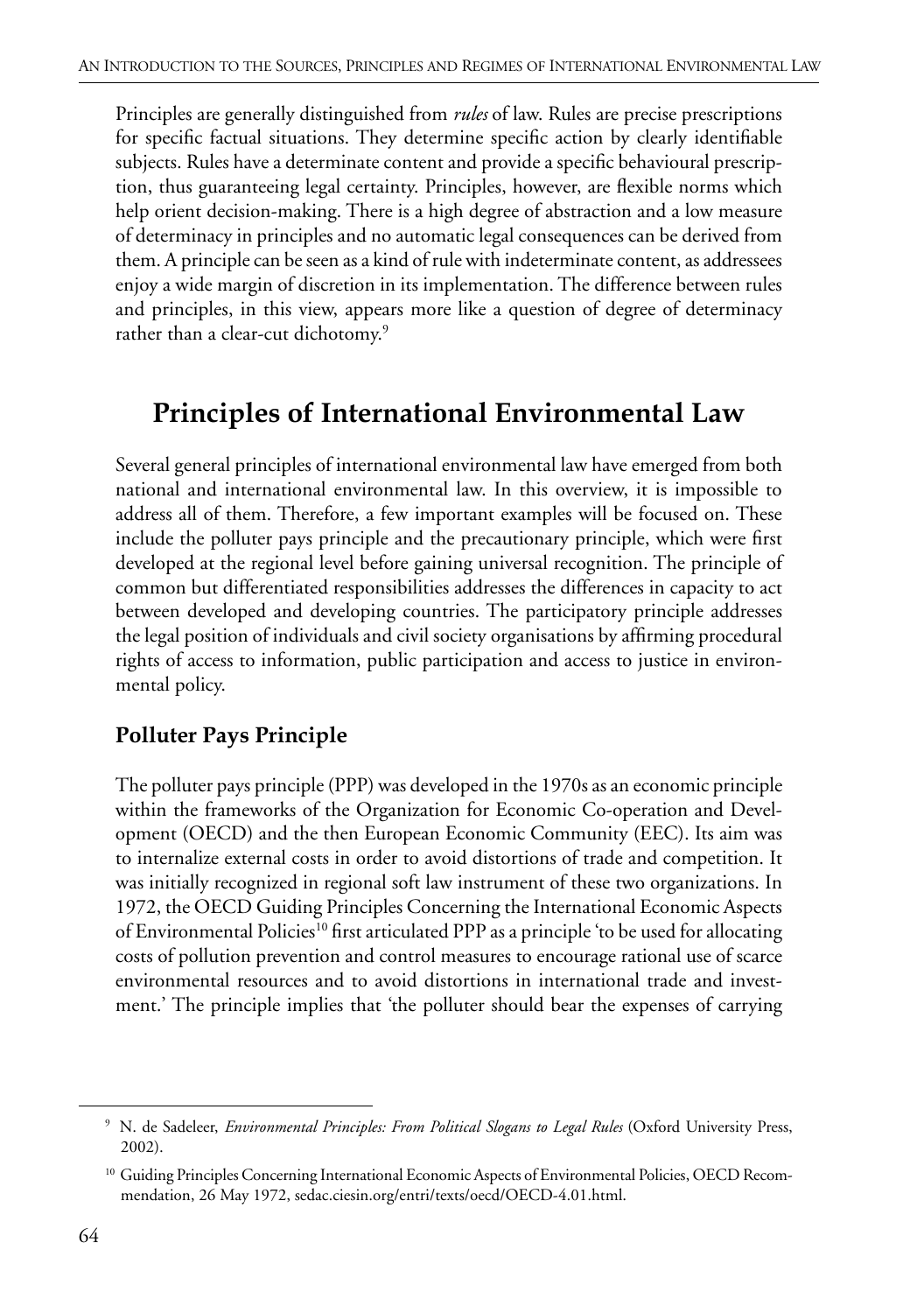out the measures decided by public authorities to ensure that the environment is in an acceptable state' and that 'the cost of these measures should be reflected in the cost of goods and services which cause pollution in production and/or consumption.'11 The EEC also advocated PPP in its  $1<sup>st</sup>$  Environmental Action Programme of 1973, which included in its statement of the general principles of EEC environmental policy, *inter alia*, that 'the cost of preventing and eliminating nuisances must in principle be borne by the polluter.'12 This principle was further elaborated in a Recommendation of 3 March 1975 regarding cost allocation and action by public authorities on environmental matters, which stated that 'the European Communities at Community level and the Member States in their national legislation on environmental protection must apply the "polluter pays" principle.'13

After being developed in soft law instruments, PPP was subsequently recognized in regional hard law in 1986 with the Single European Act which amended the EEC Treaty and inserted in it specific provisions on environmental policy. One of those provisions, Article 130R(2) of the Treaty, listed the general principles of the Community's environmental policy, including PPP. In 1992, PPP was eventually recognized in a universal soft law instrument. Principle 16 of the Rio Declaration provides: 'National authorities *should endeavour* to promote the internalization of environmental costs and the use of economic instruments, *taking into account* the *approach* that the polluter should, *in principle*, bear the cost of pollution.<sup>'14</sup> It is noteworthy that this universal formulation is weaker than that contained in the aforementioned European instruments.

So far, there has been scarce recognition of the principle in universal hard law instruments, as PPP has found its way mostly into the preambles of various MEA. For example, the 1990 IMO Convention on Oil Pollution Preparedness, Response and Co-operation refers to PPP in its preamble as 'a general principle of international environmental law.'15 One exception to this rather muted recognition is the 1992 OSPAR Convention, a regional MEA for the protection of the marine environment, which

<sup>11</sup> Article 4, *ibid*.

<sup>&</sup>lt;sup>12</sup> Declaration of the Council of the European Communities and of the Representatives of the Governments of the Member States meeting in the Council of 22 November 1973 on the programme of action of the European Communities on the environment, OJ 1973 No. C112, 20 December 1973, at 1.

<sup>&</sup>lt;sup>13</sup> Council Recommendation of 3 March 1975 regarding cost allocation and action by public authorities on environmental matters, OJ 1975 No. L194, 25 July 1975, at 1.

<sup>&</sup>lt;sup>14</sup> Principle 16, Declaration of the United Nations Conference on Environment and Development, Rio de Janeiro, 3-14 June 1992, UN Doc. A/CONF.151/26 (Vol. I), www.un.org/documents/ga/conf151/ aconf15126-1annex1.htm (emphasis added).

<sup>&</sup>lt;sup>15</sup> Preamble, International Convention on Oil Pollution Preparedness, Response and Co-operation, London, 30 November 1990, in force 13 May 1995, 30 *International Legal Materials* (1991) 735.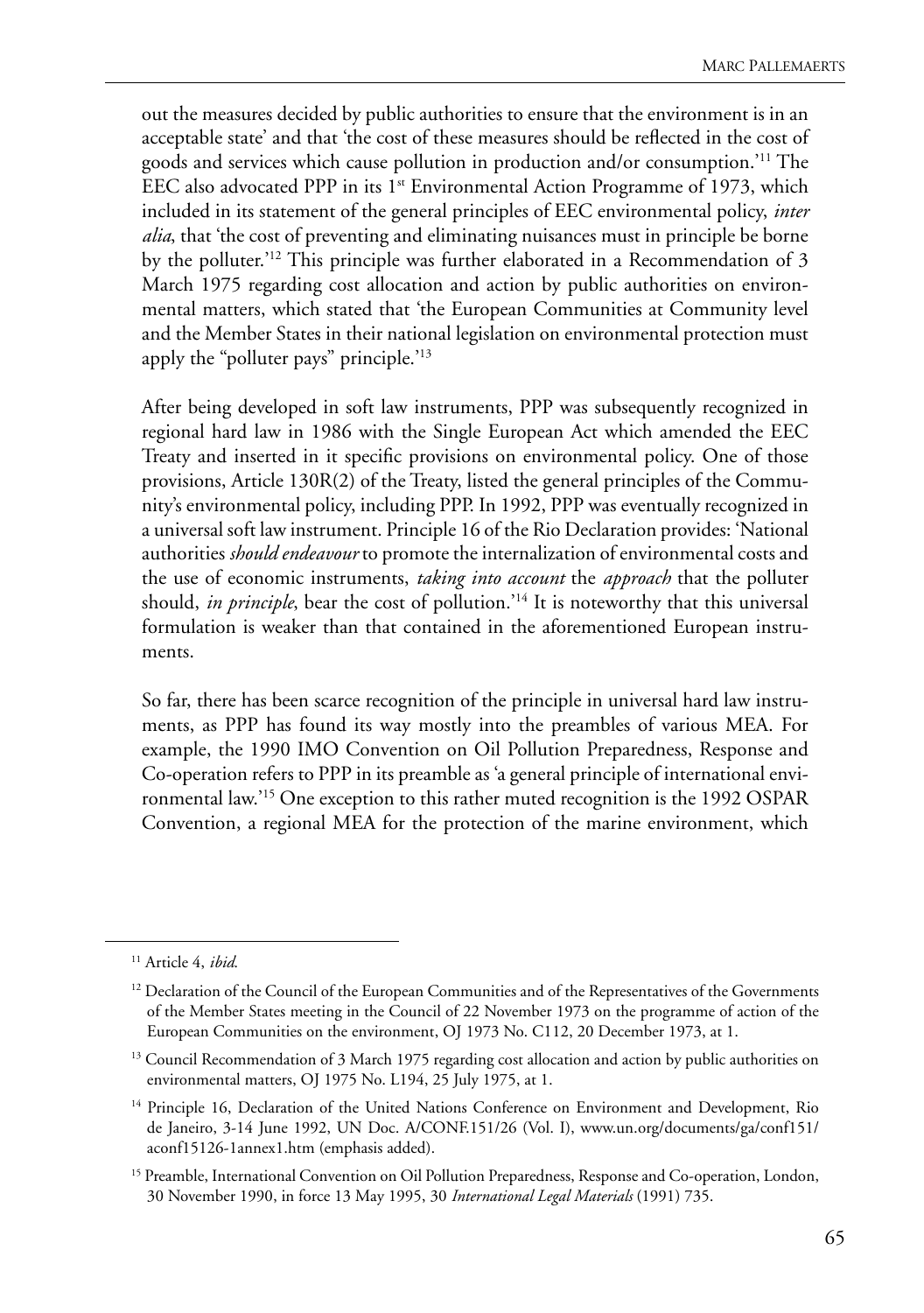states in a straightforward way that 'Contracting Parties shall apply the polluter pays principle.<sup>'16</sup> Other instruments call on their parties to be 'guided by<sup>'17</sup> or to 'take into account'18 the polluter pays principle.

#### **Precautionary Principle**

The precautionary principle evolved from the earlier principle of preventive action. It addresses problems of environmental decision-making under conditions of scientific uncertainty. Whereas the principle of preventive action was based on the recognition of the need to act to prevent certain harm, the precautionary principle is coupled with the idea of risk avoidance. The mere existence of a risk of harm is considered a sufficient basis for the adoption of preventive measures. While the principle is now widely referred to in national and international law and policy, it remains highly controversial in its interpretation and application. It is disputed, for example, whether the principle actually reverses the burden of proof, i.e. whether it puts actors under an obligation to prove that the activities which they are engaged in do not cause harm. Moreover, there has been much debate over terminology. The United States, for example, has preferred to refer to the precautionary approach, while other countries have opted to speak of the precautionary principle, a term which carries more normative weight. Also, the scope of application of the precautionary principle is unclear as well, as some states, most notably the members of the European Union, claim that it extends to issues of human health and consumer protection, whereas others maintain that it applies only to the prevention of environmental harm.

From national law, the principle made its way in Europe into regional soft law and regional MEAs in the late 1980s. However, the World Charter for Nature, a universal soft law instrument, already contained a precursor of the principle in 1982. It held that 'where potential adverse effects are not fully understood, the activities should not proceed.'<sup>19</sup> The principle was recognized more explicitly in the 1992 Rio Declaration. Principle 15 states that 'In order to protect the environment, the precautionary *approach* shall be widely applied by states according to their capabilities.' The status of the principle in universal MEAs is disputed. Some conventions include hortatory provisions encouraging parties to take 'precautionary measures'20 while others require

<sup>&</sup>lt;sup>16</sup> Article 2(2)(b), Convention for the Protection of the Marine Environment of the North-East Atlantic, Paris, 22 September 1992, in force 25 March 1998, 32 *International Legal Materials* (1993) 1072, www. ospar.org/eng/html/convention/welcome.html.

<sup>&</sup>lt;sup>17</sup> Article 2(5), Convention on the Protection and Use of Transboundary Watercourses and International Lakes, Helsinki, 17 March 1992, in force 6 October 1996, www.unece.org/env/water/text/text.htm.

<sup>&</sup>lt;sup>18</sup> Preamble, Protocol on Civil Liability and Compensation for Damage Caused by the Transboundary Effects of Industrial Accidents on Transboundary Waters, Kiev, 21 May 2003, not yet in force, www.unece.org/ env/civil-liability/welcome.html.

<sup>19</sup> Para. 11, World Charter for Nature, GA Res. 37/7, 28 October 1982, www.un.org/documents/ga/res/37/ a37r007.htm.

<sup>20</sup> Article 3(3), UNFCCC, *infra* note 40.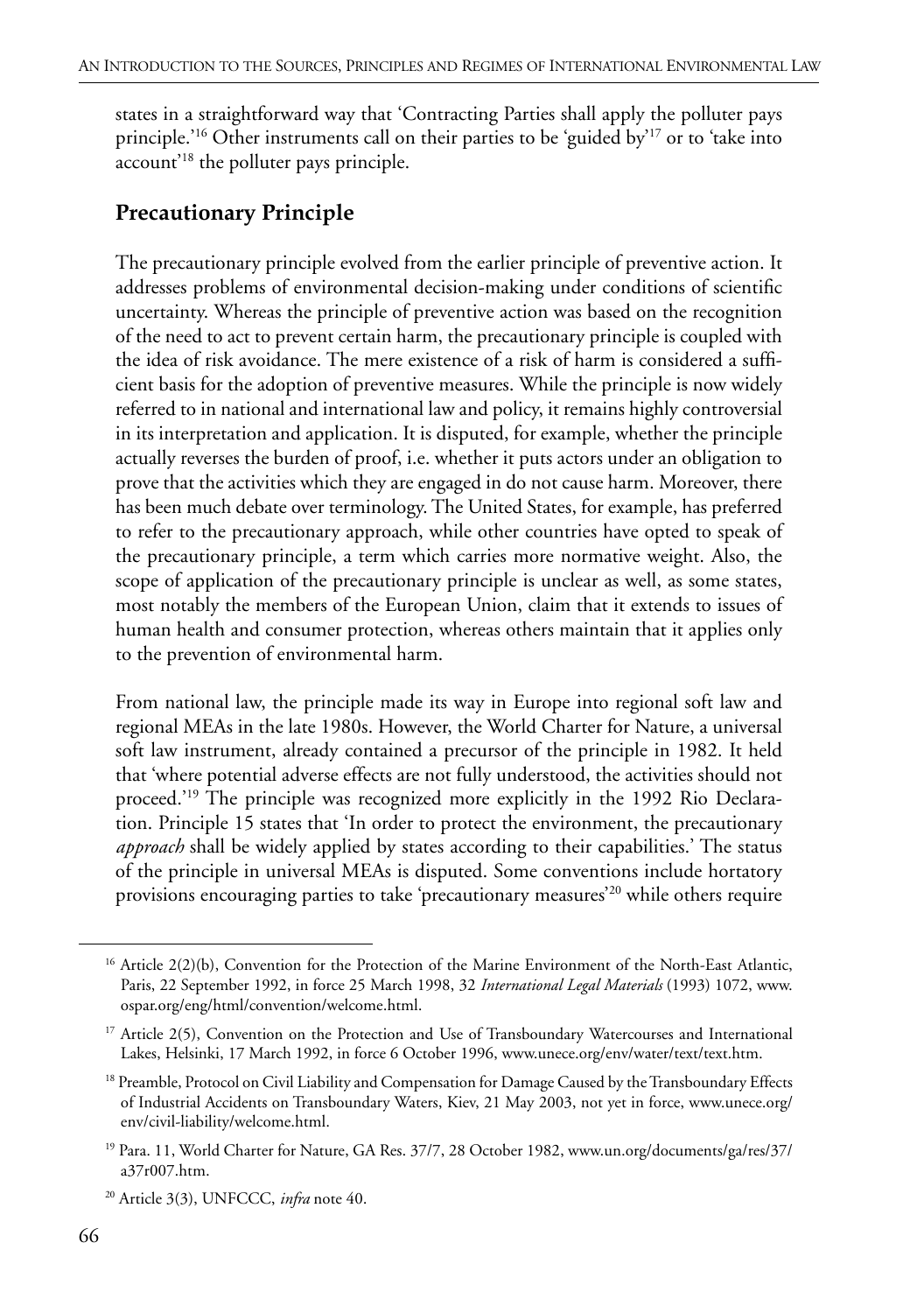their parties to be 'guided by<sup>21</sup> the precautionary principle or even to apply it.<sup>22</sup> Other instruments still refer to the precautionary approach in their preamble.<sup>23</sup> In a judicial context, the precautionary principle has been applied by the International Tribunal for the Law of the Sea in recent disputes concerning the management of fish stocks,  $24$ radioactive pollution of the marine environment<sup>25</sup> and land reclamation works.<sup>26</sup>

It should be noted that states are not always consistent in their positions with respect to the precautionary principle. In the latter case, for instance, Malaysia, which in some multilateral negotiations has sided with the US in opposing recognition of precaution as a general principle, as a claimant state whose environmental interests were threatened by land reclamation activities carried out by its neighbour Singapore, argued in its request for provisional measures: 'The rights of Malaysia . . . relating to the maintenance of the marine and coastal environment . . . are guaranteed by . . . *the precautionary principle, which, under international law, must direct any State* party [to UNCLOS] in the application and implementation of [its] obligations.'27

#### **Principle of Common but Differentiated Responsibilities**

The influence of international development law and the New International Economic Order principles of the 1970s and 1980s advocating differential treatment of developing countries in economic matters, led to the advent of the principle of common but differentiated responsibilities in international environmental law in the late 1980s and early 1990s. The principle was first applied *avant la lettre* in an MEA in the late 1980s, namely in the Montreal Protocol's provisions granting differential treatment to developing country parties with respect to the phase-out of ozone-depleting substances.<sup>28</sup> It was later formally recognized in general terms in Principle 7 of the Rio Declaration which states:

<sup>21</sup> Article 2(5), Transboundary Watercourse Convention, *supra* note 17.

<sup>&</sup>lt;sup>22</sup> Article IV, African Convention on the Conservation of Nature and Natural Resources (Revised Version), Maputo, 11 July 2003, not yet in force, www.africa-union.org/home/Welcome.htm.

<sup>&</sup>lt;sup>23</sup> Preamble, Cartagena Protocol on Biosafety to the Convention on Biological Diversity, Montreal, 29 January 2000, in force 11 September 2003, www.biodiv.org/doc/legal/cartagena-protocol-en.pdf.

<sup>24</sup> International Tribunal for the Law of the Sea, Order of 27 August 1999, *Southern Bluefin Tuna Cases (New Zealand v. Japan, Australia v. Japan)*, www.itlos.org/start2\_en.html, at para. 80.

<sup>25</sup> International Tribunal for the Law of the Sea, Order of 3 December 2001, *The MOX Plant Case (Ireland v. United Kingdom)*, www.itlos.org/start2\_en.html, at para. 84.

<sup>26</sup> International Tribunal for the Law of the Sea, Order of 8 October 2003, *Case concerning Land Reclamation by Singapore in and around the Straits of Johor (Malaysia v. Singapore)*, www.itlos.org/start2\_en.html, at paras. 95-99.

<sup>27</sup> International Tribunal for the Law of the Sea, *Case concerning Land Reclamation by Singapore in and around the Straits of Johor (Malaysia v. Singapore)*, Request for provisional measures, 8 September 2003, www.itlos. org/start2\_en.html, at para. 18 (emphasis added).

<sup>&</sup>lt;sup>28</sup> Montreal Protocol on Substances that Deplete the Ozone Layer, Montreal, 16 September 1987, in force 1 January 1989, 26 *International Legal Materials* (1987) 154, www.unep.org/ozone/pdfs/Montreal-Protocol2000.pdf.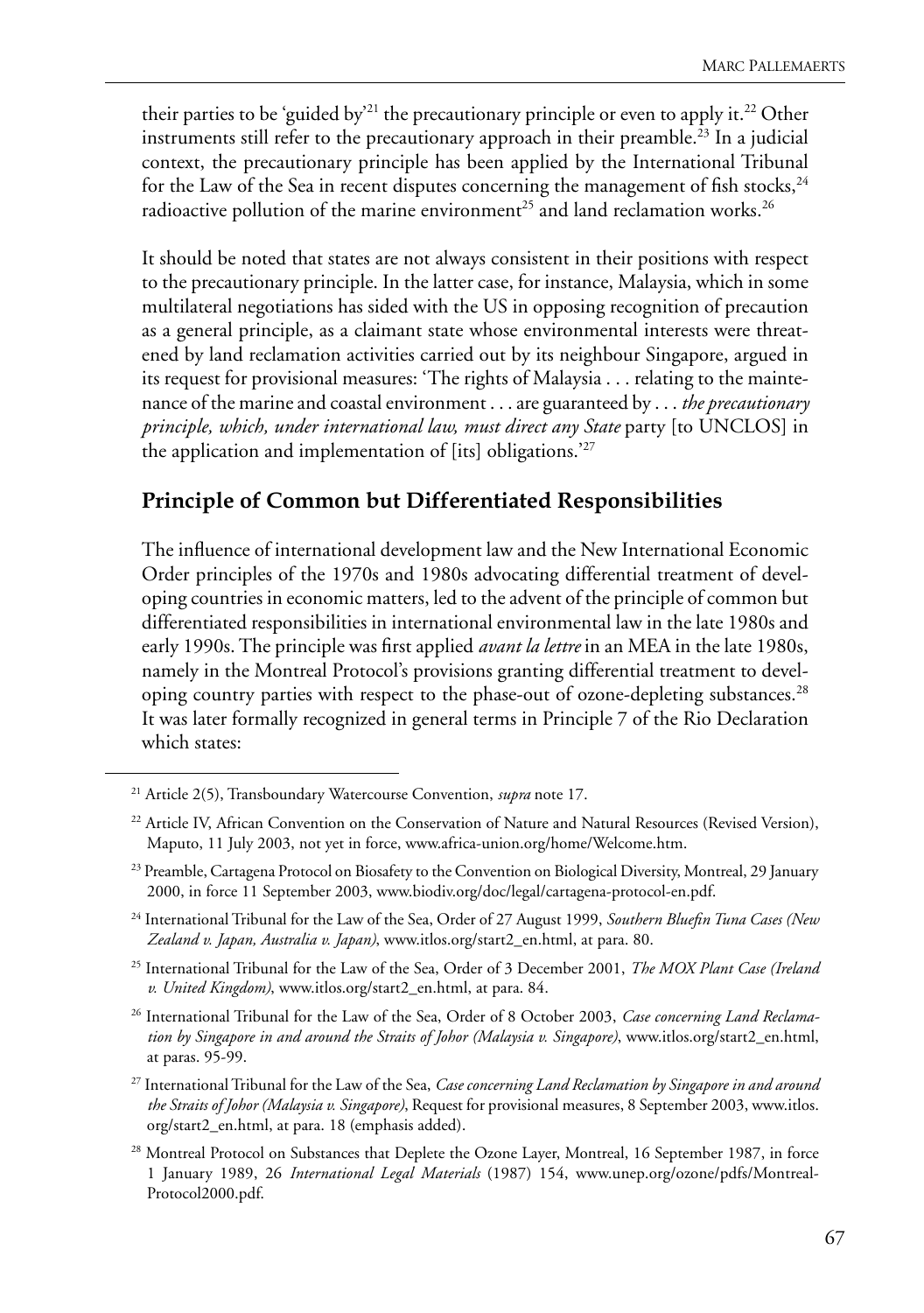In view of the different contributions to global environmental degradation, States have common but differentiated responsibilities. The developed countries acknowledge the responsibility that they bear in the international pursuit of sustainable development in view of the pressures their societies place on the global environment and of the technologies and financial resources they command.29

Since the Rio Declaration, the principle has been enshrined in a number of universal MEAs.

The principle of common but differentiated responsibilities is a two-pronged concept. It allocates responsibility differently between countries and at the same time provides for a universal duty of co-operation common to all states. Thus, its substantive content is based on the twin principles of partnership and of differential treatment. There is an economic as well as a temporal dimension to the principle, with reference, respectively, to the different economic capacities of developed and developing states and to their different historical and current contributions to the causes of environmental degradation. States should be held accountable in different measure according to their respective contributions to the creation of global environmental problems and to their respective financial and technological capabilities to address those problems.<sup>30</sup>

However, the exact status and scope of application of the principle remain contested. Developed countries consider it relevant only to environmental issues that are truly global in nature, whereas developing countries argue that the principle of common but differentiated responsibilities should be applied in all areas of international environmental co-operation. The latter view made some headway at the Johannesburg World Summit on Sustainable Development (WSSD). The WSSD Plan of Implementation contains the following statement:

We commit ourselves to undertaking concrete actions and measures at all levels and to enhancing international co-operation, taking into account the Rio principles, including, inter alia, the *principle of common but differentiated responsibilities* as set out in principle 7 of the Rio Declaration on Environment and Development.<sup>31</sup>

#### **Participatory Principle**

The increasing articulation of procedural environmental rights at the national and international level has gradually led to the emergence of what the author would refer to as the participatory principle Access to information, public participation and access

<sup>29</sup> Principle 7, Rio Declaration, *supra* note 14.

<sup>30</sup> See generally Ph. Cullet, *Differential Treatment in International Environmental Law* (Ashgate Publishing: Aldershot, 2003).

<sup>31</sup> Resolution 2, Annex, para. 2, World Summit on Sustainable Development, *Johannesburg Plan of Implementation*, UN Doc. A/CONF.199/20, www.un.org/esa/sustdev/documents/WSSD\_POI\_PD/English/ POIToc.htm, (emphasis added).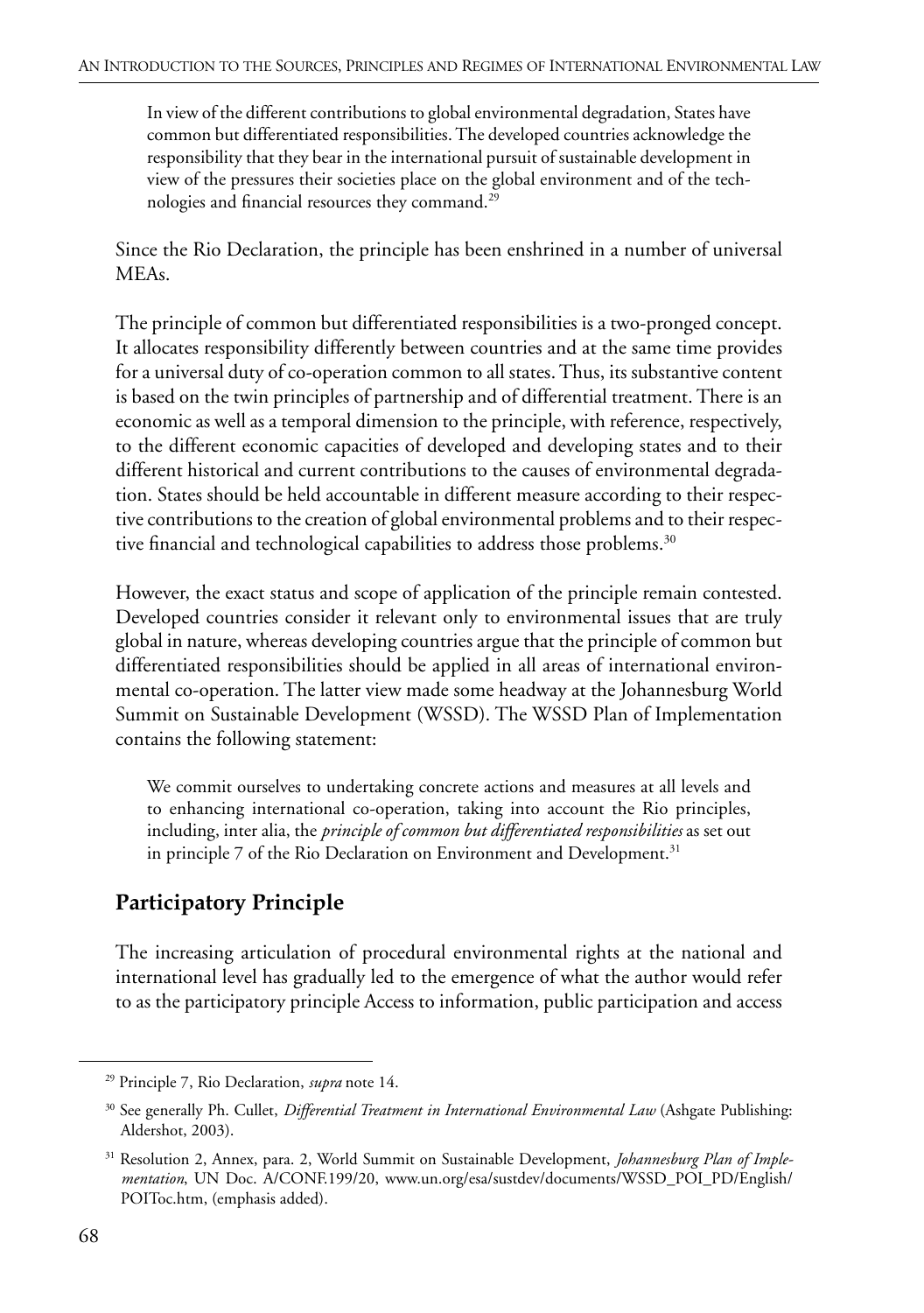to justice have long been recognized in many national legal systems. Moreover, such participatory rights have also been recognized in international soft law instruments such as the World Charter for Nature, $32$  the Rio Declaration<sup>33</sup> and the Malmö Ministerial Declaration.<sup>34</sup> The classic statement of the participatory principle at the universal level is to be found in Principle 10 of the Rio Declaration. An increasing number of hard law instruments of a regional nature also contain provisions based on this principle. The first was the 1985 ASEAN Agreement on the Conservation of Nature and Natural Resources, which unfortunately has not entered into force twenty years after its adoption and signing. The most well-known instrument implementing the participatory principle is a pan-European MEA, the 1998 Aarhus Convention on Access to Information, Public Participation in Decision-Making and Access to Justice in Environmental Matters.35 The most recent is the African Union's 2003 African Convention on the Conservation of Nature and Natural Resources.<sup>36</sup> The participatory principle essentially calls for environmental information to be made public and disseminated as widely as possible, for public participation to be guaranteed in decision-making on projects, plans and programmes with significant environmental implications, and for access to justice to be granted to the public in environmental matters.

## **International Environmental Regimes**

States draw on these international environmental law principles and other sources of international environmental law in creating international environmental regimes. Such regimes are the response of an international community still composed of a multitude of sovereign states to the challenge of international environmental governance. International environmental governance is one of the many forms of emerging processes of global governance, which can generally be described as a process of interest accommodation and co-operative action to address global issues beyond the control of individual state and non-state actors and to cope with the absence of centralized authority in the international community. It is increasingly involving not only governments but also a variety of other, non-state actors or stakeholders. It includes both formal institutions and informal arrangements.

<sup>32</sup> World Charter for Nature, *supra* note 19.

<sup>33</sup> Rio Declaration, *supra* note 14.

<sup>&</sup>lt;sup>34</sup> Malmö Ministerial Declaration, 31 May 2000, www.unep.org/malmo/malmo\_ministerial.htm

<sup>&</sup>lt;sup>35</sup> For more detailed analysis, see M. Pallemaerts, 'Proceduralizing Environmental Rights: The Aarhus Convention on Access to Information, Public Participation in Decision-Making and Access to Justice in Environmental Matters in a Human Rights Context', *Human Rights and the Environment*, Proceedings of a Geneva Environment Network Roundtable (UNEP: Geneva, 2004) 14-22.

<sup>36</sup> African Conservation Convention, *supra* note 22.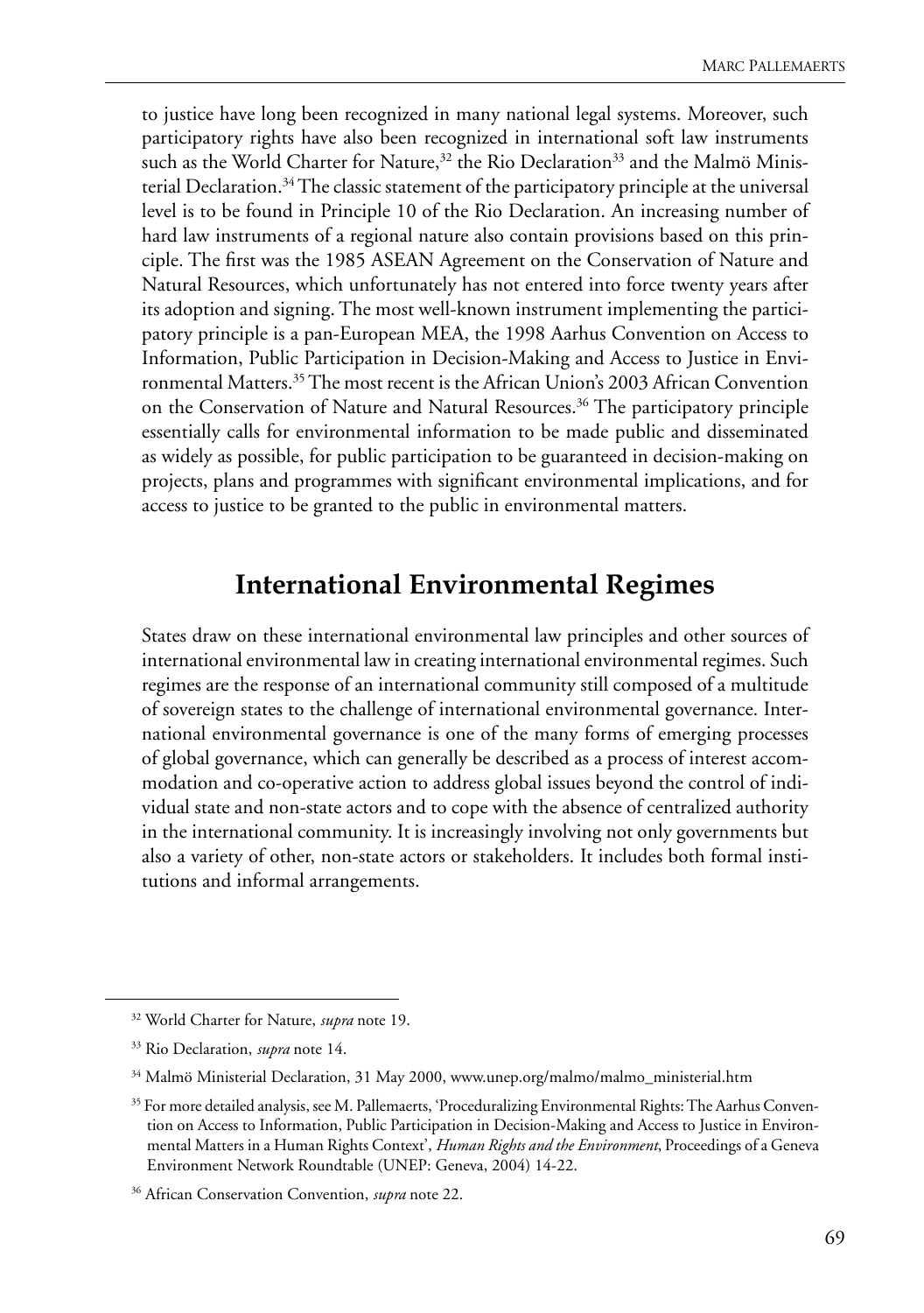International regimes are a means of organizing the international community for the collective pursuit of common interests and for the management of interdependence in specific issue areas, such as, inter alia, environmental issues. Regimes tend to establish stable patterns of relationships, permanent lines of communication, interaction and collective decision-making and governance mechanisms among state and nonstate actors.

The notion of regimes was first conceptualized by international relations scholars. From an international relations theory perspective, international regimes have been defined as 'a set of implicit or explicit principles, norms, rules and decision-making procedures around which actors' expectations converge in a given area of international relations.'37 According to another definition, international regimes are 'a form of collective action by states, based on shared principles, norms, rules and decision-making procedures which constrain the behaviour of individual states in specific issue areas.'<sup>38</sup> From a legalinstitutionalist perspective, international regimes have been defined as 'a conglomerate of hard law rules, soft law instruments and institutions that are indispensable for the effective working of hard and soft law.'39 The latter definition highlights the dynamic relationship between the various types of norms and institutions, as often the creation and development of international environmental regimes starts with soft law and eventually leads to hard law in the form of an MEA, for example. But even regimes based on a binding treaty framework continue to generate soft law, for example in the form of COP decisions. Regimes are also instrumental in entrenching and operationalizing principles of international environmental law.

An international regime is typically composed of several characteristic elements. Functional roles are attributed to state and non-state actors. Specific roles are associated with specific rights and entitlements and with specific behavioural norms and prescriptions. Social choice mechanisms and institutional frameworks and procedures for collective decision-making about the operation and transformation of the regime norms in question are also an indispensable component of any regime. These conceptualizations can easily be illustrated by reference to a typical global environmental regime.

<sup>37</sup> S. Krasner, 'Structural Causes and Regime Consequences', *International Organization* 36 (1982) 1785- 205, at 186.

<sup>38</sup> M. List and V. Rittberger, 'Regime Theory and International Environmental Management', in A. Hurrell and B. Kingsbury, *The International Politics of the Environment: Actors, Interests and Institutions* (Clarendon Press: Oxford, 1992) 85-109.

<sup>39</sup> W. Lang 'Diplomacy and International Environmental Law-Making: Some Observations', *Yearbook of International Environmental Law* 3 (1992) 108-122.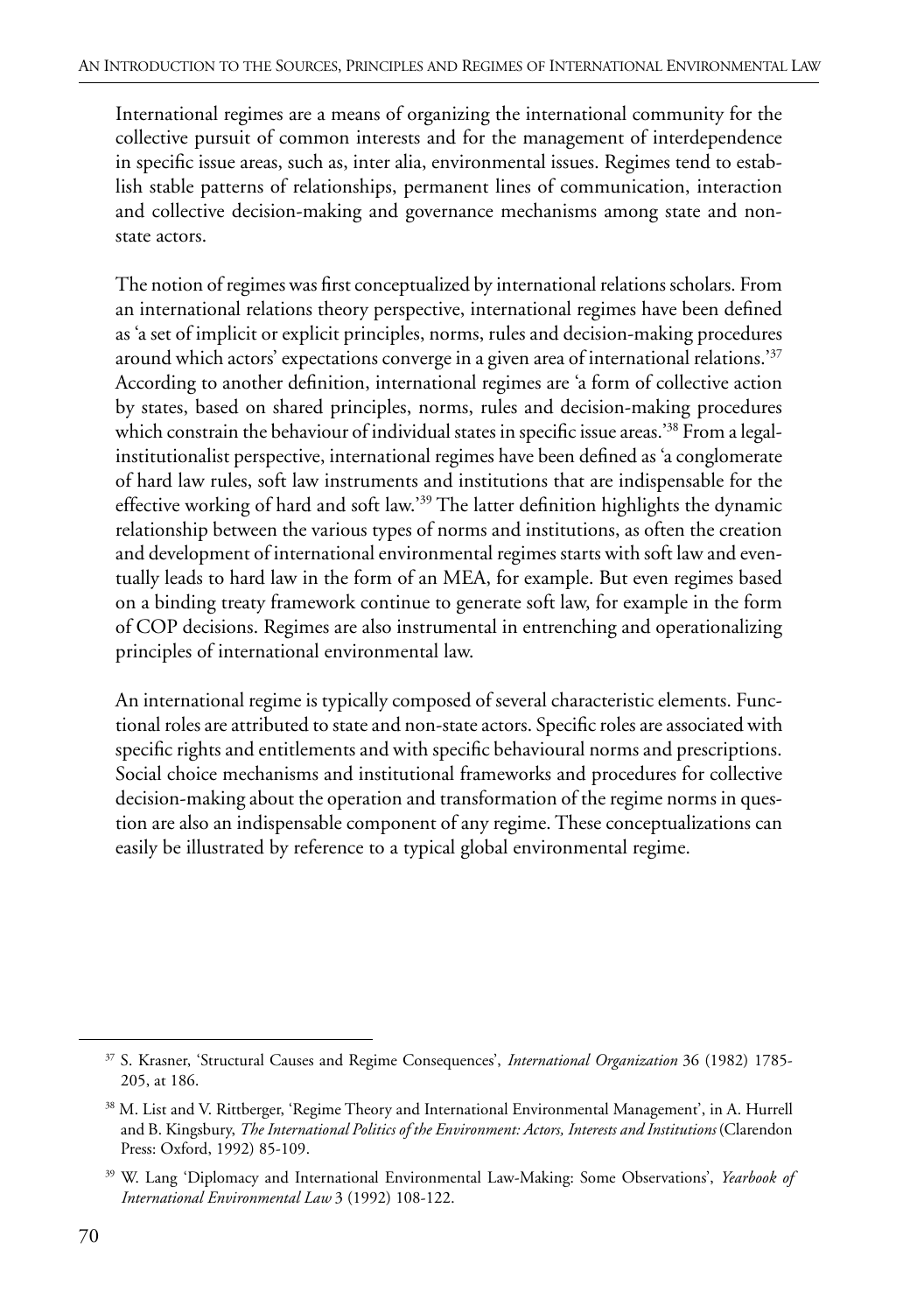#### **The Climate Change Regime as an Illustration**

The climate change regime provides an example of an international regime in the field of the environment. The regime unites several categories of actors. These are the contracting parties to the United Nations Framework Convention on Climate Change (UNFCCC)<sup>40</sup> which are divided into developed – referred to as Annex I Parties in UNFCCC jargon – and developing country parties, as well as regional economic integration organizations (REIOs) of which in actual fact there is only one in the regime: the European Community. Developed countries are further divided into member countries of the Organization for Economic Co-operation and Development (OECD) – referred to as Annex II Parties in UNFCCC jargon – and countries with economies in transition (CEITs). Other actors included in the climate change regime include intergovernmental organizations (IGOs), non-governmental organizations (NGOs) representing a wide variety of civil society and business interests, the various intergovernmental bodies established under the Convention itself (the COP and its subsidiary bodies), the Global Environment Facility (GEF), which acts as the operating entity of the Convention's financial mechanism, and the UNFCCC Secretariat.

The climate change regimes functions according to agreed principles, laid down in key provisions of the Framework Convention. The ultimate objective of the regime, as set out in Article 2 of the Convention, is to achieve 'stabilization of greenhouse gas concentrations in the atmosphere at a level that would prevent dangerous anthropogenic interference with the climate system.' The guiding principles of the Convention are laid down in Article 3 and include promoting sustainable development $41$  and the principle of common but differentiated responsibilities.<sup>42</sup> Although worded in slightly different terms from those of the Rio Declaration, the precautionary principle also features in the Climate Change Convention.<sup>43</sup> Article 3 includes economic principles too, such as the principle that measures taken by the parties 'should not constitute a means of arbitrary or unjustifiable discrimination or a disguised restriction on international trade.'44

The climate change regime lays down specific rules relating to the differentiated obligations and entitlements of the parties.45 Reporting obligations exist for all parties but

<sup>40</sup> Article 3(3), United Nations Framework Convention on Climate Change, New York, 9 May 1992, in force 21 March 1994, 31 *International Legal Materials* (1992) 849, unfccc.int/files/essential\_background/background\_publications\_htmlpdf/application/pdf/conveng.pdf

<sup>41</sup> Article 3(4), *ibid*.

<sup>42</sup> Article 3(1), *ibid*.

<sup>43</sup> Article 3(3), *ibid*.

<sup>44</sup> Article 3(5), *ibid*.

<sup>45</sup> For more detailed analysis, see M. Pallemaerts, 'Le cadre international et européen des politiques de lutte contre les changements climatiques', *Courrier hebdomadaire du CRISP* (2004) n° 1858-1859.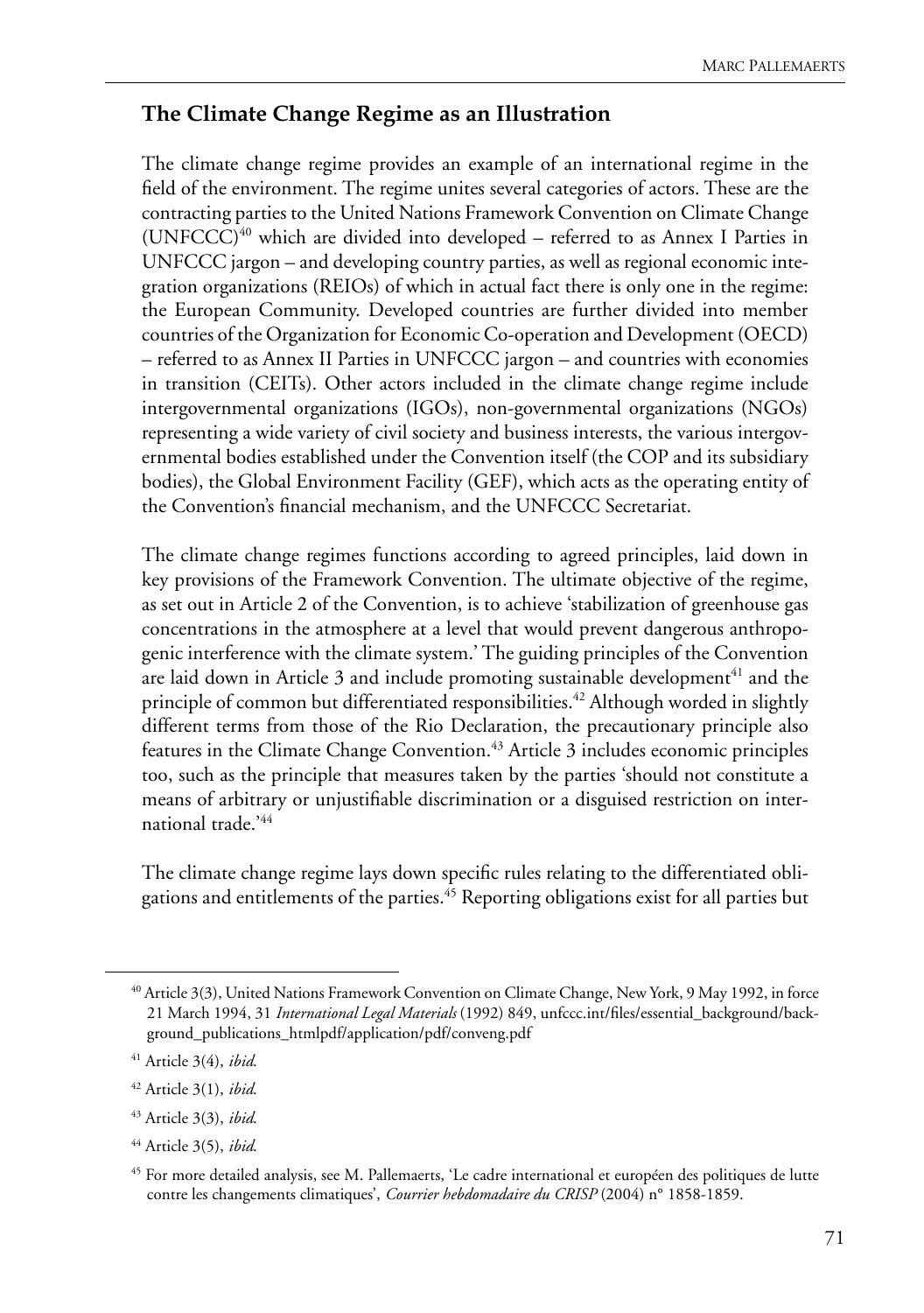the different groups of countries need to report with different frequencies and have different data requirements. The national programmes which need to be set up by all parties to address climate change require different levels of detail and purpose. In the Kyoto Protocol, an additional legally binding instrument which was developed pursuant to the Framework Convention and adopted in 1997, quantified emissions limitation and reduction commitments have been undertaken by developed countries only.

Developing country parties enjoy certain preferential rights. Their reporting obligations are conditioned on financial assistance. They are also entitled to benefit from technology transfer and the clean development mechanism (CDM), from which only developing countries are eligible to benefit as host parties, has been established under the Kyoto Protocol in part to further this goal. Financial assistance is provided to meet the incremental costs of certain national measures and special financial assistance is provided to meet the costs of adaptation to climate change of those developing countries, such as small island states, that are most vulnerable to its adverse effects.

Finally, the climate change regime includes elaborate decision-making procedures. Within the COP decisions are made by consensus, as parties did not manage to agree on any other decision-making rule. The specialized subsidiary bodies, the Subsidiary Body for Implementation (SBI) and the Subsidiary Body for Scientific and Technological Advice (SBSTA) have an advisory role. Other, more specialized regime bodies have been established under the Kyoto Protocol and the Marrakesh Accords, which lay down the detailed rules for the implementation of both the Protocol and certain provisions of the Framework Convention. The climate change regime is subject to continuous further development through decisions of the COP, which can also adopt additional protocols, such as the Kyoto Protocol, and formal amendments to the Convention itself.

## **Conclusion**

This introduction has aimed to shed light on the dynamic and varied nature of the norms of international environmental law. Developed from a variety of sources, international environmental law has drawn on these different sources in the process of establishing complex regimes. In turn, these regimes, which deal with the governance of specific issue areas, play a central role in further developing the sources of international environmental law, from hard law MEAs to soft law decisions and resolutions. They also provide a fertile ground for the articulation and implementation of general principles of international environmental law.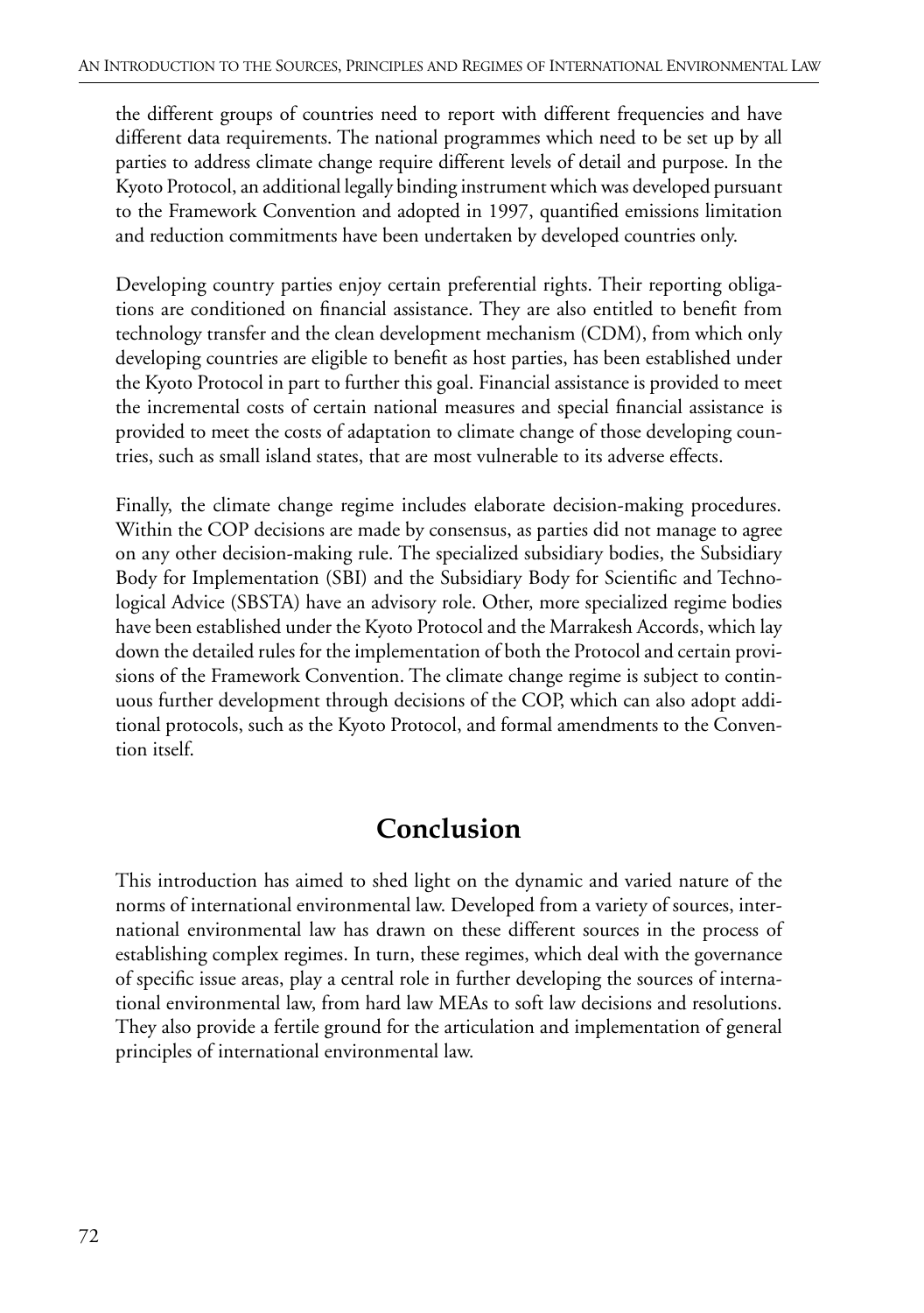# **MULTILATERAL ENVIRONMENTAL NEGOTIATION1**

#### *Brook Boyer* <sup>2</sup>

#### **Introduction**

There are presently over 500 multilateral environmental agreements (MEAs), approximately 60 percent of which date from the period after the 1972 Stockholm Conference on the Human Environment. Nearly 70 percent of MEAs are regional in scope.<sup>3</sup> The United Nations Environment Programme (UNEP) and various convention secretariats have responded to the proliferation of MEAs by clustering the agreements into thematic issue-areas, such as regional seas, freshwater basins, the marine environment, biodiversity and species related conventions and the atmosphere. Clustering MEAs along these lines has facilitated identifying possible areas of overlap and synergy across agreements.

Multilateral environmental agreements are the product of complex and often lengthy negotiations. They are carried out in a number of institutional and organizational forums, ranging from ad hoc institutional arrangements, such as intergovernmental negotiating committees, to standing bodies and programmes. Although multilateral environmental negotiations focus for the most part on the development or revision of international legal instruments, including framework conventions and follow-up protocols, amendments and annexes, negotiations also produce a number of impor-

<sup>&</sup>lt;sup>1</sup> This paper was drafted on the basis of a short presentation given by the author on 30 August 2004. The presentation aimed to provide an overview of some of the characteristics of multilateral environmental negotiation and introduced the participants to a simulation exercise on negotiating an international regime on access to genetic resources and benefit-sharing. The author gratefully acknowledges the assistance of Marko Berglund in drafting an earlier version of this text. The opinions in this paper do not necessarily represent those of UNITAR or the United Nations.

<sup>&</sup>lt;sup>2</sup> Senior Programme Officer, United Nations Institute for Training and Research (UNITAR).

<sup>3</sup> These figures were reported in *International Environmental Governance*, Report of the Executive Director, Global Ministerial Environment Forum, Governing Council of the United Nations Environment Programme, UNEP/CGSS.VII/2.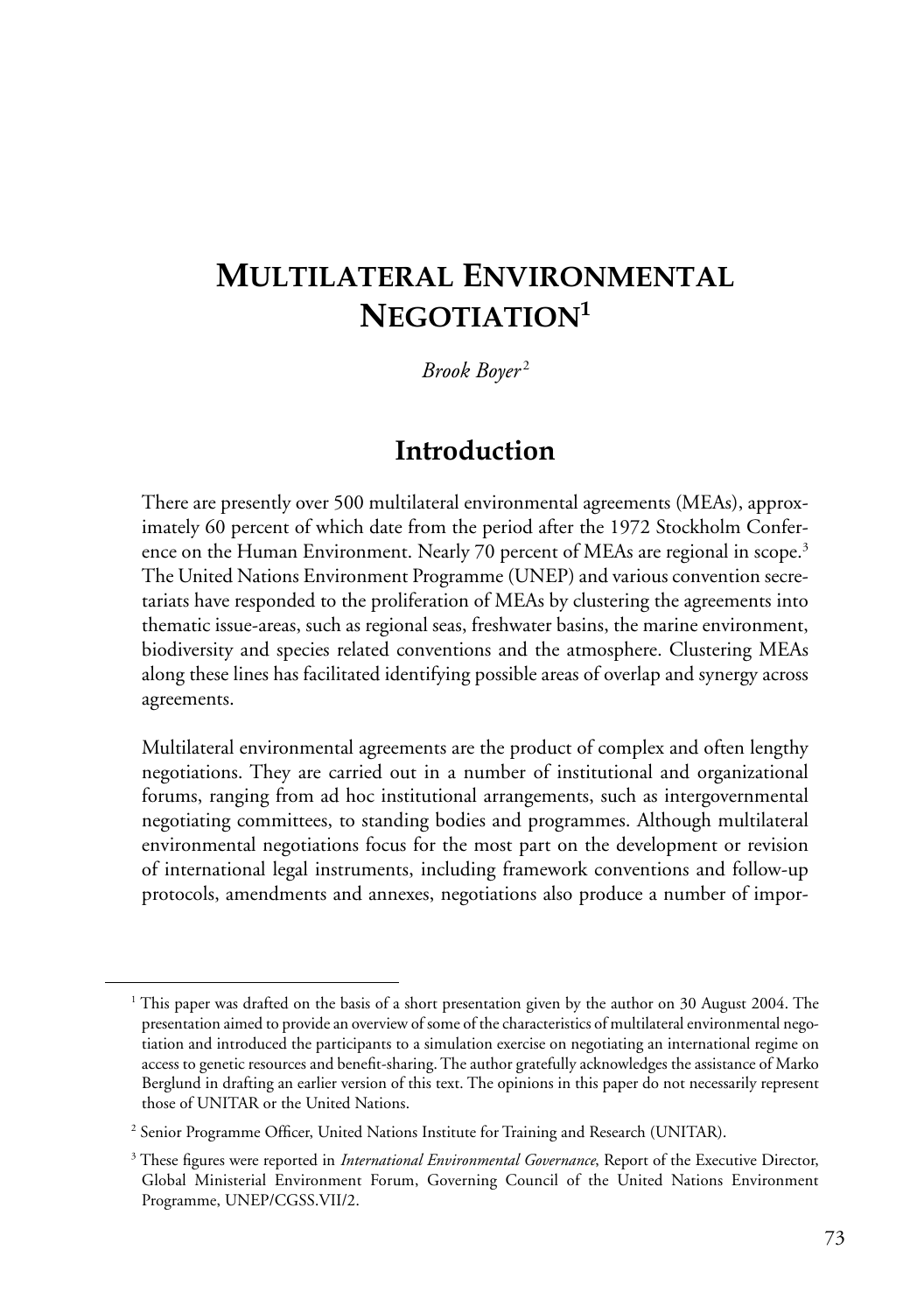tant legally binding decisions in the scope of these agreements, as well as non-legally binding declarations, plans of action, guidelines and even negotiation mandates.

Complexity is by far the most distinct characteristic that captures the process of multilateral environmental negotiation.<sup>4</sup> This complexity can best be defined by a range of interconnecting features, including the large number of actors from different sectors of society, the varying roles that these actors assume, formal and informal negotiating contexts, the nature of the issues under negotiation, procedural and decision-making aspects, an increasing tendency for overlapping negotiation processes and outcomes, and limited institutional, human resource and financial capacity of developing countries to meet the demands for effective participation in multilateral negotiations. This paper provides an overview of these various elements.

# **Social Complexity**

The number of unlike actors involved in environmental negotiations is perhaps one of the most striking features to observe and forms one of the most striking challenges to manage. Negotiation among 16 monolithic parties, for example, produces 136 possible lines of communication. The resulting social and strategic complexities are, needless to say, immense. Now imagine the number of possible lines of communication among 190 non-monolithic parties. In Kyoto, over 10 000 participants took part in the twoweek third session of the United Nations Framework Convention for Climate Change (UNFCCC) Conference of the Parties (COP), including 2211 state delegates, 3844 non-governmental organization (NGO) delegates, 3635 journalists and over 400 staff from the UNFCCC Secretariat.<sup>5</sup> By comparison, the total participation at the 2002 World Summit on Sustainable Development (WSSD) rose to over 20 000, with some 5000 state delegates and nearly 15 000 NGO representatives.

The high level and diversity of participation is further complicated by the multiple roles that parties assume. Coalitions and groups form and position themselves to influence the outcome of negotiations, by for example driving, blocking, modifying, facilitating, etc. This phenomenon occurs not only among states, but also across different sets of actors, as can be witnessed in many negotiations, from climate change to endangered species. From a practitioner's perspective, identifying which actor(s) or set of actors will play a dominant role in the negotiation, and situating oneself strategically vis-àvis the actor(s) or set of actors is of utmost importance.

<sup>4</sup> This observation has been made by numerous scholars and practitioners. For two accounts, see Robert L. Friedheim, *Negotiating the New Ocean Regime*. (University of South Carolina Press: Columbia, 1993) and I. William Zartman (ed.), *International Multilateral Negotiation: Approaches to the Analysis of Complexity* (Jossey-Bass Publications: San Francisco, 1994).

<sup>&</sup>lt;sup>5</sup> These figures were communicated by the UNFCCC Secretariat during the COP.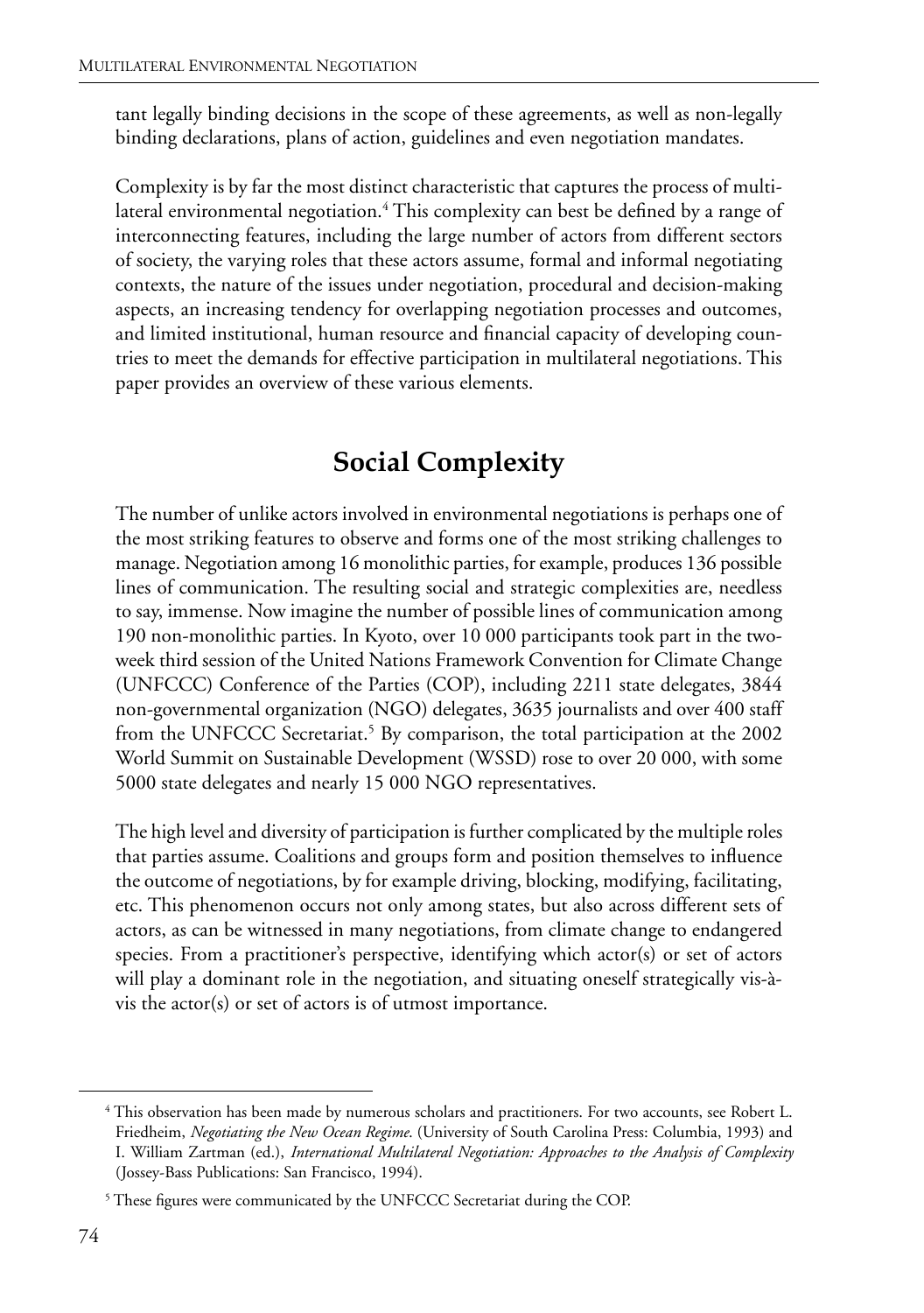However, multiple interactions and negotiations do not only take place on the intergovernmental level. At the trans-governmental level, this interaction is typified by work carried out by the MEA secretariats, international organisations and international NGOs. At the national level, interaction with country-level constituents takes place as parliaments, ministries and NGOs become increasingly involved in negotiation dynamics.<sup>6</sup> Conference facilitators play instrumental roles in multilateral negotiations. The input and influence of presiding officers in preparing the consolidated and/or chairman's text, as well as the input of informal leaders, the MEA secretariats, the host government and the reporting services should be recognized.

## **Organizational Structures, Processes and Procedures**

Multilateral environmental negotiations are sometimes conducted under the aegis of a permanent standing body, such as a general or specialized organ or programme of the UN system or another international organization. More frequently, however, environmental negotiations are conducted in the context of ad hoc conferences, convened by either a government or, in most cases, the United Nations or another international organization and preceded by preparatory committees.7 In both instances, formal and informal negotiating structures and procedures exist and condition the way in which negotiations more forward.

#### **Formal Structures**

Formal negotiating structures/forums closely reflect the characteristics of parliamentary organization and procedure. The supreme government body of a convention, the Conference of the Parties (COP), is the top of this hierarchy and along with the other formal structures forms the tip of the so-called negotiation iceberg. The COP often allocates its work to subsidiary bodies, such as the Subsidiary Body for Scientific and Technological Advice (SBSTA) and the Subsidiary Body for Implementation (SBI), as is the case in the context of the UNFCCC.<sup>8</sup> In certain cases, committees have been set up to aid the work of the COP. Within the Convention on International Trade in Endangered Species of Wild Flora and Fauna (CITES),<sup>9</sup> the Standing Committee, the

<sup>&</sup>lt;sup>6</sup> See the article by Heidi Hautala in the present Review.

<sup>7</sup> For further discussion, see Winfried Lang, *International Environmental Negotiation* (UNITAR: Geneva, 1997).

<sup>&</sup>lt;sup>8</sup> For a thorough overview of the institutional and procedural features of the UNFCCC, see Farhana Yamin and Joanna Depledge, *The International Climate Change Regime: A Guide to Rules, Institutions and Procedures* (Institute of Development Studies: Sussex, 2003) and Joyeeta Gupta, *"On Behalf of My Delegation,…"* (Centre for Sustainable Development in the Americas: Washington, 2000).

<sup>9</sup> Convention on International Trade in Endangered Species of Wild Flora and Fauna, Washington D.C., 3 March 1973, in force 1 July 1975, 993 *United Nations Treaty Series* 243, www.cites.org/eng/disc/text. shtml.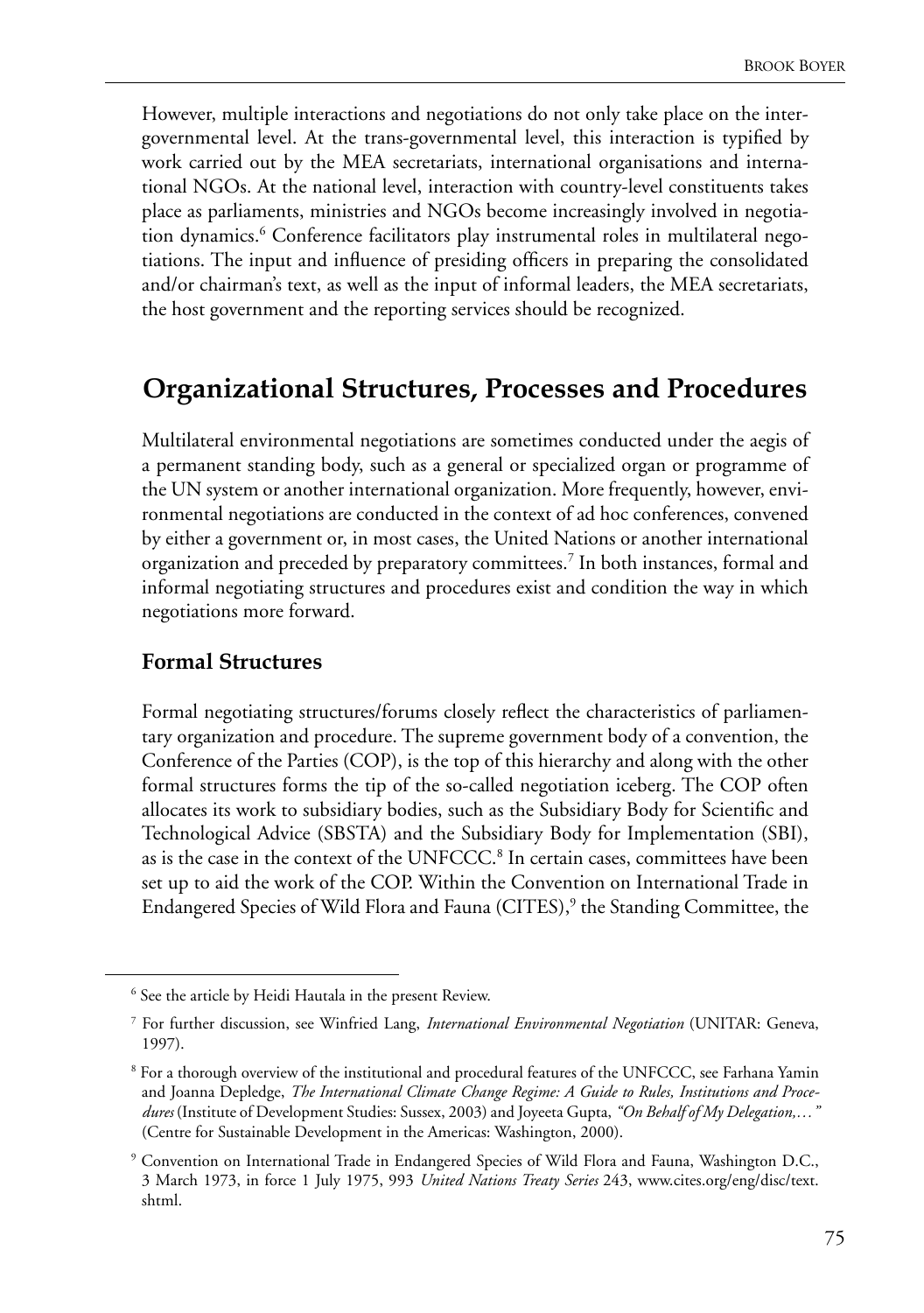Animals Committee, the Plants Committee and the Nomenclature Committee have been established to facilitate the work of the convention. Moreover, working groups and expert groups have been created under various MEAs. Within the Convention on Biological Diversity,<sup>10</sup> the Working Group on Access and Benefit-sharing (ABS) was created to address questions raised by Article 8(j) and negotiate an international regime.

Within these formal structures, the rules of procedure of the convention or the negotiating forum or body apply. Following opening and introductory statements, a number of issues related to the organizational, strategic and administrative matters of the meeting are addressed, such as the election of the meeting's presiding officers, adoption of the rules of procedure, the admittance of other organizations and observers, the organization of work and establishment of committees, and reports from subsidiary bodies.

The rules of procedure provide provisions for the taking of decisions in the formal negotiating structures. While decision-making on procedural matters continues to be taken in most instances by a simple majority vote, substantive matters are increasingly decided by consensus, which is defined as the taking of a decision in the absence of voting and in the absence of formal objection.<sup>11</sup> In some conferences, such as the CITES COP, procedures provide rules for voting on substantive matters in the event parties fail to reach consensus, although this observation is more an exception than the rule.

#### **Informal Structures**

Informal structures and forums constitute the majority of the multilateral negotiation process and include informal working groups, contact groups, non-groups, drafting groups, inter-session meetings, the Vienna Setting and the Friends of the Chair. Informal working groups are generally established by the chairman, the co-chairmen or at the request of an individual delegate, and are designed to allow representatives of different caucuses or individual delegates to meet to discuss specific issues, bridge differences and achieve compromises. The conference rules of procedure do not apply. Agreements are normally submitted in the form of written texts. In certain negotiating forums, such as the UNFCCC, observers may participate in informal working groups given their open-ended nature.<sup>12</sup> Although this increases transparency, observers may be excluded in informal groups when decisions are taken or drafted. A special mention should be made of the Friends of the Chair and the Vienna Setting. Established by the chairman, the Friends of the Chair comprise small groups of delegates

<sup>10</sup> Convention on Biological Diversity, Rio de Janeiro, 5 June 1992, in force 29 December 1993, 31 *ILM* (1992) 822, www.biodiv.org/doc/legal/cbd-en.pdf.

<sup>&</sup>lt;sup>11</sup> For further discussion see Patrick Széll, 'Decision Making under Multilateral Environmental Agreements', 25(5) *Environmental Policy and Law* (1996), 210- 214, and, in the context of the UNFCCC, see Yamin and Depledge, *International Climate Change Regime*, *supra* note 8.

<sup>12</sup> See discussion in Yamin and Depledge, *International Climate Change Regime*, *supra* note 8.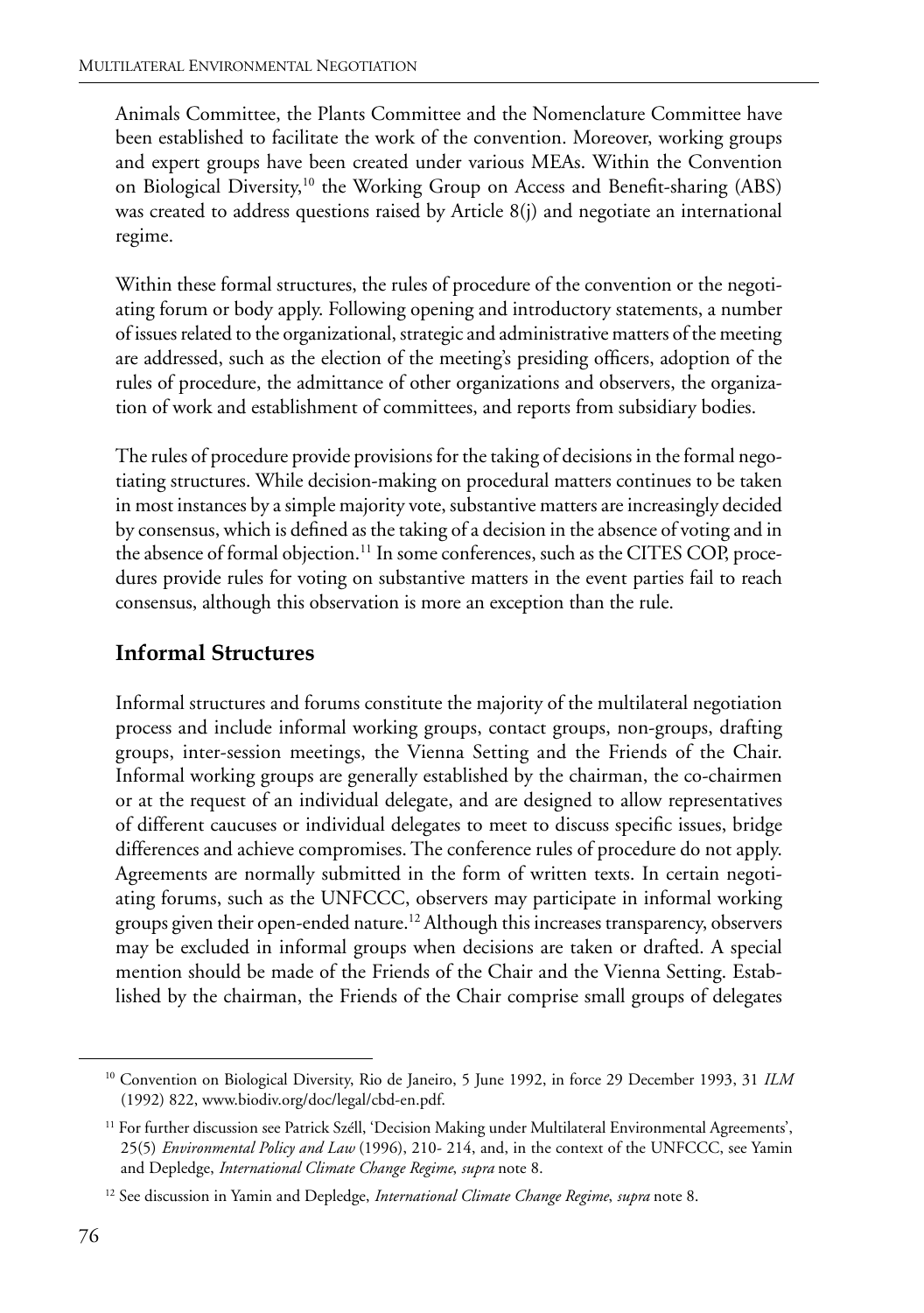who assist the chairman in carrying out specific tasks and seeking to find consensus among the various interests. In 1987, the main results of the Montreal Protocol negotiation were achieved in a group named Informal consultations with the chair/president. The Vienna Setting is a term given to an informal negotiating format that was established to accelerate consensus during the final Cartagena Protocol<sup>13</sup> negotiations on biosafety and consisted of the spokespersons of the major negotiating groups. The Vienna Setting format has been used in other conferences, such as the fourth preparatory committee for the WSSD.

There are several important benefits of informal groups.<sup>14</sup> First, they help restore confidence in negotiation processes when plenary sessions or committees of the whole (COW) are confronted with difficult and contentious issues. Second, informal groups also promote constructive dialogue by providing an informal and flexible negotiation context where warring parties can engage in de-politicized diplomacy, and engage in reframing and other integrative negotiating techniques. Third, the results of informal working groups and other informal negotiating contexts may provide important inputs into plenary processes, including written drafts that can be incorporated into the single negotiating text or the chairman's draft text.

## **Issues, Information and Time**

The agenda items and issues subject to negotiation are complex, multifaceted and almost always crosscut the interests and mandates of multiple institutions and organizations. The negotiation of an international regime on access to genetic resources and benefit-sharing provides a fine illustration of this phenomenon. From an environmental angle, Access and Benefit-sharing (ABS) was one of the three objectives of the Convention on Biological Diversity which was adopted in 1992 and entered into force in 1993.<sup>15</sup> Genetic resources, and Article  $8(j)$  in particular, raise questions on a number of legal instruments, such as the World Trade Organization's Agreement on Trade-related Aspects of Intellectual Property Rights (TRIPS)<sup>16</sup> and the Food and Agriculture Organization's International Treaty on Plant Genetic Resources for Food and Agriculture,<sup>17</sup> and to the on-going work of the World Intellectual Property Organiza-

<sup>&</sup>lt;sup>13</sup> Cartagena Protocol on Biosafety to the Convention on Biological Diversity, Montreal, 29 January 2000, in force 11 December 2003, www.biodiv.org/doc/legal/cartagena-protocol-en.pdf.

<sup>&</sup>lt;sup>14</sup> See discussion in Barry Buzan, 'Negotiating by Consensus: Developments in Technique at the Third United Nations Conference on the Law of the Sea', 75 *American Journal of International Law* (1981), 324-348.

<sup>15</sup> Biodiversity Convention, *supra* note 10.

<sup>&</sup>lt;sup>16</sup> Agreement on Trade-related Aspects of Intellectual Property Rights, Marrakesh, 15 April 1994, in force 1 January 1995, www.wto.org/english/docs\_e/legal\_e/27-trips\_01\_e.htm.

<sup>&</sup>lt;sup>17</sup> International Treaty for Plant Genetic Resources for Food and Agriculture, Rome, 3 November 2001, in force 29 June 2004, ftp://ext-ftp.fao.org/ag/cgrfa/it/ITPGRe.pdf.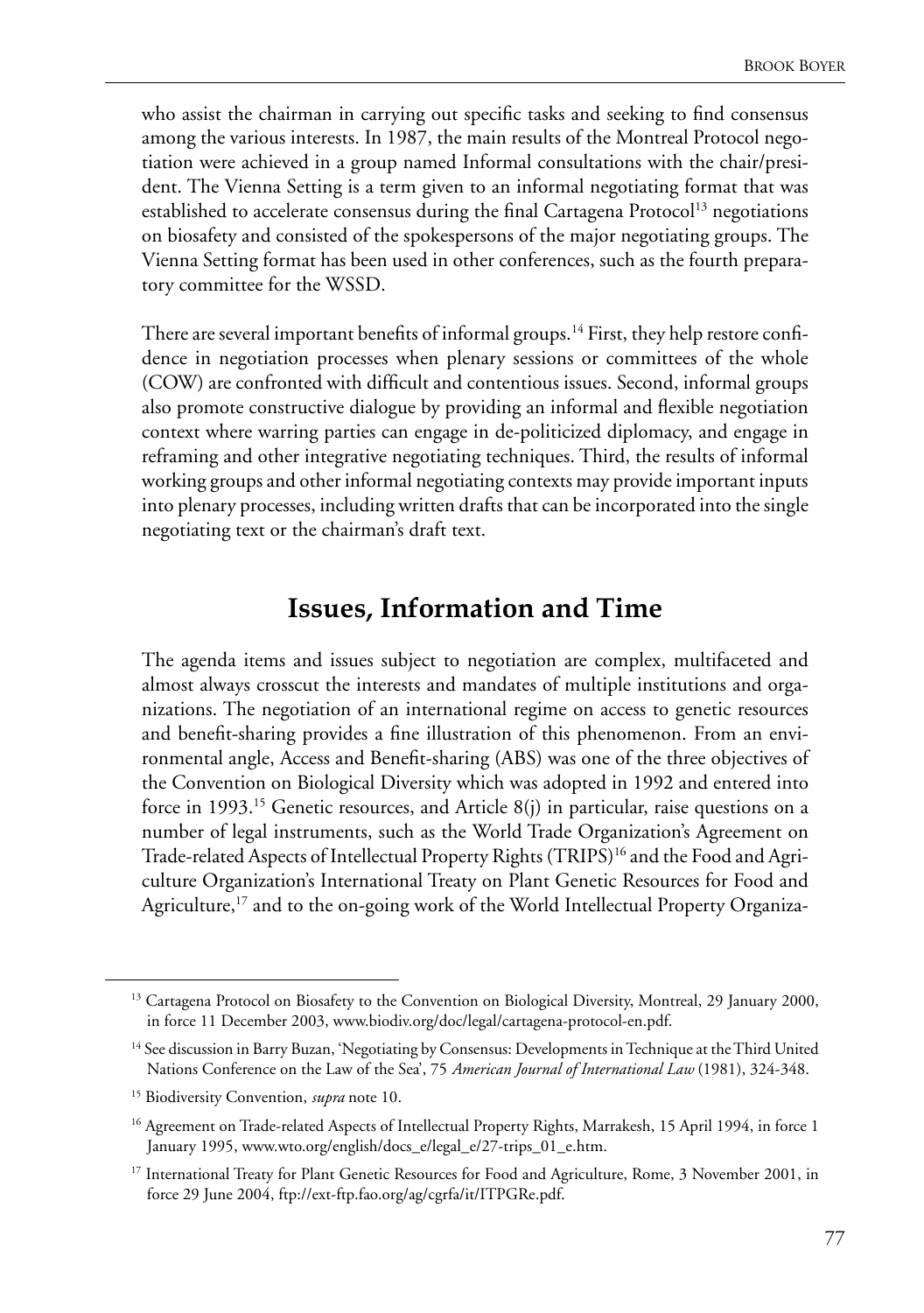tion's Intergovernmental Committee on Intellectual Property and Genetic Resources, Traditional Knowledge and Folklore (IGC). Coordination among these organizations and regional ABS policies and programmes is essential.

Important questions related to the quantity and quality of information need to be addressed since it is not always clear how much and what type of information exists among the principal actors, and the information that does exist is often asymmetrically distributed among parties. The time at the disposal of negotiators to prepare and complete negotiations is another important issue that merits discussion. Relatively little time pressure was placed on delegates to complete negotiations initiated in the early 1970s and 1980s, as witnessed by the lengthy negotiation process of the Third United Nations Convention on the Law of the Sea (UNCLOS III).18 With the accelerated loss of natural resources and growing pressure on the environment, this trend has been changing since the early 1990s. In 1990, a UN General Assembly resolution<sup>19</sup> required states to negotiate and complete a framework agreement on climate change for adoption at the 1992 UN Conference on Environment and Development. Given the scientific uncertainties and the complexities of negotiation processes, it is clear that more time is needed to prepare negotiations, to reduce uncertainties, to manage negotiations and to resolve deadlocks. To put it simply, more time is needed to reach an agreement. At the same time, however, there is increased political pressure to conclude negotiations more quickly. This has led to many "rushed" negotiations and has placed considerable stress on current capacity, even among some of the most developed countries.

# **Challenges Facing Developing Countries**

Unfavourable economic conditions and insufficient funding have placed developing countries and particularly the least-developed countries at a negotiating disadvantage.<sup>20</sup> The most noteworthy constraints include weak human resources, the lack of scientific and technical knowledge, as well as skills, and weak or absent convention focal points to manage negotiation preparations and the implementation of commitments. Moreover, developing countries face institutional deficiencies with weak or no co-ordination at the national level. Communication failures can be an issue due to the decisionmaking culture in some countries.

<sup>&</sup>lt;sup>18</sup> United Nations Convention on the Law of the Sea, Montego Bay, 10 December 1982, in force 16 November 1994, 21 *International Legal Materials* (1982), www.un.org/Depts/los/convention\_agreements/convention\_overview\_convention.htm; see observations in Friedheim, *New Ocean Regime*, *supra* note 4.

<sup>&</sup>lt;sup>19</sup> Protection of global climate for present and future generations of mankind, GA Res. 45/212, 21 December 1990.

<sup>20</sup> For detailed discussions on the constraints of developing countries see Sheila Page, *Developing Countries: Victims or Participants* (Overseas Development Institute: London, 2003).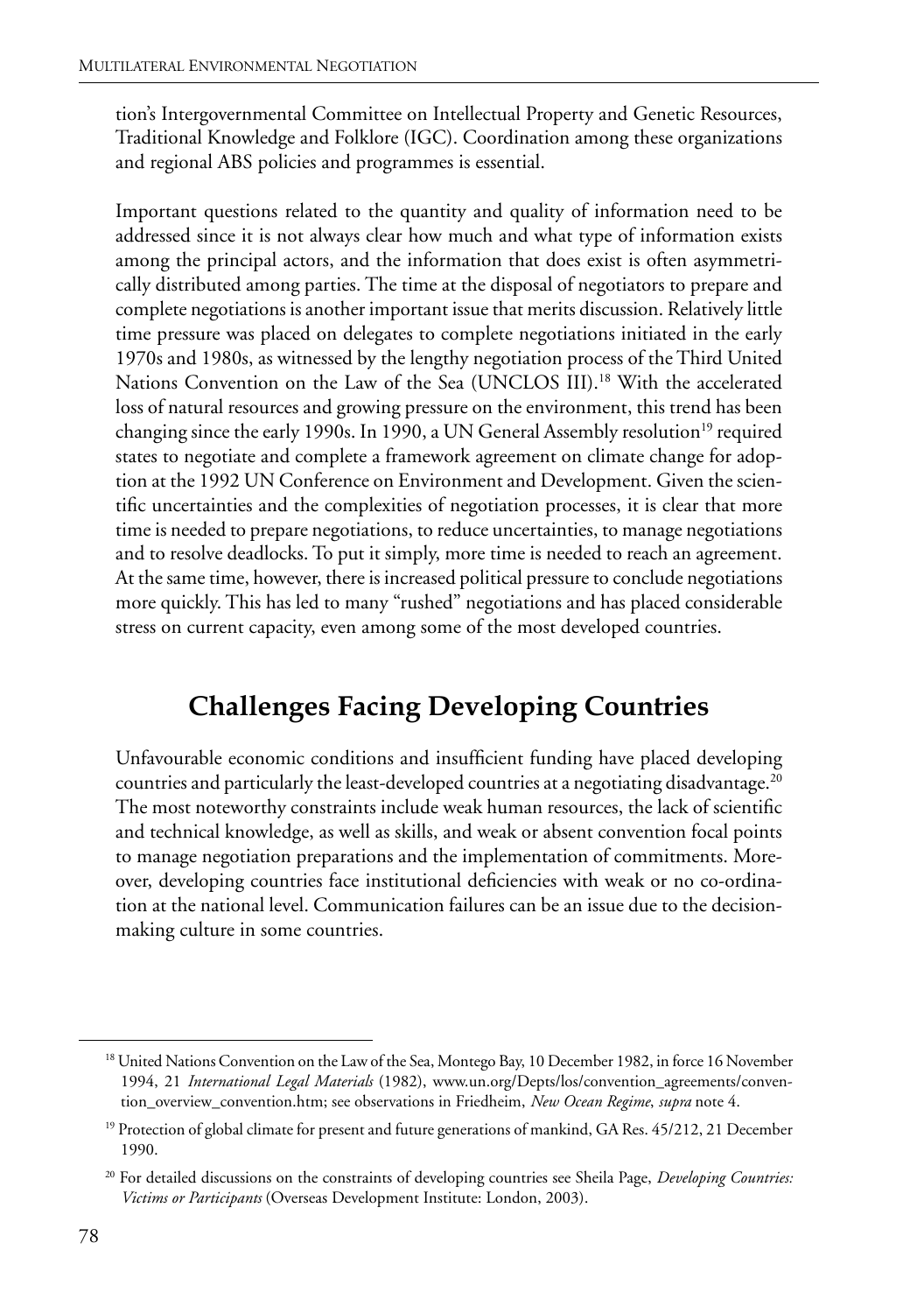## **Selected Bibliography**

- Brook Boyer, 'Implementing Policies of Sustainable Development: Turning Constraints into Opportunities', 4(2) *International Negotiation: Journal of Theory and Practice* (1999) 283-293.
- Barry Buzan, 'Negotiating by Consensus: Developments in Technique at the Third United Nations Conference on the Law of the Sea', 75 *American Journal of International Law*  (1981) 324-348.
- Robert L. Friedheim, *Negotiating the New Ocean Regime* (University of South Carolina Press: Columbia, 1993).
- Joyeeta Gupta, *"On Behalf of My Delegation,…"* (Centre for Sustainable Development in the Americas: Washington, 2000).
- Winfried Lang, *International Environmental Negotiation* (UNITAR: Geneva, 1997).
- Sheila Page, *Developing Countries: Victims or Participants* (Overseas Development Institute: London, 2003).
- Gunnar Sjöstedt (ed.), *International Environmental Negotiation* (Sage Publications: London, 1993).
- Bertram Spector, Gunnar Sjöstedt, and I. William Zartman, *Negotiating International Regimes: Lessons Learned from the United Nations Conference on Environment and Development (UNCED)* (Graham & Trotman / Martinus Nijhoff: London, 1994).
- Patrick Széll, 'Decision Making under Multilateral Environmental Agreements', 25(5) *Environmental Policy and Law* (1996), 210- 214.
- UNEP, *International Environmental Governance,* Report of the Executive Director, Global Ministerial Environment Forum, Governing Council of the United Nations Environment Programme, UNEP/CGSS.VII/2
- Farhana Yamin and Joanna Depledge, *The International Climate Change Regime: A Guide to Rules, Institutions and Procedures* (Institute of Development Studies: Sussex, 2003).
- I. William Zartman (ed.), *International Multilateral Negotiation: Approaches to the Analysis of Complexity* (Jossey-Bass Publications: San Francisco, 1994).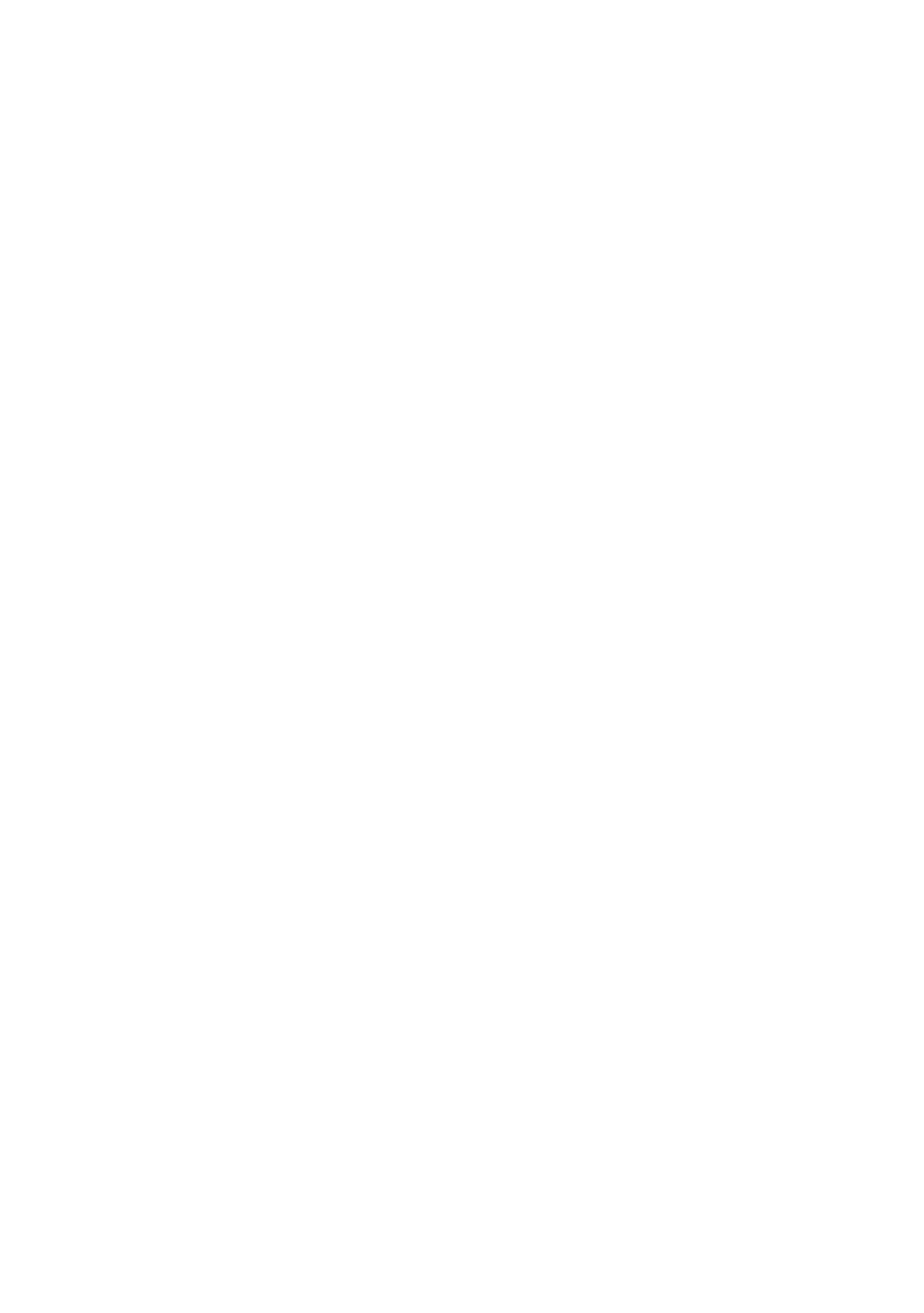# **GLOBAL AND REGIONAL ENVIRONMENTAL ISSUES AND DYNAMICS1**

*Frits Schlingemann*<sup>2</sup>

## **Global and regional dynamics of environmental law and conventions**

The first part of this article addresses global and regional dynamics of international environmental law. The second part presents some of the dynamics of global and regional institutions. The last part of the article provides a practical example of the role which regional institutions play in establishing regional environmental agreements.

Several trends relating to international environmental law and conventions can be distinguished. First, there are a few areas where no global convention seems possible. In 1982, when deciding on the agenda for the first Montevideo Programme for the Development and Periodic Review of Environmental Law, countries could not agree on the proposal for a global legal instrument in the field of water.<sup>3</sup> Elsewhere, the United Nations Conference on Environment and Development could not agree on a forest convention and negotiations in this area culminated only in non-legally binding principles.4

Second, in certain areas of international environmental law, global conventions or commitments have triggered regional and subregional agreements and commitments.

<sup>&</sup>lt;sup>1</sup> This paper is based on lectures given by the author on 23 and 24 August 2004.

<sup>&</sup>lt;sup>2</sup> Director, Regional Office for Europe, United Nations Environment Programme.

<sup>3</sup> It should be noted that under the auspices of the International Law Commission, a Convention in the field of water was agreed in 1997. See Convention on the Law of the Non-navigational Uses of International Watercourse, New York, 21 May 1997, not yet in force, 36 *International Legal Materials* (1997) 700, www. un.org/law/ilc/texts/nonnav.htm.

<sup>4</sup> Non-legally Binding Authoritative Statement of Principles for a Global Consensus on the Management, Conservation and Sustainable Development of all Types of Forests, Rio de Janeiro, 3-14 June 1992, UN Doc. A/CONF.151/26 (Vol. III), www.un.org/documents/ga/conf151/aconf15126-3annex3.htm.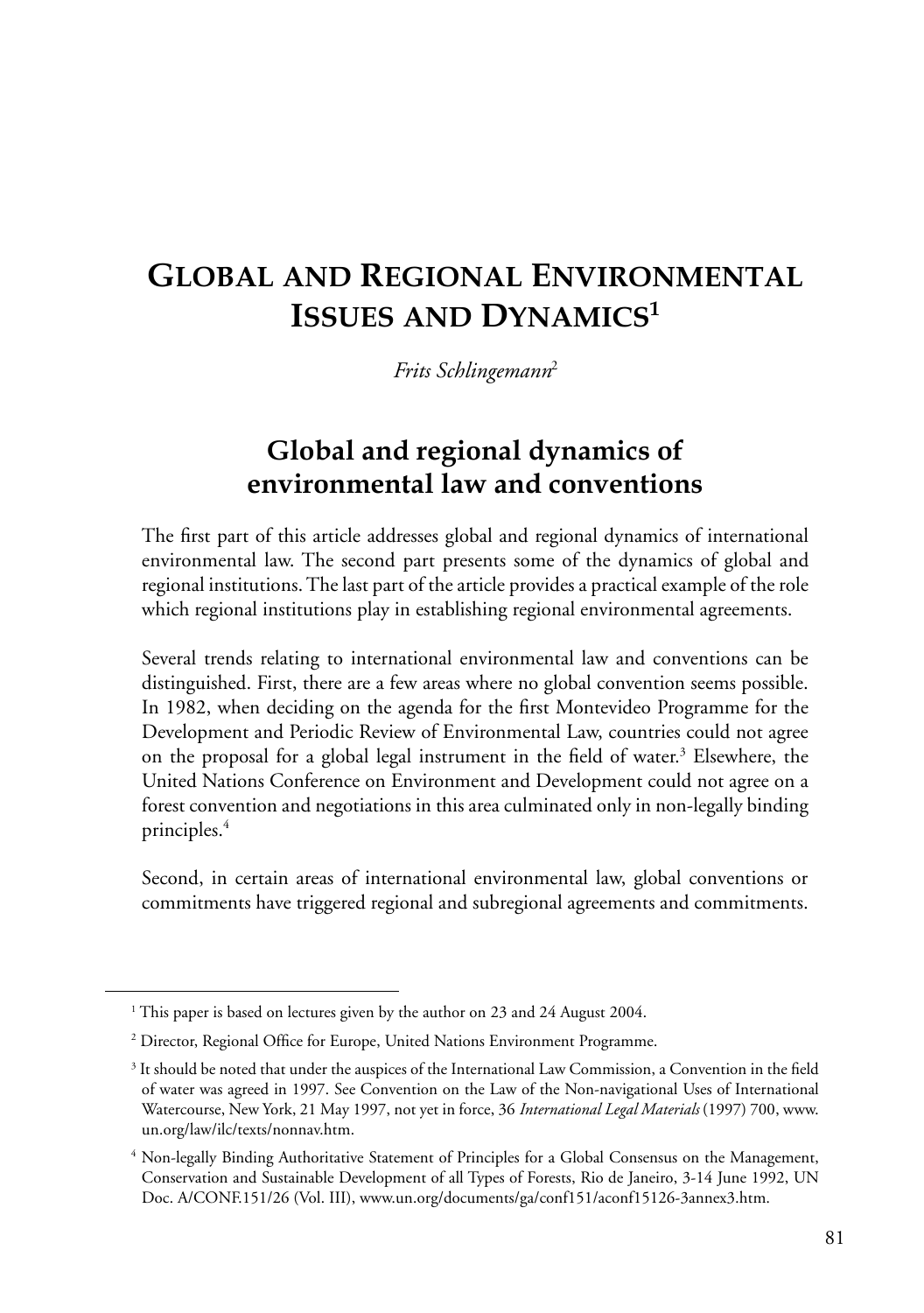Such global initiatives include the Convention on Biological Diversity<sup>5</sup> and the World Summit on Sustainable Development (WSSD) targets to halt or reduce biodiversity loss by 2010. These have translated into the Kyiv Resolution on Biodiversity, $^6$  specifying seven sub-targets for European countries. The Kyoto Protocol7 has also translated into an EU-wide emissions reduction commitment with consequent country specific reduction targets.

Third, in some areas regional initiatives and commitments have triggered global conventions and commitments or have at least inspired efforts in that direction. The United Nations Environment Programme (UNEP) – the global environment organization – has suggested to its Governing Council (GC) the globalization of the Aarhus Convention,<sup>8</sup> negotiated under the aegis of the United Nations Economic Commission for Europe (UNECE). However, the GC has up until now only been able to agree to undertake efforts towards building capacity for the improved implementation of Principle 10 of the Rio Declaration,<sup>9</sup> which deals with public participation in environmental issues. Several other UNECE Conventions and Protocols such as the Convention on Long-range Transboundary Air Pollution<sup>10</sup> or the Convention on Environmental Impact in a Transboundary Context<sup>11</sup> have triggered and/or helped the development and adoption of global instruments and guidelines.

Fourth, certain areas, which are subject to regional or subregional agreements, were never envisaged as global commitments until specific events triggered such a globalization. The 2002 International Year of the Mountains, culminating in a global summit in Bishkek, Kyrgistan, translated into the global Bishkek Mountain Platform<sup>12</sup> - a political

<sup>5</sup> Convention on Biological Diversity, Rio de Janeiro, 5 June 1992, in force 29 December 1993, 31 *International Legal Materials* (1992) 822, www.biodiv.org/doc/legal/cbd-en.pdf.

<sup>6</sup> Kyiv Resolution on Biodiversity, Kiev, 23 May 2003, www.unece.org/env/proceedings/files.pdf/Item%209/9 Documents/ece.cep.108.e.pdf.

<sup>7</sup> The Kyoto Protocol to the United Nations Framework Convention on Climate Change, Kyoto, 11 December 1997, in force 16 February 2005, 37 *International Legal Materials* (1998) 22, unfccc.int/ resource/docs/convkp/kpeng.pdf.

<sup>8</sup> Convention on Access to Information, Public Participation in Decision-Making, and Access to Justice in Environmental Matters, Aarhus, 25 June 1998, in force 30 October 2001, 38 *International Legal Materials* (1999) 517, www.unece.org/env/pp/documents/cep43e.pdf.

<sup>9</sup> Declaration of the United Nations Conference on Environment and Development, Rio de Janeiro, 3- 14 June 1992, UN Doc. A/CONF.151/26 (Vol. I), www.un.org/documents/ga/conf151/aconf15126- 1annex1.htm.

<sup>&</sup>lt;sup>10</sup> Convention on Long-range Transboundary Air Pollution, Geneva, 13 November 1979, in force 16 March 1983, 18 *International Legal Materials* (1979)1442, www.unece.org/env/lrtap/full%20text/1979.CLRTAP. e.pdf.

<sup>&</sup>lt;sup>11</sup> Convention on Environmental Impact Assessment in a Transboundary Context, Espoo, 25 February 1991, in force 10 September 1997, 30 *International Legal Materials* (1991) 802, www.unece.org/env/eia/ eia.htm.

<sup>12</sup> Bishkek Mountain Platform, Bishkek, 1 November 2002, http://mountains.unep.ch/mtn/platformtext. html#top.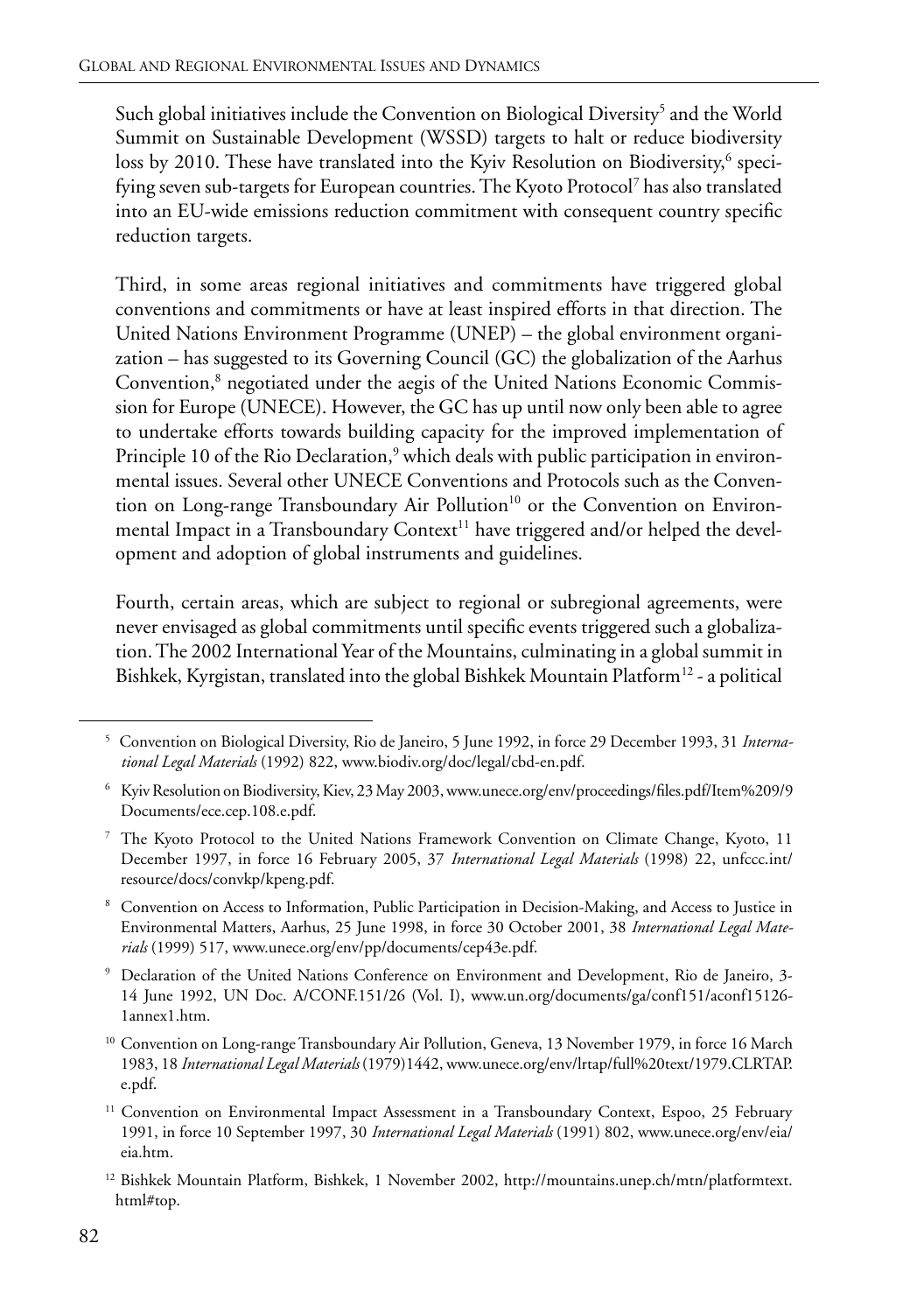declaration. This was followed by the creation of the International Mountain Partnership, launched at the WSSD, and in the adoption in 2004, of the Cusco Framework for Action, a global programme for the protection and sustainable development of mountain regions.<sup>13</sup> This in turn may lead to additional regional and subregional mountain conventions such as the Alpine Convention<sup>14</sup> or the Carpathian Convention.<sup>15</sup> In general, many subregional and regional agreements contain and have borrowed or included pertinent provisions of global guidelines and conventions, and vice versa.

## **Global and regional dynamics of international environmental institutions**

Global and regional dynamics within international environmental governance can also be distinguished. To ensure its global interests in the various regions of the world, the UNEP started supporting and financing staff in the United Nations' Regional Economic Commissions. In Europe, for example, this took place within UNECE.

As UNEP grew larger and solicited more attention to its work in the regions, it established its own regional offices. The offices were supposed to be UNEP's eyes and ears in the region, with a remit to ensure integration of regional priorities in UNEP's global programme and to assist Headquarters in delivering UNEP's global programme in the regions. UNEP's Regional Offices translate UNEP's programme in the regions, trying to co-operate with and complement the work of UNEP Headquarters and of partners in the region, in particular the UN Regional Economic Commissions.

In Europe, UNEP's Regional Office for Europe (UNEP/ROE) ensured, inter alia, the integration of global environmental concerns and/or attention thereto in UNECE's work on environment and security, for example. UNEP/ROE also participates in and co-ordinates the sections on global environmental agreements in the Environmental Performance Reviews conducted by UNECE, and has joined hands with UNECE in capacity-building and training work related to the implementation of regional and global MEAs.

Despite close collaboration with UNECE, some disadvantages remain for UNEP for being a separate entity. Where UNECE has its Committee for Environmental Policy,

<sup>&</sup>lt;sup>13</sup> Cusco Framework for Action for the Mountain Partnership, 29 October 2004, www.mountainpartnership. org/news/stories/2005/cusco\_framework.html.

<sup>&</sup>lt;sup>14</sup> Convention Concerning the Protection of the Alps, Salzburg, 7 November 1991, in force 6 March 1995, 31 *International Legal Materials* (1992) 767, www.ecolex.org/ecolex/en/treaties/treaties\_fulltext.php?doc nr=3047&language=en.

<sup>&</sup>lt;sup>15</sup> Framework Convention on the Protection and Sustainable Development of the Carpathians, Kiev, 22 May 2003, not yet in force, www.unep.ch/roe/assets/programme\_activities/environmental\_law/04\_emi/documents/final\_carpathian\_convention.pdf.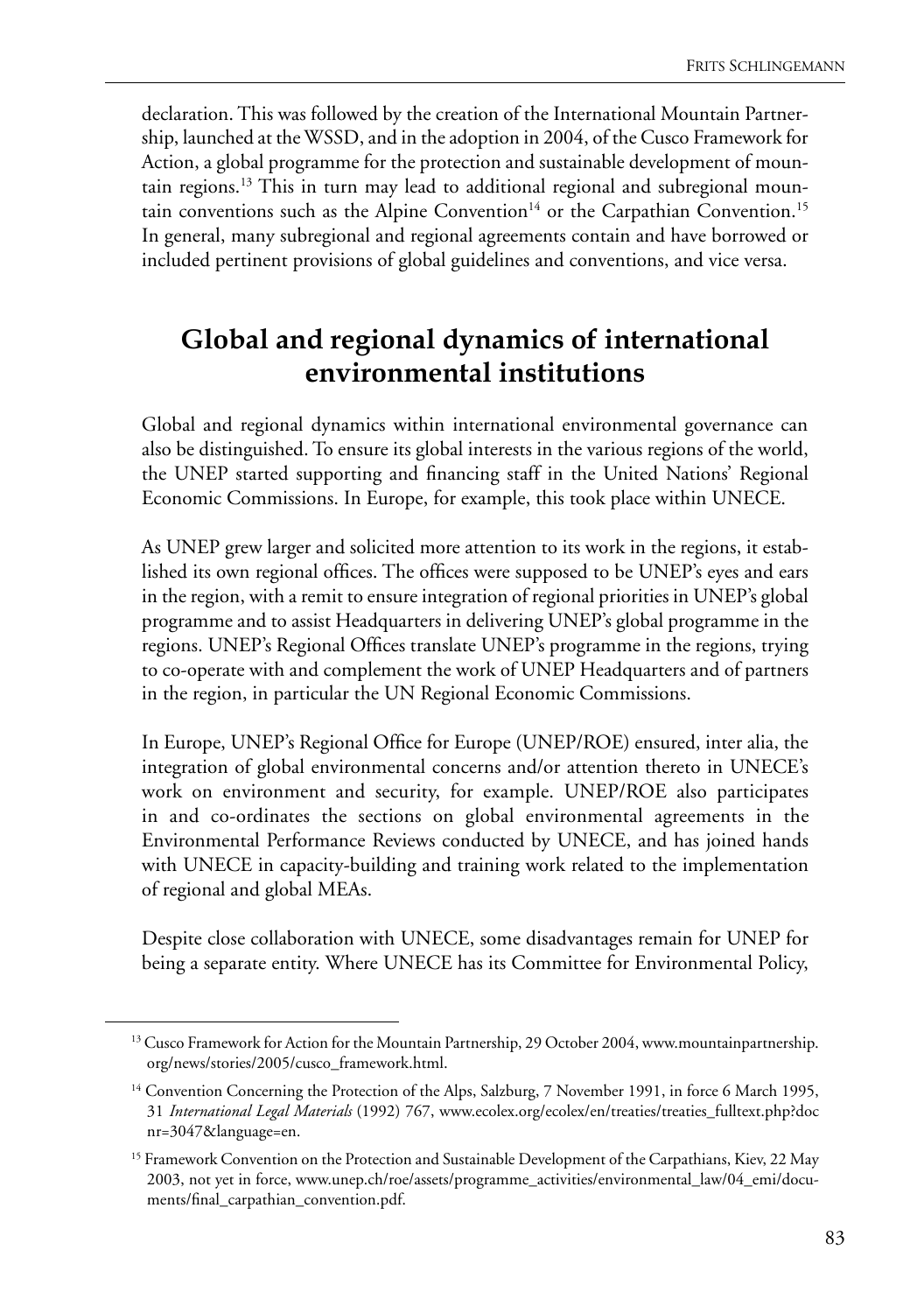UNEP has no such regional governing body. Where UNECE is the principal body for discussions on Europe's economic development in a pan-European context, UNEP lacks integrated access to data and discussions on these matters. Furthermore, there will continue to be a certain competition for donor support between UNECE and UNEP.

Against this background, with the gradually increasing powers and environmental scope and coverage of the EU, and in light of ongoing financial constraints, the idea of opting for a closer institutional co-operative arrangement and even merger of UNEP/ ROE and its work with the Environment and Human Settlements Department of UNECE, becomes again welcome food for thought. Elsewhere, UNEP/ROE has also played a role in developing specific regional agreements and regimes. This is illustrated by the work of UNEP/ROE with the Caspian Sea Framework Convention.

# **Framework Convention for the Protection of the Marine Environment of the Caspian Sea**

The Caspian Sea, surrounded by the five coastal countries of Azerbaijan, the Islamic Republic of Iran, Kazakhstan, the Russian Federation and Turkmenistan, is the largest land-locked body of water on earth. Situated in a natural depression, below mean sea level, it receives water from the Volga, the Ural and the Kura rivers and numerous other freshwater inputs, but has no outlet to the world's oceans. The Volga River, the largest in Europe, is the source of 80 percent of the Caspian's freshwater inflow.

The isolation of the Caspian basin together with its climatic and salinity gradients has created a unique ecological system with some 400 species endemic to the Caspian waters. Today, much of the Caspian biota is threatened by over-exploitation, habitat destruction and pollution. Recognizing the seriousness of the growing environmental problems in the Caspian Sea region, the Caspian states approached the international community for assistance. As one of the responses, a joint mission by the United Nations Development Programme (UNDP), the World Bank and UNEP visited the region in April 1995.

The mission reconfirmed the severity of the environmental problems of the region, the social and economic impacts of these problems, and the commitment of the Caspian Sea coastal countries to co-operate, with the assistance of the international community, in protecting the environment of the Caspian region. The report of the mission, cleared by the governments of the Caspian Sea coastal states, recommended the development and implementation of a Caspian Environment Programme (CEP)<sup>16</sup> as a comprehensive long-term strategy for the protection and management of the Caspian environment. It also stressed the need for strengthening relevant national and regional

<sup>&</sup>lt;sup>16</sup> See www.caspianenvironment.org.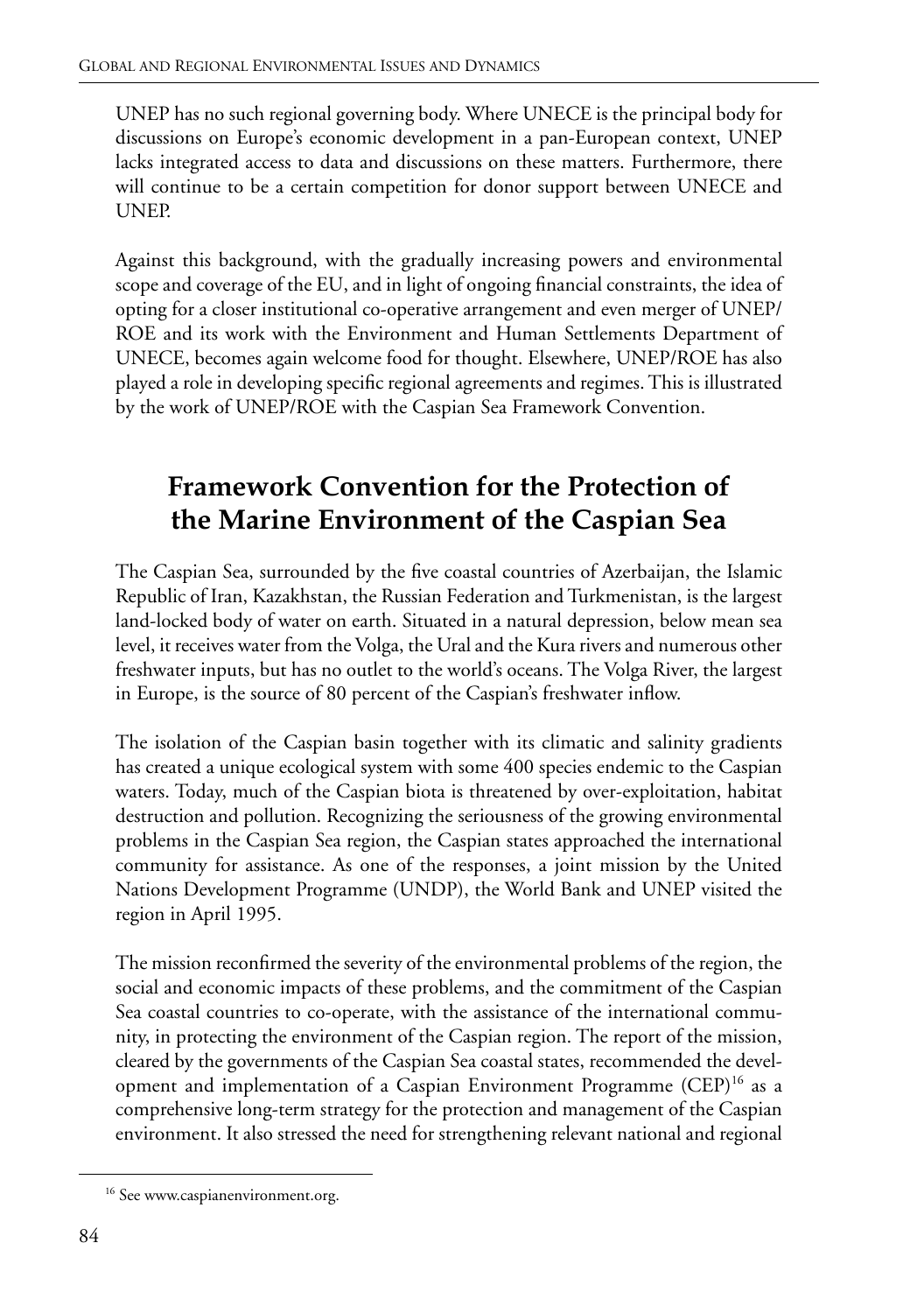institutional, legal and regulatory frameworks, and encouraged the development of a framework convention with related sectoral protocols. CEP was agreed in 1995 and officially launched in 1998. To date, the main financial support for the programme has been provided by the Global Environment Facility (GEF) with UNDP, UNEP and the World Bank as implementing agencies, the EU, and the private sector.

CEP has been successful in engaging the five littoral states and the international partners in a constructive dialogue towards improved environmental management of the Caspian Sea. One important output is the formulation of the Transboundary Diagnostic Analysis (TDA) and the Strategic Action Programme (SAP) identifying a number of pending environmental problems requiring immediate action. As most of them are of a transboundary nature, they cannot be overcome unilaterally but rather require an appropriate co-operation regime among all Caspian littoral states.

The most significant outcome to date of CEP has been the adoption of the Caspian Framework Convention in early November 2003. The signing of the Framework Convention for the Protection of the Marine Environment of the Caspian Sea<sup>17</sup> by the five Caspian littoral states marked the culmination of an eight year negotiation process driven under the auspices of UNEP, within the framework of CEP. Several meetings were organized in Moscow with the support of the Center of International Projects, and two of the total eight meetings were organized under the umbrella of the project on Integrated Environmental Management in the Volga/Caspian region.

As the first agreement signed by all five Caspian littoral states, the Caspian Framework Convention will serve as an overarching legal instrument laying down the general requirements and the institutional mechanism for environmental protection in the region. It is based on a number of underlying principles including the precautionary principle,<sup>18</sup> the polluter pays principle<sup>19</sup> and the principle of access to and exchange of information.<sup>20</sup> The two major areas of concern are prevention, reduction and control of pollution;<sup>21</sup> and protection, preservation and restoration of the marine environment.<sup>22</sup> The Convention also includes provisions on Environmental Impact Assessment<sup>23</sup> as well as general obligations on environmental monitoring<sup>24</sup> and research and development.<sup>25</sup>

24 Article 19, *ibid*.

<sup>&</sup>lt;sup>17</sup> Framework Convention for the Protection of the Marine Environment of the Caspian Sea, Teheran, 4 November 2003, not yet in force, www.caspianenvironment.org/report\_technical.htm#frameconv.

<sup>18</sup> Article 5(a), *ibid*.

<sup>19</sup> Atricle 5(b), *ibid*.

<sup>20</sup> Article 5(c), *ibid*.

<sup>21</sup> Part III, *ibid*.

<sup>22</sup> Part IV, *ibid*.

<sup>23</sup> Article 17, *ibid*.

<sup>25</sup> Article 20, *ibid*.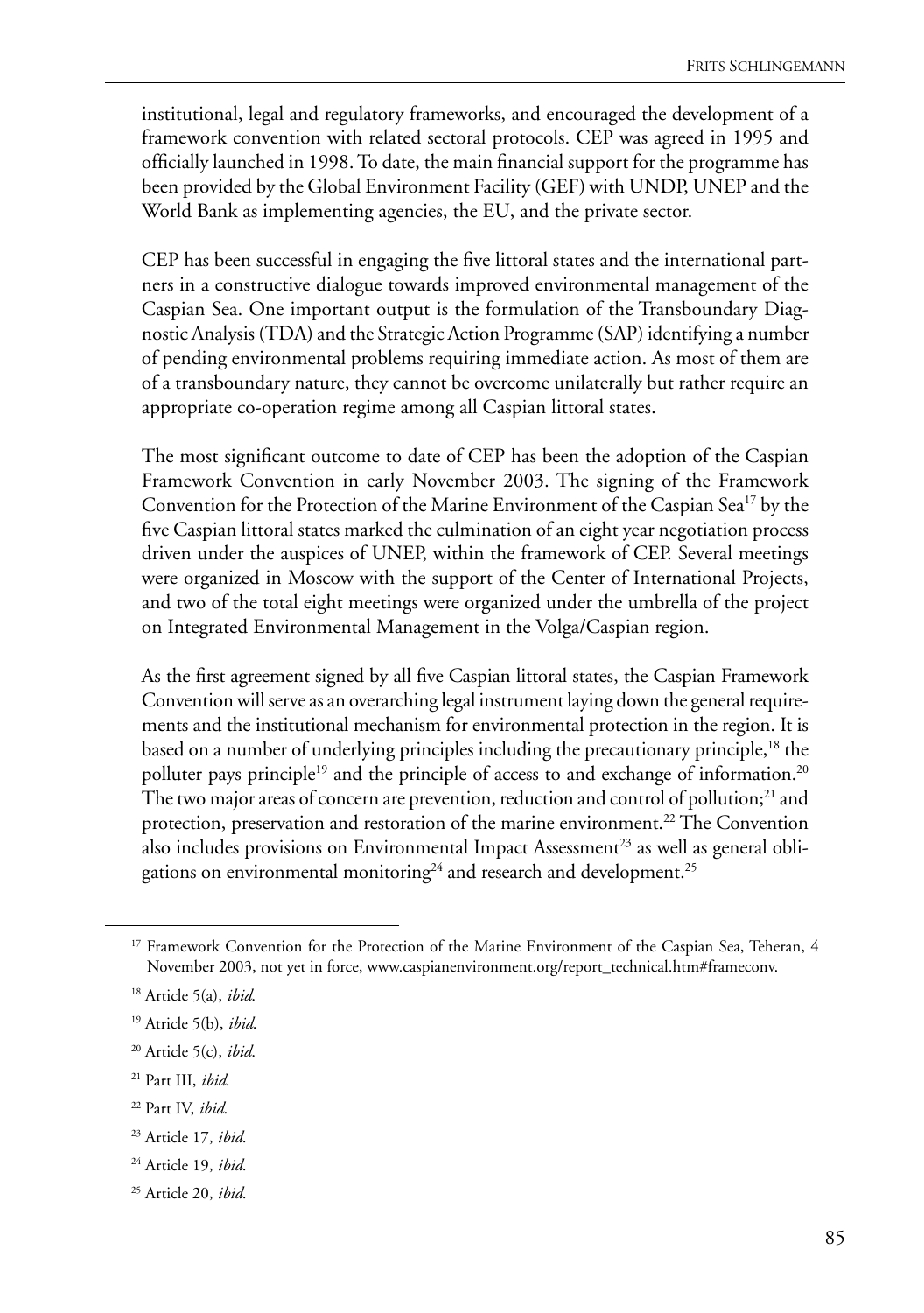By signing the Caspian Framework Convention the Caspian Governments signalled their readiness to sign up to concrete environmental action, encouraging the international community to provide further financial and technical assistance to the region. Shortly after the signing ceremony, the GEF Secretariat approved a second phase of support to CEP to the total amount of \$6 million. The GEF project, Towards a Convention and Action Programme for the Protection of the Caspian Sea Environment, will focus on the preliminary implementation of CEP's SAP in the priority areas of Biodiversity, Invasive Species and Persistent Toxic Substances, and the continuance of the Convention process. The EU has also extended its support to CEP giving particular attention to fisheries issues and coastal zone management. Further EU support to the Convention process is under consideration.

Within the framework of the GEF project, and further to the request of the Caspian Governments, UNEP/ROE will continue servicing the Convention process pending the Convention's entry into force. The signing of the Caspian Framework Convention is only the beginning of the process of tackling environmental problems in the Caspian region and key areas of concern will need to be regulated in separate protocols. Further assistance by UNEP will therefore focus on the development of protocols addressing priority areas. The Convention itself envisages seven protocols linked to the general provisions of the Convention's articles. Four of these will, respectively, be related to the prevention, reduction and control of pollution: from land-based sources;<sup>26</sup> from seabed activities; $27$  from vessels; $28$  and caused by dumping. $29$  The other three protocols will, respectively, relate to protection, preservation, restoration and rational use of marine living resources;<sup>30</sup> sea-level fluctuations;<sup>31</sup> and environmental impact assessment.<sup>32</sup>

A draft work plan for the further development and implementation of the Caspian Framework Convention has been elaborated by UNEP and was discussed at the first Meeting of the Representatives of the States-Signatories to the Convention, held in Teheran on 19 and 20 July 2004. The meeting recommended that priority will be given to the development of protocols on biodiversity, pollution from land-based sources and activities, and environmental impact assessment. The meeting also suggested that the Protocol concerning Regional Co-operation in Cases of Emergency,<sup>33</sup> which had

- 30 Article 14, *ibid*.
- 31 Article 16, *ibid*.
- 32 Article 17, *ibid*.

<sup>26</sup> Article 7, *ibid*.

<sup>27</sup> Article 8, *ibid*.

<sup>28</sup> Article 9, *ibid*.

<sup>29</sup> Article 10, *ibid*.

<sup>&</sup>lt;sup>33</sup> Draft Protocol Concerning Regional Co-operation in Combating Oil Pollution in Cases of Emergency, *Report on the Third Regional Workshop on the Development of a Draft Caspian Sea Plan on Regional Co-operation in cases of major oil spills*, Annex 3, www.caspianenvironment.org/report\_project.htm.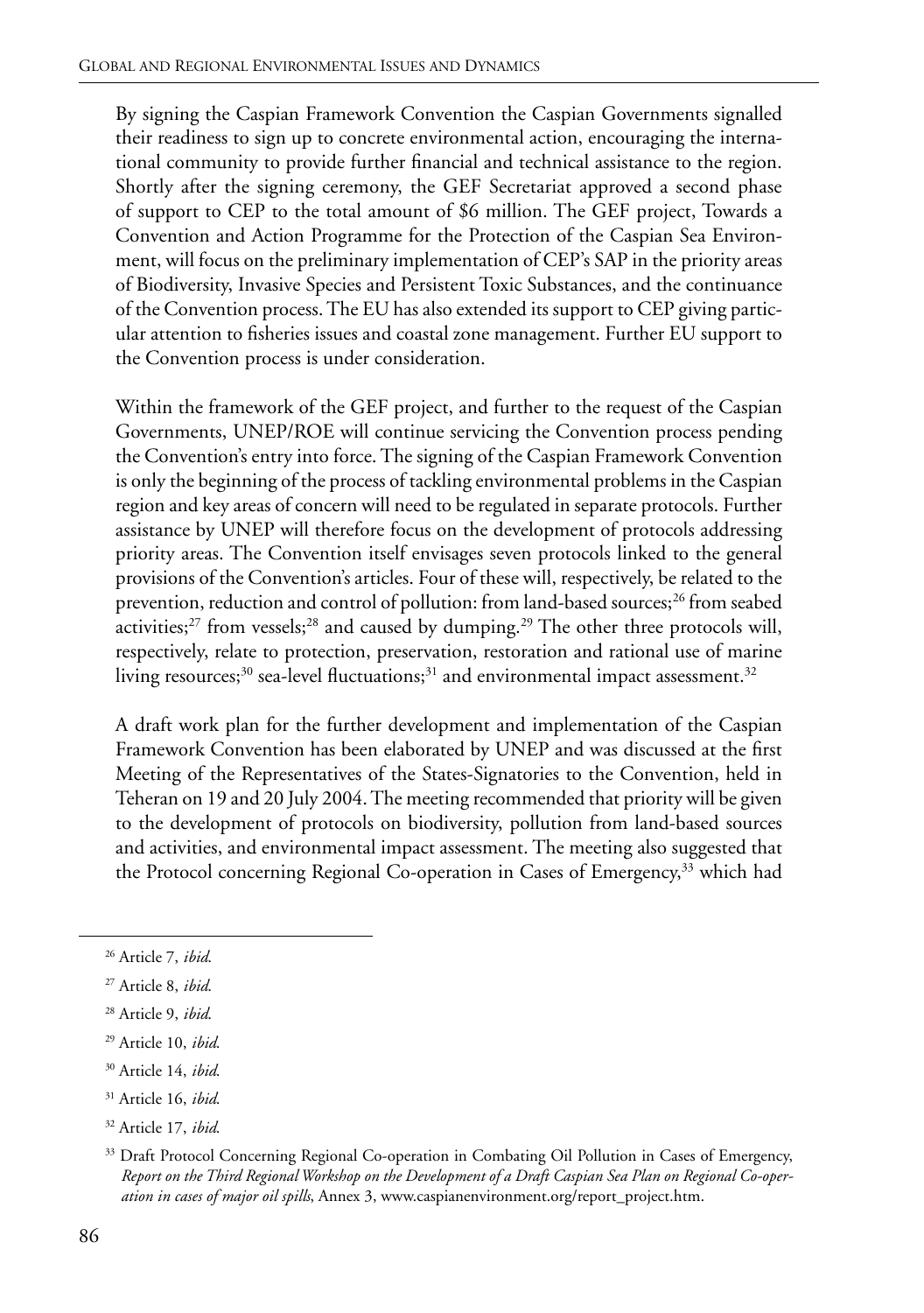already been drafted, be circulated to the governments of the Caspian Sea littoral states with the recommendation that the countries prepare for signing of the Protocol at the first meeting of the Conference of Parties (COP).

The draft work plan also indicated that UNEP's assistance will include support to raise awareness and to facilitate implementation of relevant multilateral environmental agreements in the Caspian region. UNEP will also have a role in promoting the use of economic instruments to improve the national and regional environmental management regimes.

Soon, preparations will start for the first meeting of the COP in the hope and expectation that all five Caspian littoral states will be able to ratify the Convention in the foreseeable future. These preparations will include the development of Rules of Procedure and Financial Rules for the COP, and will explore options for the arrangements for the Permanent Secretariat of the Convention.

# **Conclusion**

The aim of this article was to introduce some of the global and regional dynamics within international environmental conventions and institutions. It outlined some of the current trends in these areas. By providing a practical example of the work and influence of regional environmental institutions, it aimed to give a clearer picture of these actors and roles.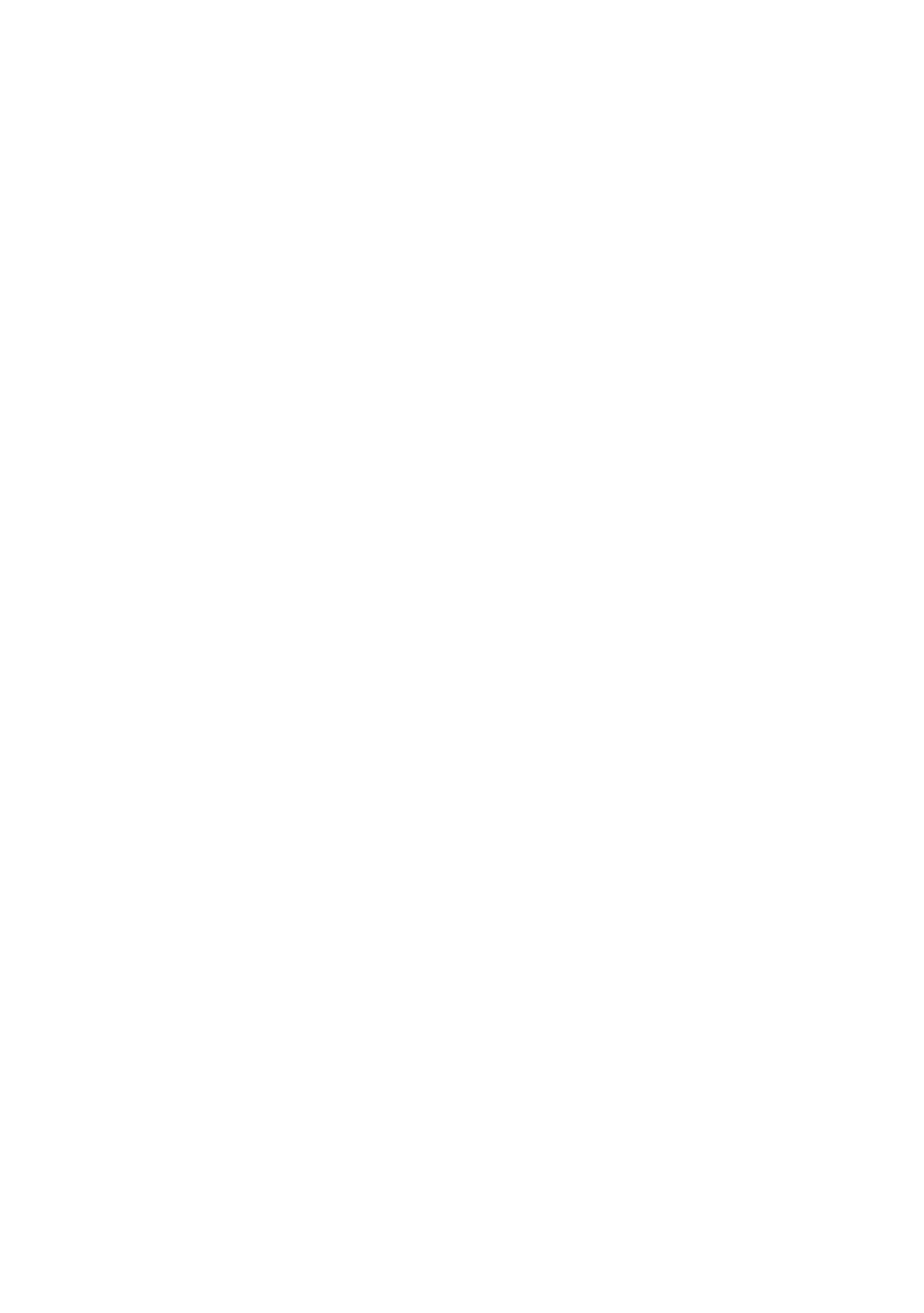# **INTERNATIONAL LEGAL REGIMES FOR THE ENVIRONMENTALLY SOUND MANAGEMENT OF HAZARDOUS CHEMICALS AND WASTE**

## **A Practitioner's Perspective1**

*Sachiko Kuwabara-Yamamoto2*

## **Introduction**

International concern over pollutants transported across national boundaries has been a major force behind the remarkable development of international environmental law which we have borne witness to in the last century. A large number of multilateral environmental agreements (MEAs) thus concluded include the 1979 UNECE Convention on Long-range Transboundary Air Pollution and its Protocols,<sup>3</sup> the1972 London Convention on the Prevention of Marine Pollution by Dumping of Wastes and Other Matter,<sup>4</sup> the 1973 International Convention for the Prevention of Pollution of Ships<sup>5</sup>

<sup>&</sup>lt;sup>1</sup> This paper is based on a lecture given by the author on 23 August 2004.

<sup>2</sup> Executive-Secretary of the Basel Convention on the Control of Transboundary Movements of Hazardous Wastes and their Disposal.

 $^3$  Convention on Long-range Transboundary Air Pollution, Geneva, 13 November 1979, in force 16 March 1983, 18 *International Legal Materials* (1979) 1442, www.unece.org/env/lrtap/full%20text/1979.CLRTAP. e.pdf. The texts of the eight protocols to the CLRTAP are available at www.unece.org/env/lrtap/status/ lrtap\_s.htm.

<sup>4</sup> Convention on the Prevention of Marine Pollution by Dumping of Wastes and Other Matter, London, 29 December 1972, in force 30 August 1975, 11 *International Legal Materials* (1972) 1294. The Convention has been amended five times and supplemented by the Protocol to Convention on the Prevention of Marine Pollution by Dumping of Wastes and Other Matter 1972, 7 November 1996, not yet in force, 36 *International Legal Materials* (1997) 7, www.londonconvention.org/main.htm.

<sup>&</sup>lt;sup>5</sup> International Convention for the Prevention of Pollution from Ships (MARPOL), London, 2 November 1973, amended before entry into force, 12 *International Legal Materials* (1973) 1085.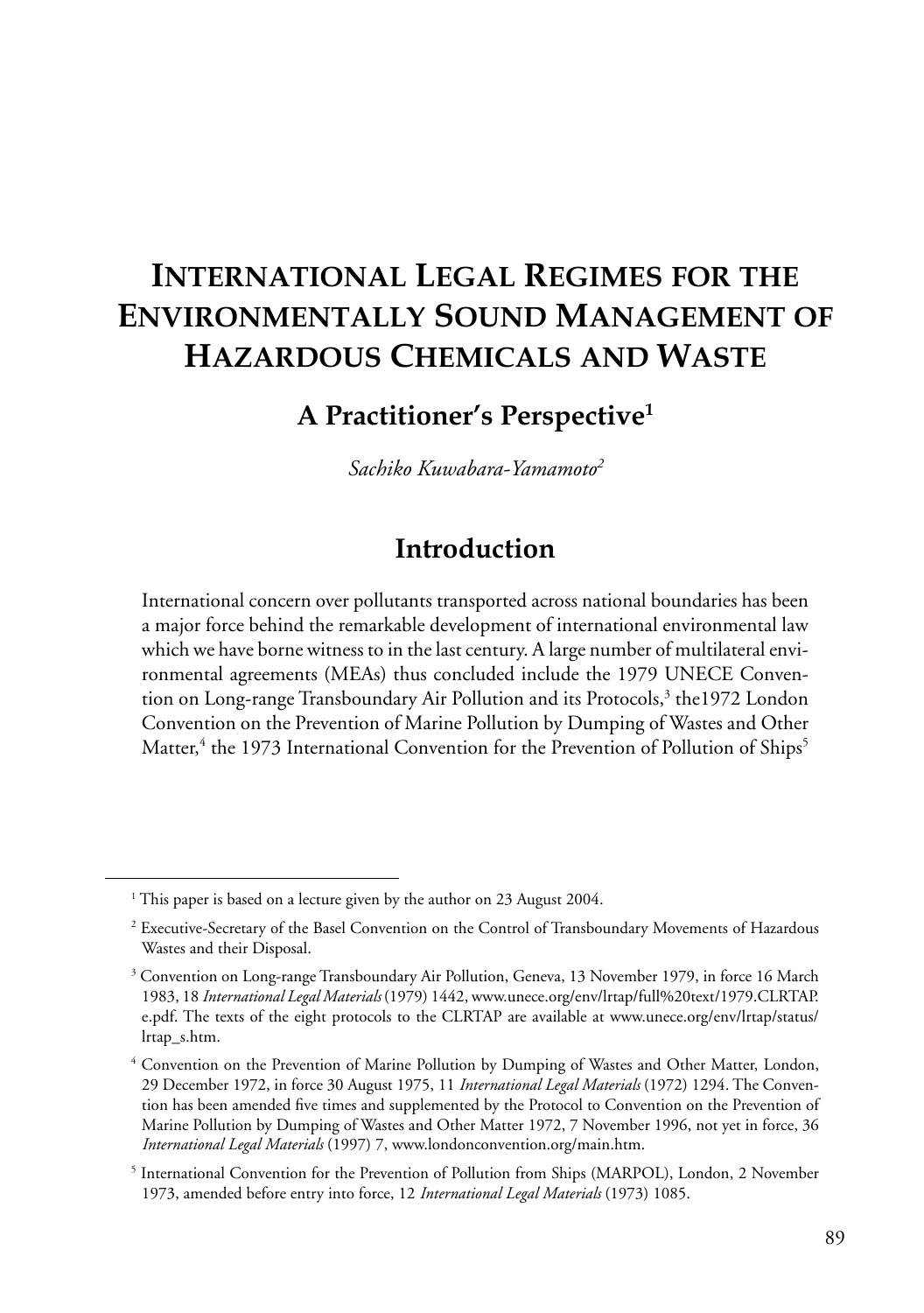and its 1978 Protocol, <sup>6</sup> the 1994 IAEA Convention on Nuclear Safety,<sup>7</sup> the 1985 Vienna Convention on the Protection of the Ozone Layer and its Protocol,<sup>8</sup> the1989 Basel Convention on the Control of Transboundary Movements of Hazardous Wastes and their Disposal,<sup>9</sup> the 1998 Rotterdam Convention on the Prior Informed Consent Procedure for Certain Hazardous Chemicals and Pesticides in International Trade,<sup>10</sup> and the 2001 Stockholm Convention on Persistent Organic Pollutants.<sup>11</sup>

In the  $21<sup>st</sup>$  century, governments, particularly those from developing countries, are faced with a new challenge in meeting their obligations under the numerous MEAs, which are increasingly complex and inter-linked or in some cases even incoherent. Thus, coordinated implementation of MEAs has become one of the main items on the agenda of the Open-ended Intergovernmental Group of Ministers or their Representatives on International Environmental Governance established pursuant to United Nations Environment Programme (UNEP) Governing Council Decision 21/21 in February 2001.<sup>12</sup> In its final report, it was recommended, inter alia, that a pilot programmatic clustering of MEAs in the area of hazardous chemicals and wastes, with a view to enhancing coherence and effectiveness in their implementation, be established. UNEP Governing Council at its seventh special session in Cartagena, Colombia subsequently endorsed the recommendation in February 2002.13 The Governing Council also adopted the Strategic Approach to International Chemical Management (SAICM).<sup>14</sup> The World Summit on Sustainable Development (WSSD) held in Johannesburg later that year

- <sup>12</sup> UNEP Governing Council Decision 21/21: International Environmental Governance, 9 February 2001, www.unep.org/gc/gc21/.
- <sup>13</sup> Report of the GC on the Work of Its Seventh Special Session, UNEP/GCSS.VII/6, www.unep.org/gc/GCSS-VII/.
- <sup>14</sup> UNEP Governing Council Decision SS.VII/3: Strategic Approach to International Chemicals Management, *ibid*.

<sup>6</sup> Protocol Relating to the Convention for the Prevention of Pollution from Ships, London, 17 February 1978, in force 2 October 1983, 17 *International Legal Materials* (1978) 546

<sup>7</sup> Convention on Nuclear Safety, Vienna, 17 June 1994, in force 24 October 1996, 33 *International Legal Materials* (1994) 1518, www.iaea.org/Publications/Documents/Infcircs/Others/inf449.shtml.

<sup>8</sup> The Vienna Convention for the Protection of the Ozone Layer, Vienna, 22 March 1985, in force 22 September 1988, 26 *International Legal Materials* (1987) 1529, www.unep.org/ozone/pdfs/viennaconvention2002.pdf. The Convention was supplemented by the Montreal Protocol on Substances that Deplete the Ozone Layer, Montreal, 16 September 1987, in force 1 January 1989, 26 *International Legal Materials* (1987) 154, www.unep.org/ozone/pdfs/Montreal-Protocol2000. pdf, and has been amended four times.

<sup>9</sup> Basel Convention on the Control of Transboundary Movements of Hazardous Wastes and their Disposal, Basel, 22 March 1989, in force 24 May 1992, 28 *International Legal Materials* (1989) 657, www.basel.int/ text/con-e.htm.

<sup>&</sup>lt;sup>10</sup> Convention on the Prior Informed Consent Procedure for Certain Hazardous Chemicals and Pesticides in International Trade, Rotterdam, 11 September 1998, in force 24 February 2004, 38 *International Legal Materials* (1999) 1, www.pic.int/en/ViewPage.asp?id=104.

<sup>&</sup>lt;sup>11</sup> Stockholm Convention on Persistent Organic Pollutants, Stockholm, 22 May 2001, in force 17 May 2004, 40 *International Legal Materials* (2001) 532, www.pops.int/.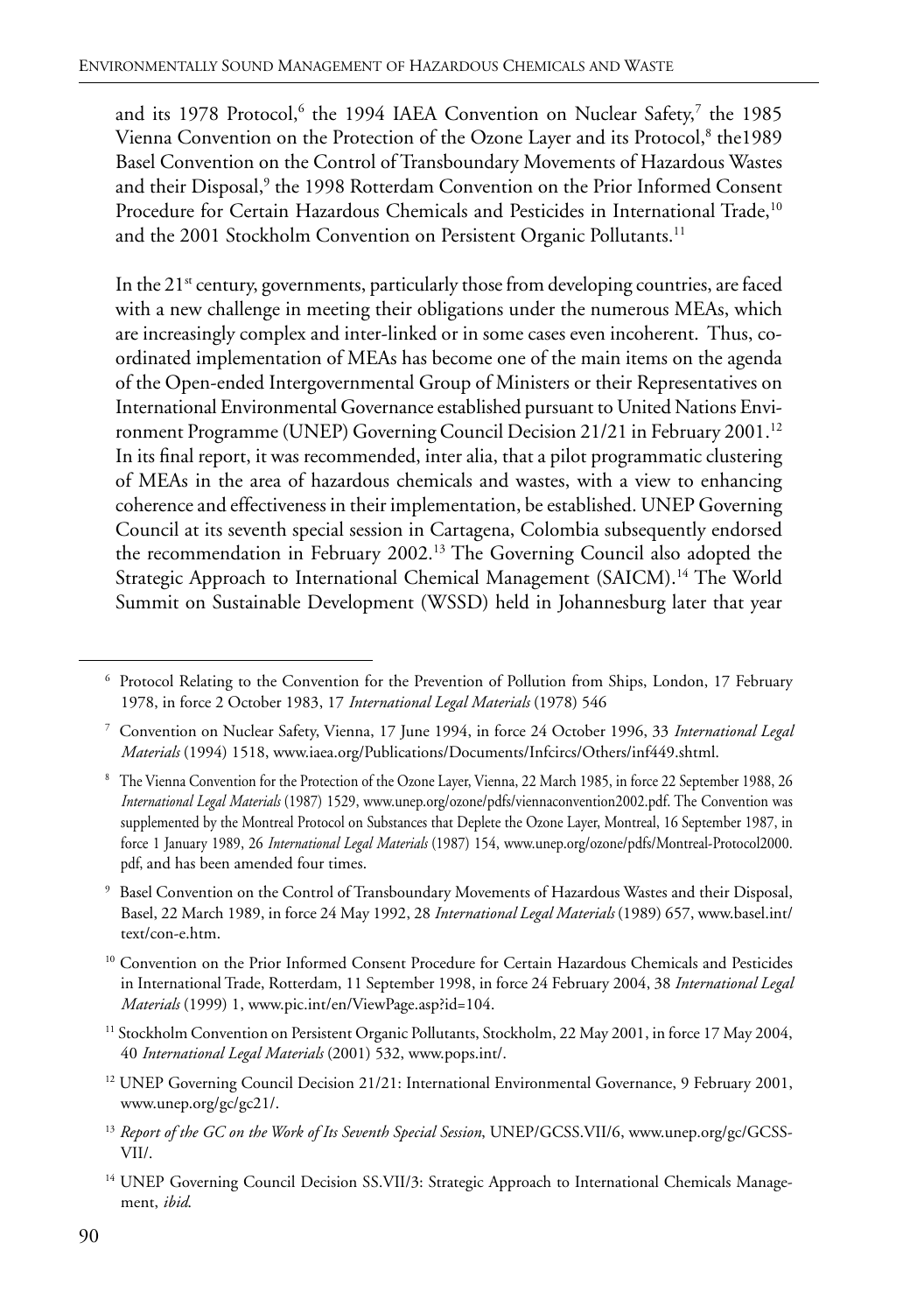endorsed the Governing Council's recommendation and further agreed to the strengthening of co-ordination and co-operation between the chemicals and hazardous waste regimes, calling for the development of SAICM by 2005.

## **Evolution of the Hazardous Chemicals and Waste Regimes**

#### **Basel Convention on the Control of Transboundary Movements of Hazardous Wastes and their Disposal**

The Basel Convention was adopted in 1989 and entered into force on 5 May 1992.15 As of 7 February 2005, there were 163 parties to the Convention. Its main goal is to protect human health and the environment from the adverse effects of hazardous wastes and other wastes. Wastes subject to the application of the Convention are "hazardous wastes", which are mostly by-products of a broad spectrum of industrial and manufacturing processes, and "other wastes" collected from households and fly ash from incineration.16 The primary high-volume generators of industrial hazardous wastes include the chemical, petroleum, metals, wood treatment, paper, leather, textiles and transportation industry. Household wastes may contain hazardous components such as lead batteries, household acids and solvents, pesticide residues, plastics, medical and clinical wastes and paint sludge. Electronic wastes including mobile phones and computing equipment, and electrical wastes such as television sets are also examples of industrial hazardous wastes often found mixed with household wastes or municipal wastes. The Convention also covers wastes defined as hazardous under the national legislation of a state party. The two categories of hazardous wastes not covered under the Convention are radioactive wastes and wastes generated from normal operation of ships which are covered by instruments which come under the auspices IAEA and IMO.

The objectives of the Convention are two-fold: the control of the transboundary movements of hazardous wastes and other wastes, and environmentally sound management (ESM) of hazardous wastes and other wastes generated or located in the territory of the state parties. ESM also includes the disposal of such wastes. The regulatory system controlling the transboundary movements of hazardous wastes and other wastes under the Basel Convention is built on a procedure of notification based on prior informed consent (PIC).17 The exporting state must notify, or require the generator or exporter of the waste to notify, through its national competent authority, the competent author-

<sup>&</sup>lt;sup>15</sup> Basel Convention, *supra* note 9. Since the adoption of the Basel Convention, additional instruments have been developed. These include the 1995 Ban Amendment adopted by COP 3 and the 1999 Protocol on Liability and Compensation adopted by COP 5. Neither instrument is yet in force.

<sup>16</sup> Annex I and II, Basel Convention *supra* note 9.

<sup>17</sup> Article 6, i*bid.*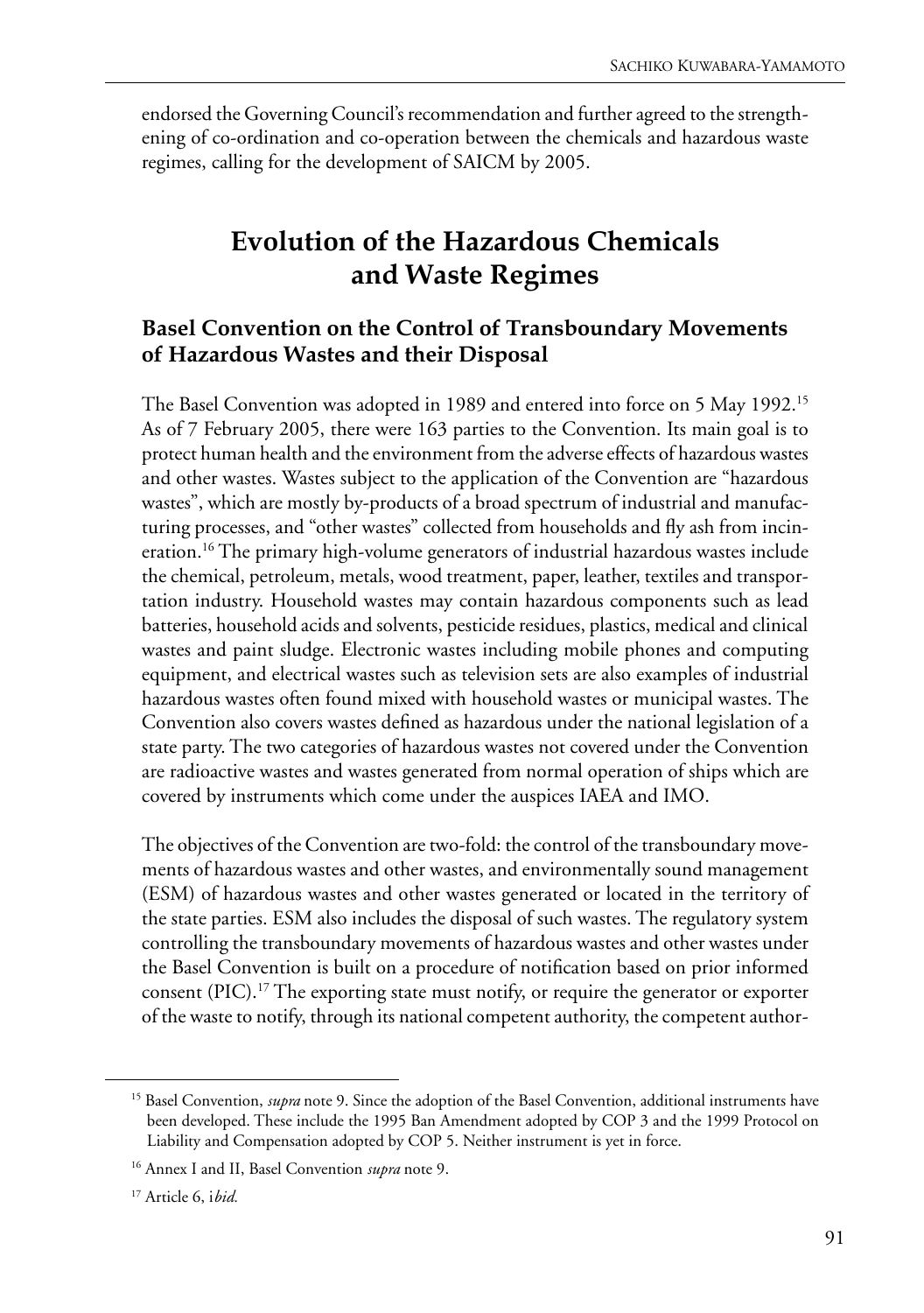ities of the importing and transit states of any proposed transboundary movements of hazardous wastes or other wastes, and provide any other relevant information including the contract between the exporter and the disposer. The exporting state has the obligation not to permit the said export before it has received written consent from the import and transit states. Other obligations include the creation of a movement document and a duty to re-import if transport and treatment of the exported wastes cannot be completed in accordance with the contract or in the case of illegal traffic.<sup>18</sup>

The ESM obligations prescribed under the Basel Convention aim to reduce the generation of hazardous wastes and other wastes at source.<sup>19</sup> It also aims to keep the transboundary movements of hazardous wastes and other wastes to a minimum, thus consistent with their ESM.20 These obligations call for the treatment and disposal of hazardous wastes to take place as close as possible to the generation source. The ESM obligations are thus linked to life-cycle management of hazardous materials.

The Open-ended Working Group (OEWG) established under the Convention is mandated to review and revise, as appropriate, the technical annexes to the Convention, including the list of wastes defined as hazardous under the control of the Convention.21 Its regional centres established in this regard in selected developing countries worldwide support the implementation of the Convention and technical assistance to parties.<sup>22</sup> There are currently thirteen Basel Convention Regional Centres, with Iran due to host the fourteenth centre in the near future. The core functions of the centres are to provide training and technology transfers regarding the management of hazardous wastes and other wastes and the minimization of their generation.

On compliance measures, the Conference of the Parties (COP) at its sixth meeting in 2002 established a Committee for Administering the Mechanism for Promoting the Implementation and Compliance.<sup>23</sup> The committee consisting of 15 regionally elected members is mandated to review general issues as well as cases submitted to the committee by parties and in certain cases by the secretariat, relating to the implementation of the Convention. The Convention does not provide for a financial mechanism. Activities relating to its implementation, such as capacity-building, are financed through voluntary contribution from interested states and institutions.

<sup>18</sup> Article 6-9, i*bid*.

<sup>19</sup> Article 2(2)(a), *ibid*.

<sup>20</sup> Article 4, *ibid*.

<sup>21</sup> Annexes I,II, VIII and IX, *ibid*.

<sup>22</sup> Article 14(a), *ibid*..

<sup>&</sup>lt;sup>23</sup> Decision VI/12 of the Sixth Meeting of the Conference of the Parties to the Basel Convention.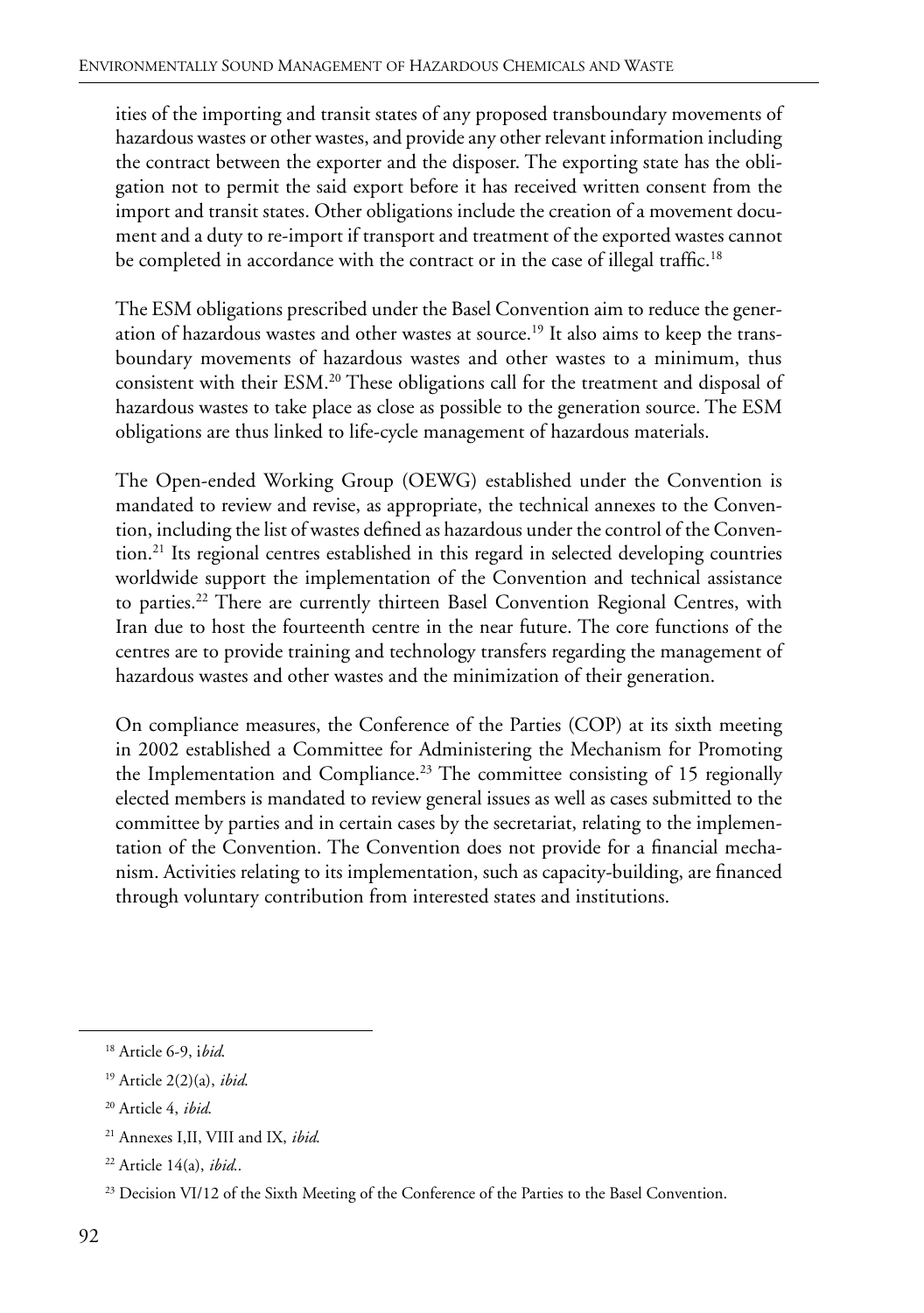#### **Rotterdam Convention on the Prior Informed Consent Procedure for Certain Hazardous Chemicals and Pesticides in International Trade**

The Rotterdam Convention on the Prior Informed Consent Procedure for Certain Hazardous Chemicals and Pesticides in International Trade was adopted in 1998 and entered into force on 24 February 2004. As of 7 February 2005, there were 82 parties to the Convention. The main goals of the Convention are to promote shared responsibility and co-operative efforts among parties in the international trade of certain hazardous chemicals, in order to protect human health and the environment from potential harm; and to contribute to their environmentally sound use by facilitating information exchange about their characteristics, through a national decision-making process on their import and export which is then disseminated to the parties.<sup>24</sup>

Hazardous chemicals subject to the application of the Convention are pesticides and industrial chemicals that are banned or severely restricted for health or environmental reasons by parties to the Convention.<sup>25</sup> Certain groups of chemicals - such as narcotic drugs, radioactive materials, pharmaceuticals, food and food additives, wastes or, chemical weapons are excluded from the scope of application of the Convention.

Under the Convention, an international control system is established whereby the export of certain chemicals is permitted only with the prior informed consent (PIC) of the importing state,  $26$  or on notification by the exporting state party. Each party must ensure that a chemical listed in Annex III is not exported from its territory to any importing party without explicit consent to the importing party. When a chemical that is banned or severely restricted in a state party is exported from its territory, the exporting state party must provide notification to the importing state party, prior to the first export, and thereafter, before the first export of the calendar year.

The Rotterdam Convention envisages a nomination procedure whereby parties may seek to include banned or severely restricted chemicals within the scope of the Convention. The procedure for doing so provides that a state party that bans or severely restricts a chemical or pesticide must make such a nomination after which notification of the chemical must be received from at least two of the geographical regions specified under the Convention. Severely hazardous pesticide formulations that present a hazard under the conditions of use in developing countries, or countries with economies in transition may also be nominated. The Chemical Review Committee of the Convention will review the information and recommend to the Conference of the Parties (COP) on whether the chemical in question should be subject to the PIC procedure.<sup>27</sup>

<sup>24</sup> Article 1, Rotterdam Convention, *supra* note 10.

<sup>25</sup> Annex III, i*bid*.

<sup>26</sup> Article 11, *ibid*.

<sup>27</sup> Article 6, *ibid*.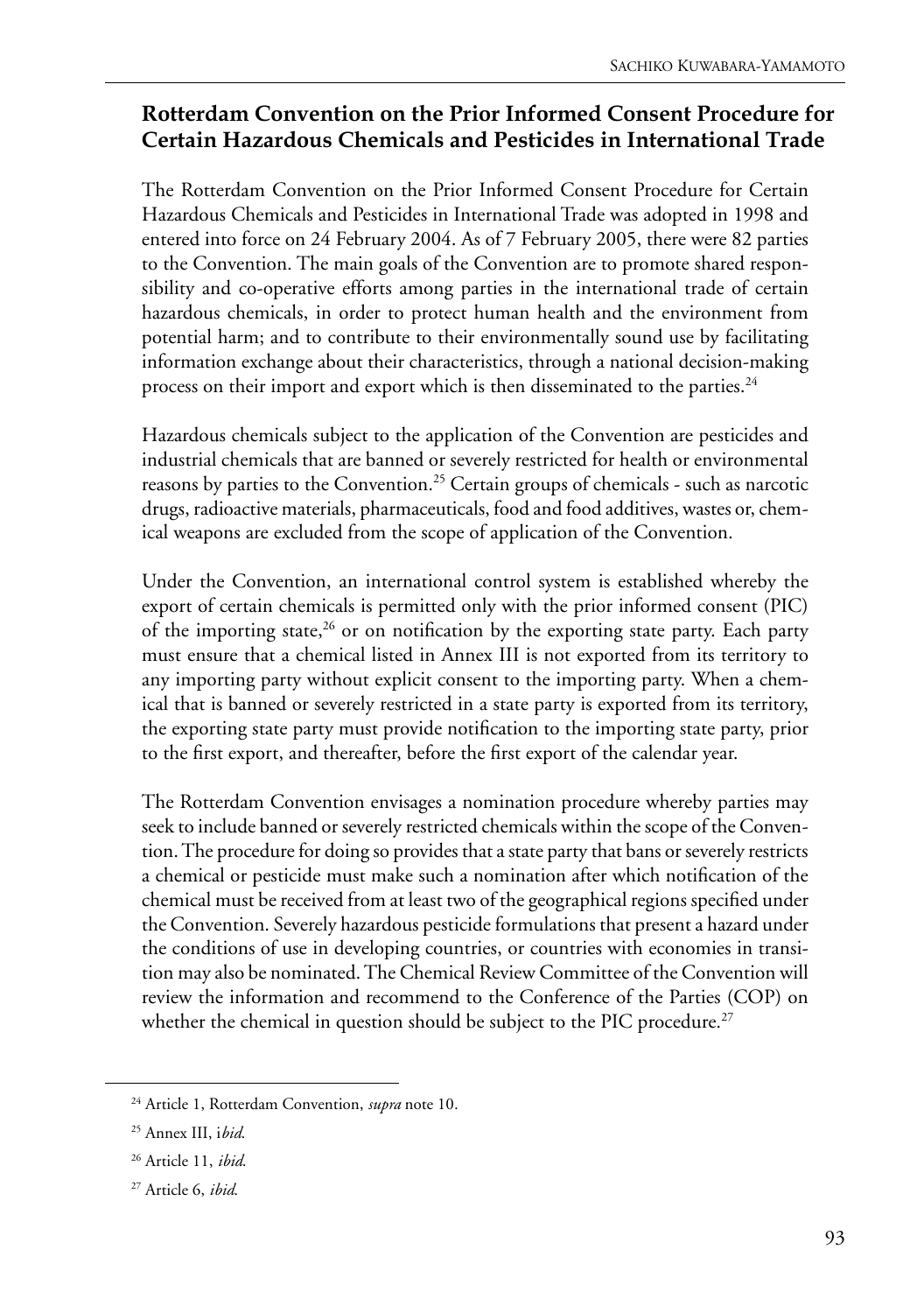With regard to measures to promote compliance with the Convention, the COP is charged with the task of developing procedures and institutional mechanisms for noncompliance.28 The Convention does not provide for a special financial mechanism. Members must co-operate in promoting technical assistance for the development of infrastructure. Parties with more advanced programmes for regulating chemicals should provide technical assistance, such as training, to other member countries in developing their infrastructure and capacity to manage chemicals.<sup>29</sup>

#### **Stockholm Convention on Persistent Organic Pollutants**

The Stockholm Convention on Persistent Organic Pollutants was adopted in 2001 and entered into force on 17 May 2004. As of 7 February 2005, there were 94 parties to the Convention. The main goal of the Convention is to protect human health and the environment from persistent organic pollutants (POPs). Its main objective is the elimination or the continuous minimization of releases of POPs. The Convention covers 12 POPs: eight pesticides, two industrial chemicals and two unintentionally produced by-products.

Under the Convention, parties have the obligation to introduce measures to eliminate or reduce releases from intentional production and use,<sup>30</sup> and from unintentional production<sup>31</sup> of such pollutants. Such measures include the elimination of the production and the use of chemicals listed in Annex A and the restriction of the production and use of chemicals listed in Annex B, as well as to regulate, with the aim of preventing the production and use of new pesticides or industrial chemicals that exhibit characteristics of POPs. Production and use of eight pesticide POPs, not including DDT, was banned upon the Convention's entry into force. DDT production and use is allowed for some countries that do not have safe, locally situated, affordable alternatives in place to fight vector-borne diseases; PCBs in electrical equipment will have to be phased out by 2025.<sup>32</sup>

Parties are also under the obligation to develop strategies for the identification and management of stockpiles in an environmentally sound manner, to dispose of wastes in such a way that their POPs content is destroyed or irreversibly transformed so that they do not exhibit the characteristics of POPs, and to co-operate with the Basel Convention to determine methods that amount to environmentally sound disposal.<sup>33</sup>

<sup>28</sup> Article17, *ibid*.

<sup>29</sup> Article 16, *ibid*.

<sup>30</sup> Article 3, Stockholm Convention, *supra* note 11.

<sup>31</sup> Article 5, i*bid*.

<sup>32</sup> Annex A, Part II, *ibid*.

<sup>33</sup> Article 6, *ibid*.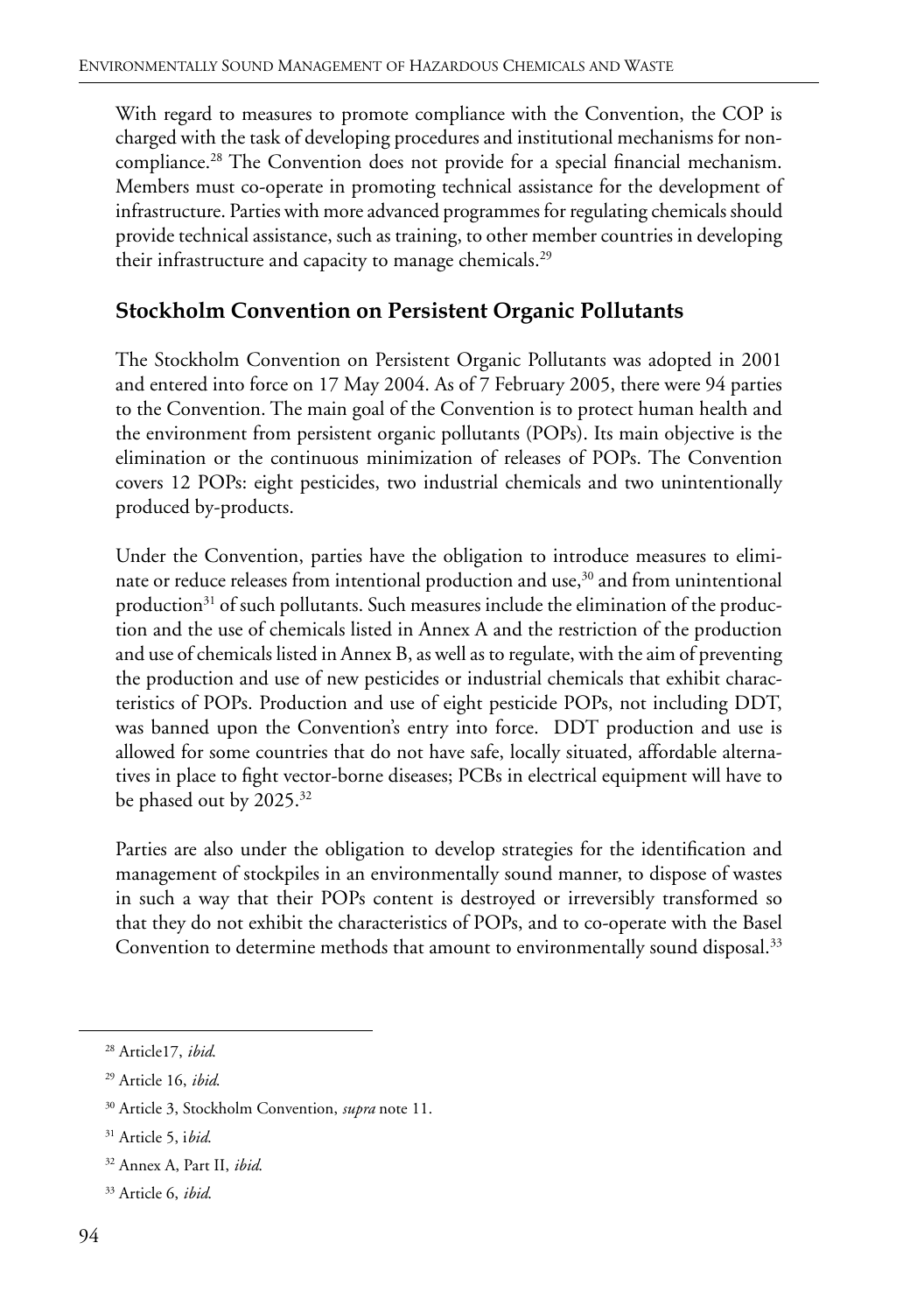The trade of chemicals in both annexes is allowed only for the environmentally sound disposal of POPs, to members with exemptions under the Convention. Export to non-members is allowed only with the provision of annual certifications of environmental and health commitments and compliance with the waste disposal provisions of the Convention.34 The Convention specifies exemptions to its control measures for certain purposes such as laboratory research or when they occur as unintentional trace contaminants in products. The secretariat is to maintain a register of parties that have specific exemptions to Annex A and B and the COP will decide the review process by which parties can seek exemptions.

National Implementation Plans (NIPs), which will identify, characterize and address the release of POPs, must be developed within two years of the entry into force of the Convention. Parties should promote the best available techniques (BATs) and environmental practices for existing and new sources.<sup>35</sup> Listings of chemicals in Annexes A, B and  $C^{36}$  are decided upon on the basis of a party's submission and in accordance with the risk profile and evaluation prepared by the Review Committee. The COP may decide to list new chemicals and specify its relative control according to the three annexes. Lack of full scientific certainty does not prevent the proposal from proceeding, on grounds of the precautionary principle. The Convention provides for information exchange, $37$  public information, awareness and education, $38$  research and development, and monitoring.<sup>39</sup>

With regard to technical assistance, industrialized countries are required to provide technical assistance for capacity-building activities relating to the implementation of obligations under the Convention. Parties will make the appropriate arrangements to provide technical assistance and promote technology transfer to developing country parties or to those with economies in transition.<sup>40</sup> Concerning measures on noncompliance the COP will, as soon as practicable, develop and approve procedures and institutional mechanisms for determining non-compliance with the provisions of the Convention and the appropriate response for such instances of non-compliance.<sup>41</sup> Under the Convention, industrialized countries are to provide new and additional financial resources to enable developing country parties and parties with economies in transition to meet the full incremental costs of implementing measures to fulfil

- 37 Article 9, *ibid*.
- 38 Article 10, *ibid*.
- 39 Article 11, *ibid*.
- 40 Article 12, *ibid*.
- 41 Article 17, *ibid*.

<sup>34</sup> Article 4, *ibid*.

<sup>35</sup> Article 7, *ibid*.

<sup>36</sup> Article 8, *ibid*.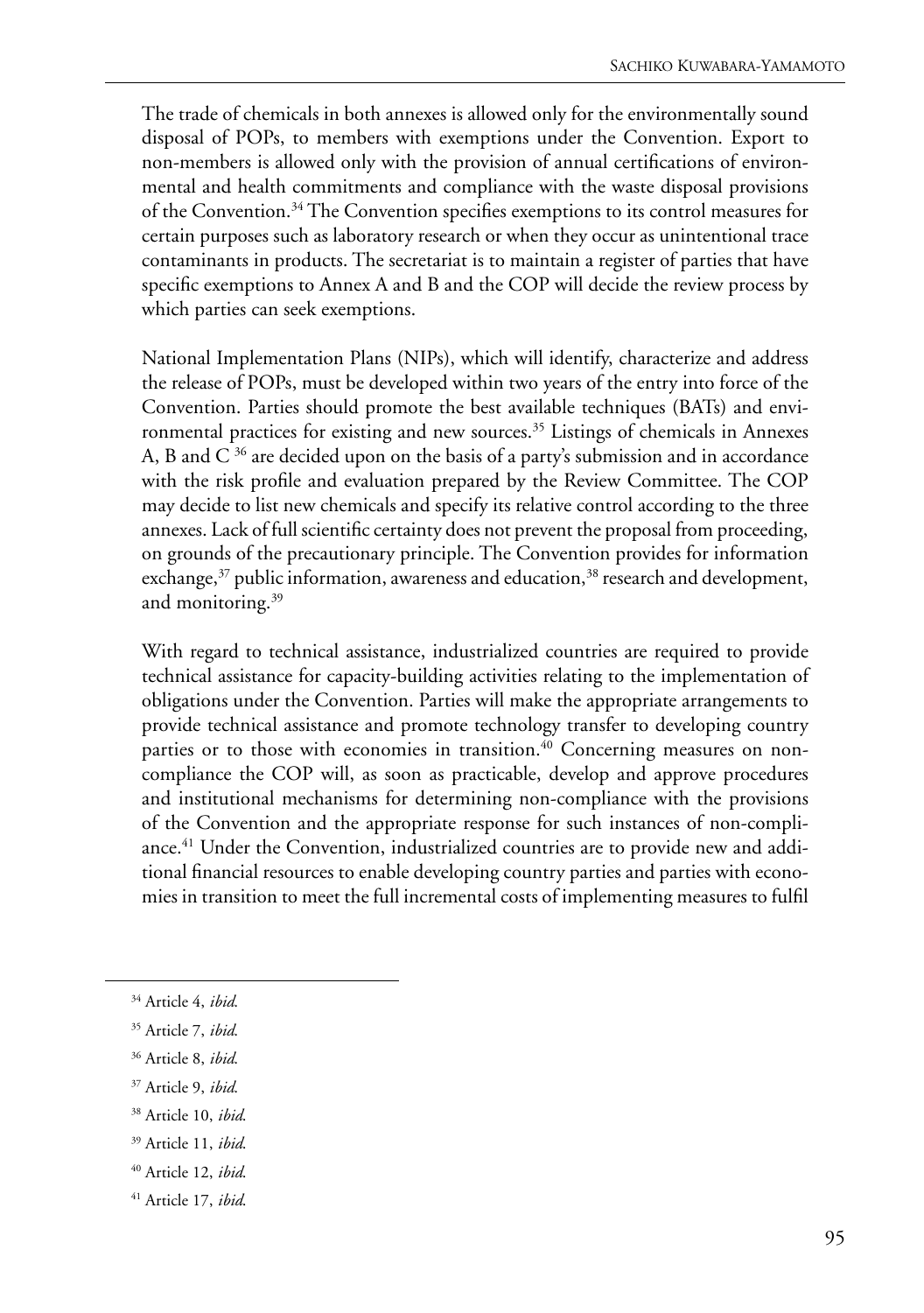their obligations under the Convention. It also defines a mechanism for the provision of adequate and sustainable financial resources to such countries. The Global Environment Facility is acting as interim financial mechanism of the Convention.<sup>42</sup> With regard to new chemicals, the Stockholm Convention requires parties with regulatory and assessment schemes to prevent the production and use of new pesticides or new industrial chemicals that exhibit characteristics of POPs covered under the Convention.

# **Synergies**

The Stockholm, Rotterdam and Basel Conventions are interlinked in a number of ways. The common unifying thread is POPs. Together, they promote life-cycle management of hazardous chemicals and wastes. The scope and coverage of the three conventions are inextricably linked, and contain certain bridging elements. Co-ordinated implementation is therefore essential for the effective functioning of these conventions.

#### **Coverage and scope**

The Basel Convention covers all hazardous wastes, whether chemical wastes or other wastes, which are explosive, flammable, poisonous, infectious, corrosive, toxic or ecotoxic. The Rotterdam Convention covers twenty-two pesticides and certain formulations of other pesticides, as well as five industrial chemicals. The Stockholm Convention covers eight pesticides, two industrial chemicals and two unintentionally produced by-products. Between the three conventions, most POPs are covered. The Stockholm Convention alone addresses the issue of replacement with alternative substances. The Basel, Rotterdam and Stockholm Conventions all deal with evaluating and regulating new and existing chemicals or wastes for inclusion.

The Basel and Stockholm Conventions regulate waste management and environmental releases. Under the Stockholm Convention, parties must develop strategies to identify wastes created by POPs, to manage them in an environmentally sound manner and to take measures to dispose of wastes in such a way that the content of POPs is destroyed or irreversibly transformed.<sup>43</sup> Parties must develop an action plan to prevent the creation of POPs in waste management practices, placing a particular focus on source categories in Annex C. Parties must apply Best Available Techniques (BAT) and Best Environmental Practices (BEP) to minimize generation and later release of unintentionally produced POPs (PCB, PCDD/F). Waste management must be included in the activities implementing the NIPs. The Basel Convention requires each party to minimize the generation of waste.<sup>44</sup> Further, it calls for parties to ensure availability of

<sup>42</sup> Article 14, *ibid*.

<sup>43</sup> Article 6, *ibid*.

<sup>44</sup> Article 4(2), Basel Convention, *supra* note 9.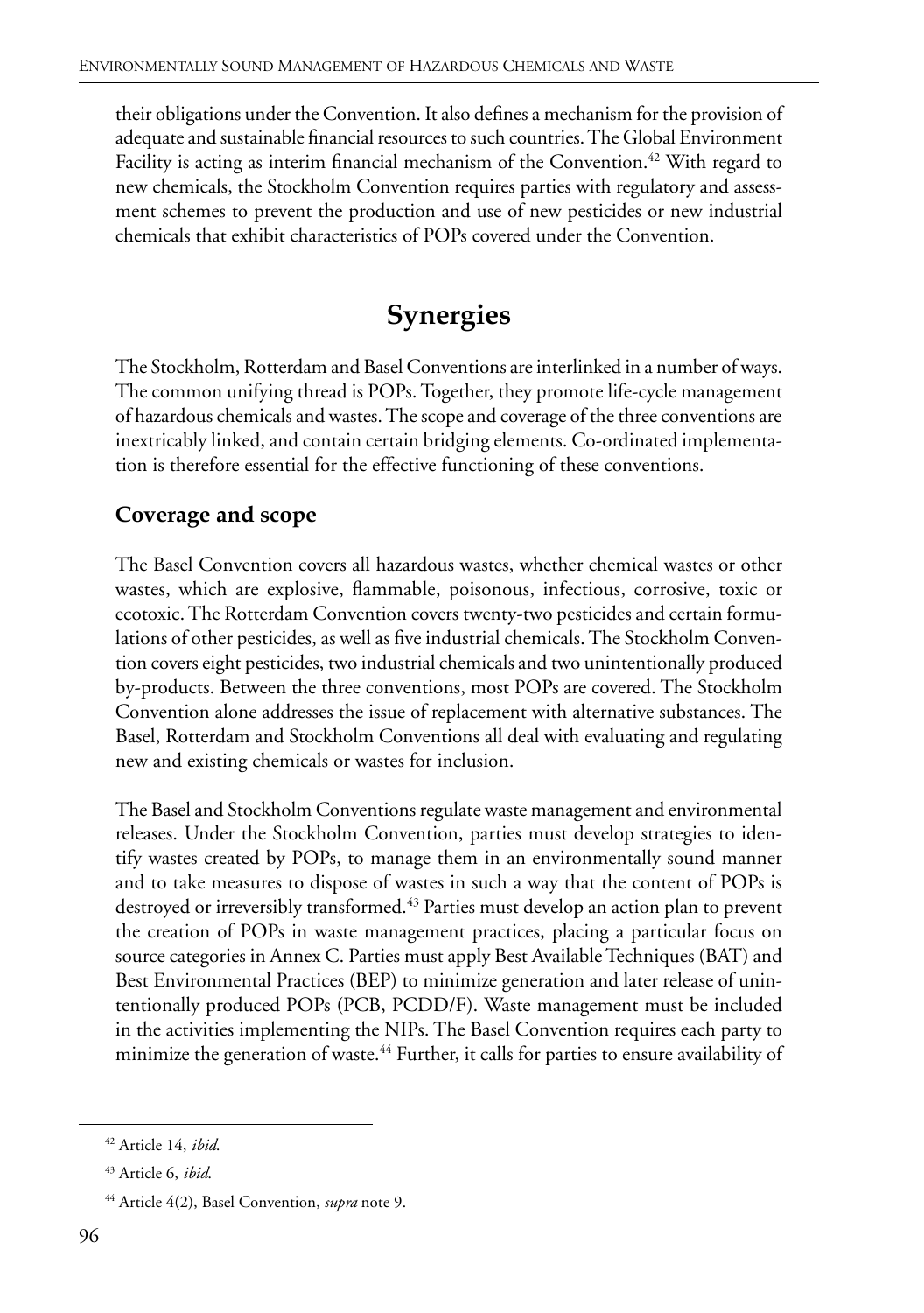disposal facilities, to the extent possible, within their own territory. The OEWG has developed guidelines on the ESM of POPs as wastes. These include general guidelines for POPs as waste and a specific guideline on PCB, HCB, PCDD/F and pesticides.

With regard to environmental releases, the principal articles of the Stockholm Convention aim to reduce or eliminate releases of POPs from intentional production and use, unintentional production and stockpiles and wastes. The Basel Convention for its part aims at the prevention of releases<sup>45</sup> and provides technical guidelines on wastes created by POPs.

All three conventions deal with import and export controls as well as hazard communication through a PIC procedure. The Stockholm Convention allows import and export for environmentally sound disposal or for an exempted use or accepted purpose that is permitted for the importing party.<sup>46</sup> The Rotterdam Convention establishes a compulsory PIC procedure and prevents unwanted imports and avoids future stockpiles. For its part, the Basel Convention sets strict requirements for the transboundary movement of hazardous waste and other wastes, based on a compulsory PIC procedure.<sup>47</sup> It too prevents unwanted imports and avoids future stockpiles and controls illegal trade. All three conventions require parties to communicate hazard information to their respective Secretariats, parties as well as the public.<sup>48</sup> The Stockholm Convention requires information exchange and research on alternatives to POPs.<sup>49</sup> An example of this is the development of alternatives for DDT.

#### **On going co-operation and co-ordination**

The Basel, Stockholm and Rotterdam Conventions are working together to promote co-ordinated training and awareness-raising activities for their parties. Co-operation in this area is expected to grow in the future as a result of the entry into force of the Rotterdam and Stockholm Conventions. A series of workshops on co-ordinated implementation of the three conventions are being conducted with the support of the three secretariats. The Basel and Stockholm Conventions are working on joint regional projects on PCBs, for example, in Sub-Saharan Africa, Central America and the South Pacific regions, which meet the Basel and Stockholm objectives. In accordance with Article 6 of the Stockholm Convention the interim secretariat of the Stockholm Convention is co-operating with the Basel Convention's OEWG in the preparation of a set of technical guidelines on POPs wastes, which could serve as a joint instrument for implementing the two conventions. The guidelines were submitted to COP

<sup>45</sup> Article 2(c) and Article 4, *ibid*.

<sup>46</sup> Article 3(2), Stockholm Convention, *supra* note 11.

<sup>47</sup> Article 6, Basel Convention, *supra* note 9.

<sup>48</sup> Articles 9-10, Stockholm Convention, *supra* note 11; Articles 13-14, Rotterdam Convention, *supra* note 10; Article 13, Basel Convention, *supra* note 9.

<sup>49</sup> Articles 9-11, Stockholm Convention, *supra* note 11.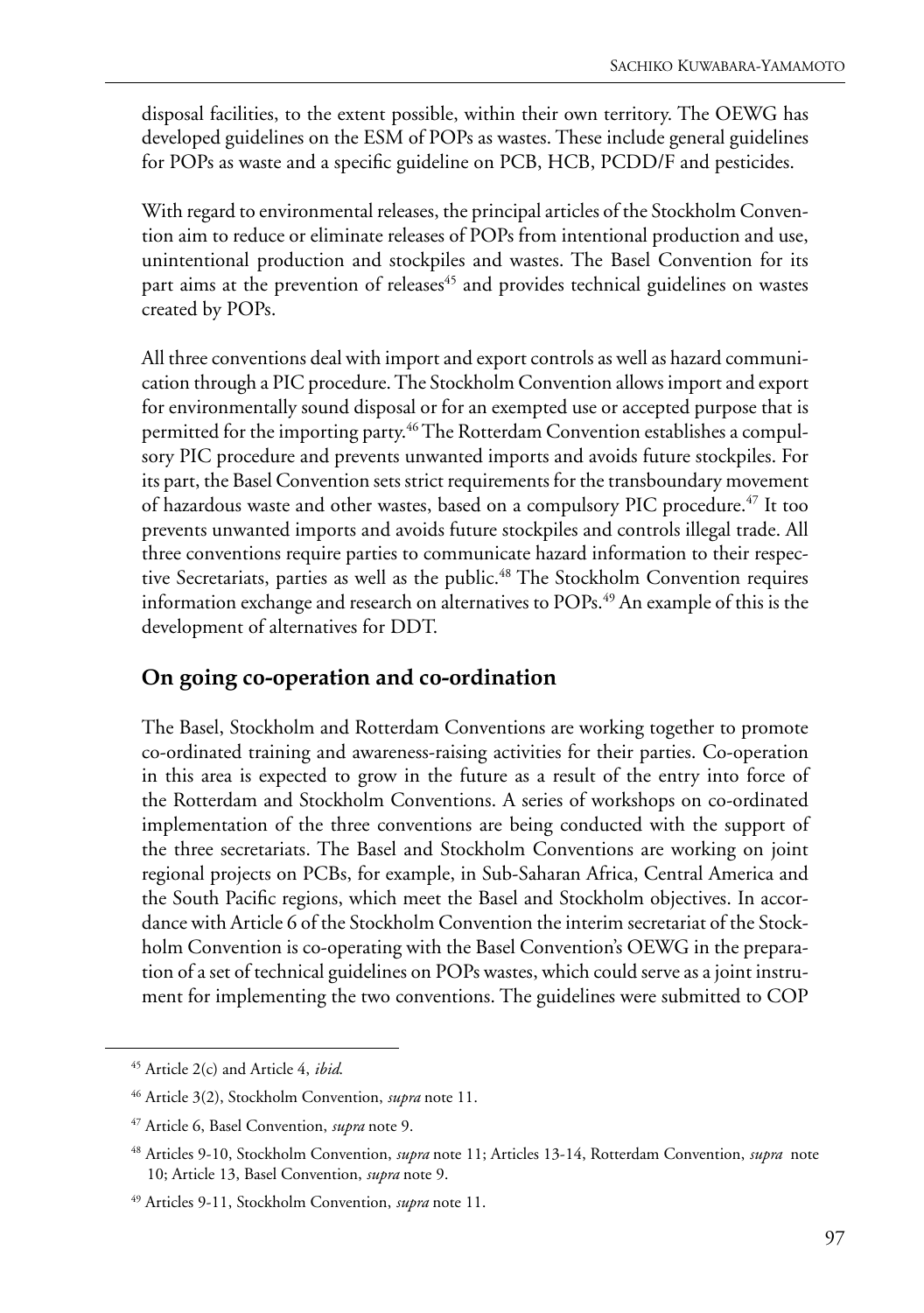7 of the Basel Convention in October 2004 for adoption, and will later be submitted to COP 1 of the Stockholm Convention in May 2005 for its consideration. UNEP Chemicals – acting also as the interim secretariat of the Stockholm Convention and, together with FAO, as the interim secretariat for the Rotterdam Convention – and the Basel Convention are participating, along with the World Bank, in the Africa Stockpile Project for the disposal of obsolete pesticides and other unwanted chemicals.

On institutional co-operation, the Basel Convention Regional Centres established under the Convention are being utilized for workshops on issues relating to the Stockholm and Rotterdam Conventions. As mentioned above, there are currently 13 Basel Convention Regional Centres – four in Africa,  $50$  three in the Asia-Pacific region,  $51$  two in Central and Eastern Europe<sup>52</sup> and four in Latin America and the Caribbean.<sup>53</sup> Iran is soon to host the 14<sup>th</sup> Regional Centre. They are entrusted with the implementation of priority activities of the Strategic Plan of the Convention<sup>54</sup> and thus they play an important role in the implementation of the Basel Convention.

The Stockholm Convention also envisages the establishment of its own Regional Centresonce a decision is taken by a future COP. To this end, the Stockholm Convention Secretariat will submit to COP 1 of the Convention in May 2005 case studies and a feasibility study, which will identify the need for the establishment of Regional Centres for the Stockholm Convention. In view of the need for continued co-operation between the Basel and Stockholm Conventions and the increasing level of involvement of the Basel Convention Regional Centres in joint activities, the potential for the Centres to serve the Stockholm and Rotterdam Conventions should not be overlooked. The three conventions are also co-operating in developing a co-ordinated policy for the management of hazardous chemicals within the framework of the on-going negotiations on the SAICM, which is being developed to apply a co-ordinated and coherent approach to the control of hazardous chemicals and wastes, including both organic and inorganic pollutants.

<sup>50</sup> In Egypt, Nigeria, Senegal and South Africa.

<sup>&</sup>lt;sup>51</sup> In China, Indonesia, and as part of the South Pacific Regional Environment Programme in Samoa.

<sup>52</sup> In the Russian Federation and Slovakia

<sup>53</sup> In Argentina, El Salvador, Trinidad and Tobago, and Uruguay

<sup>54</sup> Decision VI/I of the Sixth Meeting of the Conference of the Parties of the Basel Convention: The Strategic Plan for the Implementation of the Basel Convention.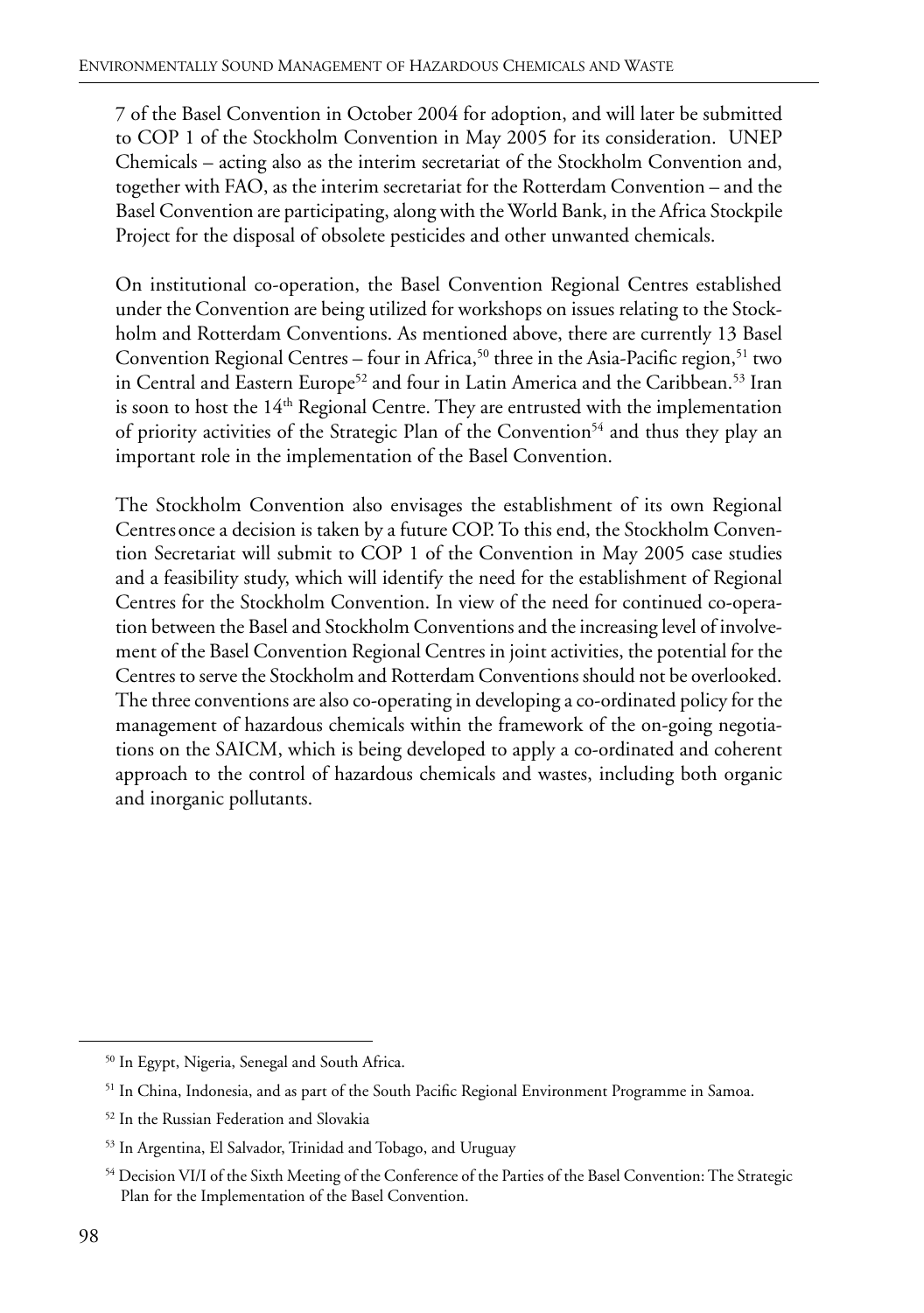## **Challenges for the Future**

In the short to medium term, co-operation between the three conventions is likely to focus on enhanced programmatic and scientific co-operation. In addition to the work already underway, increased focus should be placed on joint workshops that cover all aspects of chemicals and wastes. More substantive programme integration could be made in the preparation and implementation of the Stockholm National Implementation Plans with respect to the area of waste management, using the Basel technical guidelines on POPs wastes. There is also potential for the technical expert bodies of the three conventions to co-operate in scientific and technical reviews and the provision of technical guidance. The OEWG of the Basel Convention, the POPs Review Committee of the Stockholm Convention, to be established by COP 1 of the Convention and the Chemical Review Committee created by COP 1 of the Rotterdam Convention in September 2004 could serve as standing mechanisms for such matters as the development of destruction technologies and alternatives, polling of information on health and environmental impacts and ESM of hazardous substances through their whole life-cycle.

In the area of capacity-building, the three conventions could strengthen a joint approach in channelling the requests for technical and financial assistance in POPs related issues, as well as joint fund-raising for projects serving the objectives of more than one convention. On pesticides, integration of the Stockholm, Rotterdam and Basel Conventions' training and assistance requirements could be integrated into the FAO capacitybuilding for pesticides management. The Basel and Rotterdam Conventions could cooperate over training activities related to the PIC procedure. Joint assistance could be provided to countries experiencing difficulties in fulfilling their reporting obligations, including assistance with the organization of data at the national level so that it may be drawn upon for reporting requirements of each convention. The three conventions should also promote joint co-ordination at the national level among focal points and authorities for each convention.

There is further potential for co-operation. On legal issues, the three conventions could work together to develop legal and administrative instruments and aid in the drafting of national legislation co-ordinating training activities at both the national and regional levels. They could supply joint assistance in the review of existing legislation and in the identification of lacunae and inconsistencies. In this regard, the three conventions should work closely with FAO on the provision of technical assistance on pesticide legislation. With regard to compliance and enforcement, the three conventions could work together.

For matters relating to compliance, the three conventions have established or will establish procedures and institutional mechanisms for determining non-compliance. The Basel Convention's 15 member Compliance Committee, which is mandated to review general issues and submissions on compliance and implementation, could serve as a model for the Rotterdam and Stockholm Conventions. Regarding liability, the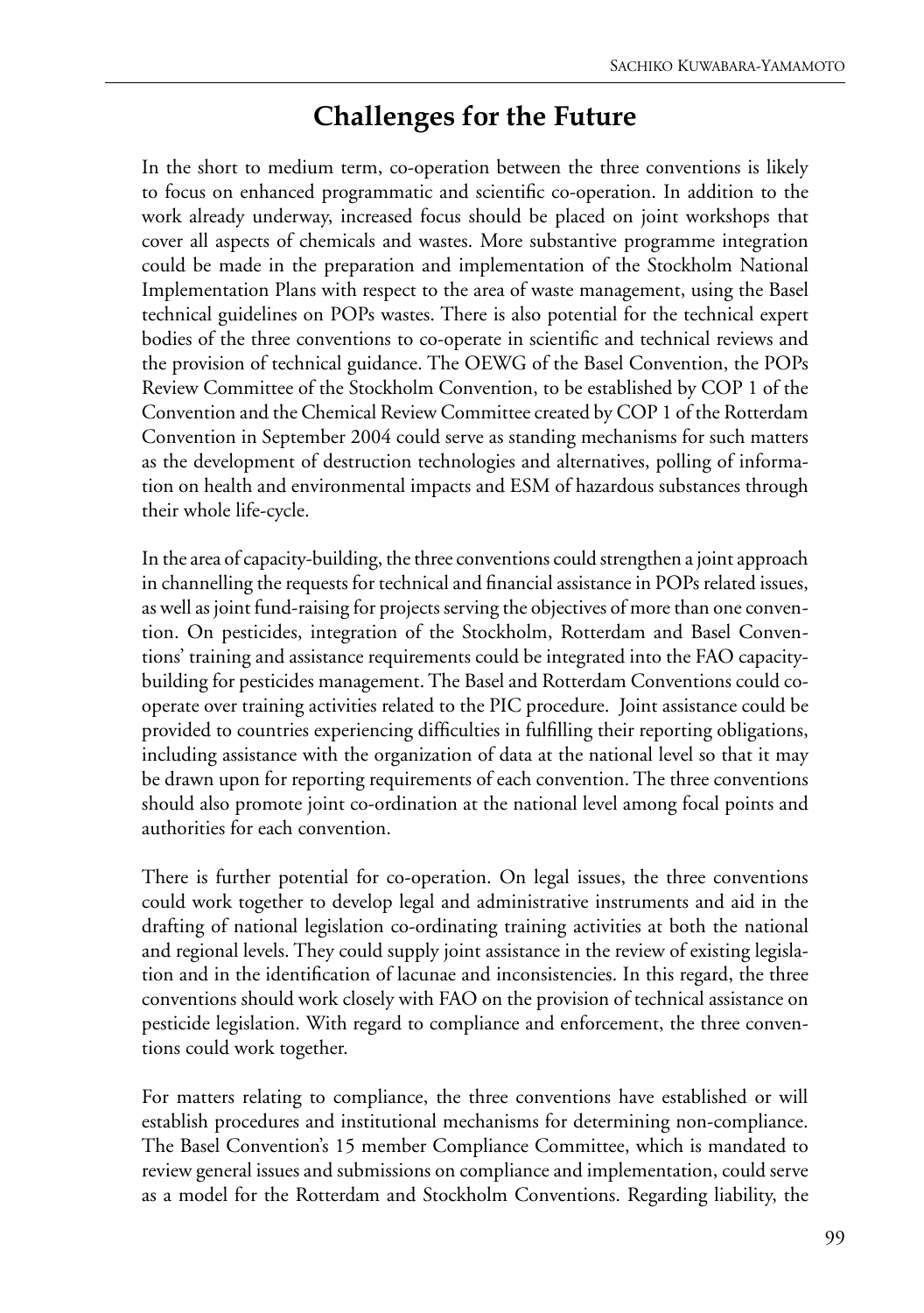convention regimes differ somewhat. Under the Basel Convention, a separate Protocol on Liability and Compensation has been adopted. Its objective is to provide for a comprehensive regime for liability and compensation for damage. The Stockholm and Rotterdam Conventions do not, however, call for a liability and compensation regime and synergies may be more difficult to find here. Other areas of future co-operation include co-ordination of work with the World Trade Organization on the harmonization of trade and environmental rules, implementation of dispute settlement mechanisms under the respective conventions, promotion of human rights and the development of a harmonized customs code in co-operation with the World Customs Organization.

Promotion of co-ordinated implementation of the three conventions, however, cannot be assured without proper regard to the need for a sustainable financial mechanism for implementing those legal instruments. Under the Stockholm Convention, industrialized countries have the obligation to provide new and additional financial resources to enable parties from developing countries, and countries with economies in transition to meet the full incremental costs of implementing measures to fulfill their obligations under the Convention, which the Global Environment Facility (GEF) is currently enabling. No similar provisions are made in respect of the Basel and the Rotterdam Conventions. Provision of a sustainable financial mechanism for promoting the implementation of the Basel and Rotterdam Conventions will be a key to future co-operation for promoting synergies between the three conventions.

# **Conclusion**

The Basel, Rotterdam and Stockholm Conventions form a group of conventions that complement and reinforce each other. Together they provide an internationally agreed framework for the life-cycle management of hazardous chemicals and wastes and are essential components of a global architecture for international chemical management being created through the SAICM process in response to the call of the Johannesburg Plan of Implementation,<sup>55</sup> GEF and legal instruments such as the Montreal Protocol.<sup>56</sup> Furthermore, there is a need for co-operation with wider stakeholders, including partnerships with industry, civil society and local governments.

Continued effort in this area is important in making international environmental law more effective. More needs to be done in carrying out a periodic review of MEAs to ensure that they respond adequately to the changing and increasingly complex demands of sustainable development. Furthermore, more needs to be done in promoting an inte-

<sup>55</sup> World Summit on Sustainable Development (WSSD), *Johannesburg Plan of Implementation*, www.un.org/ esa/sustdev/documents/WSSD\_POI\_PD/English/POIToc.htm.

<sup>56</sup> Montreal Protocol, *supra* note 8.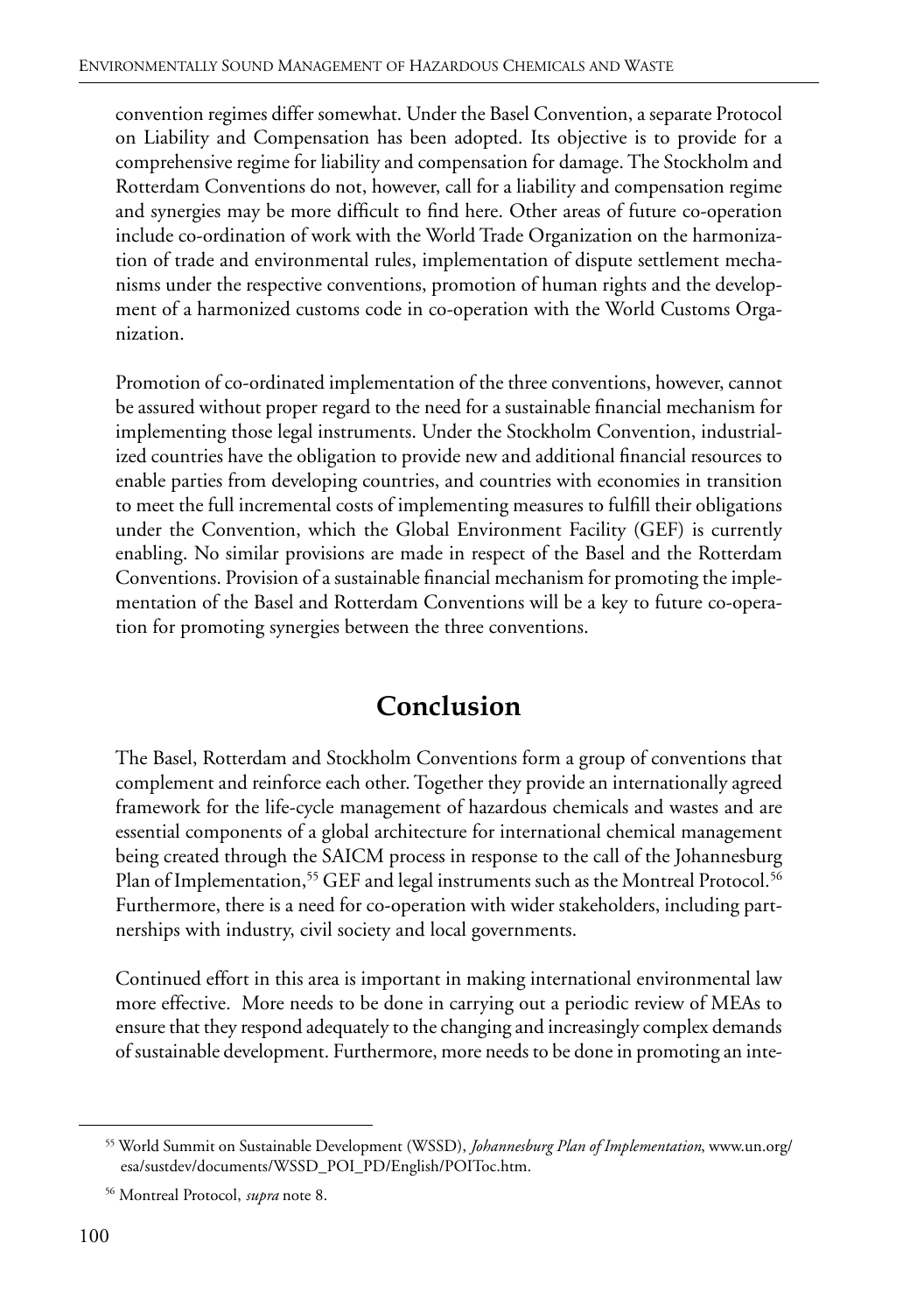grated and comprehensive approach to hazardous chemicals management, including their waste, based on the precautionary principle as reflected in the Johannesburg Plan of Implementation.

There are constraints in promoting a coherent international regime governing hazardous chemicals and wastes. MEAs negotiations are always issue specific, responding to specific situations or crises, and thus co-ordination among related instruments depend on country initiative and co-ordination at the national level as well as the international level. Tension between national and international controls will always be high; hence agreement on international controls tends to come about in response to crises and tends to be reactive rather than proactive. Economic interests and considerations also influence the outcome of environmental negotiations.

The Global Environment Governance issue will again posit itself on the agenda of the UNEP Governing Council in February 2005 where, among other issues, progress made in co-ordinated implementation of the Basel, Rotterdam and Stockholm Conventions will be reviewed. To the extent that individual measures under the MEAs require the endorsement of respective governing bodies, the joint implementation of the Basel, Rotterdam and Stockholm Conventions would necessarily be an incremental process. The issue of different memberships and meeting cycles of the respective conventions and the further question of more equitable funding mechanisms should also be addressed in this context.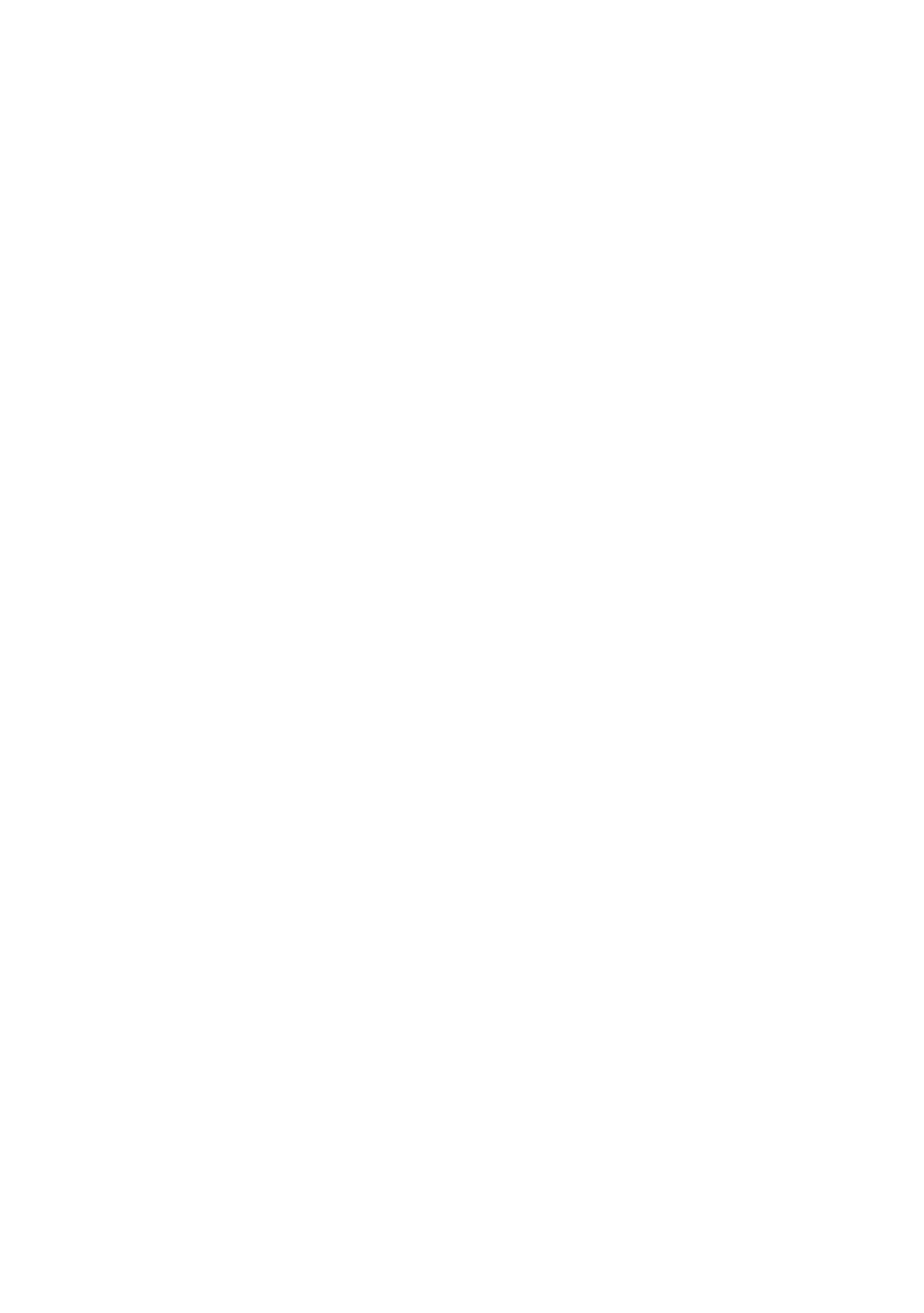# **THE ROLE OF NGOS AND NATIONAL PARLIAMENTS IN INTERNATIONAL ENVIRONMENTAL LAW-MAKING1**

*Heidi Hautala* <sup>2</sup>

## **Introduction**

In international environmental law-making today, there is a need to engage new, nonstate actors. This is especially true in the case of civil society but can be applied to the business sector as well. There is also the opportunity to increase the role of directly elected representatives in the form of members of national parliaments, supranational parliaments such as the European Parliament, etc. Participation of these actors is needed to compensate for the lack of legitimacy in international environmental law-making which to date has been largely confined with to intergovernmental structures. Common to all the abovementioned actors is that they work outside of the executive bodies and branches of government which are responsible for the negotiation of multilateral environmental agreements (MEAs). While national parliaments are usually limited to ratifying a MEA, there is scope for including them also at an earlier stage of international environmental law-making.

As non-governmental organizations (NGOs) – in the meaning of actual civil society organizations and economic or other interest organizations – and parliaments find themselves on the sidelines of negotiations, both have shown that they want to be more engaged in this process. Governments should take note of this and work to use them as partners and allies, and not as antagonists. This, however, may not be easy. Although

<sup>&</sup>lt;sup>1</sup> This paper is based on a lecture given by the author on 24 August 2004.

<sup>2</sup> Member of the Parliament of Finland and Vice-chair of its Environment Committee; former Member of the European Parliament and President of the European Greens/European Free Alliance.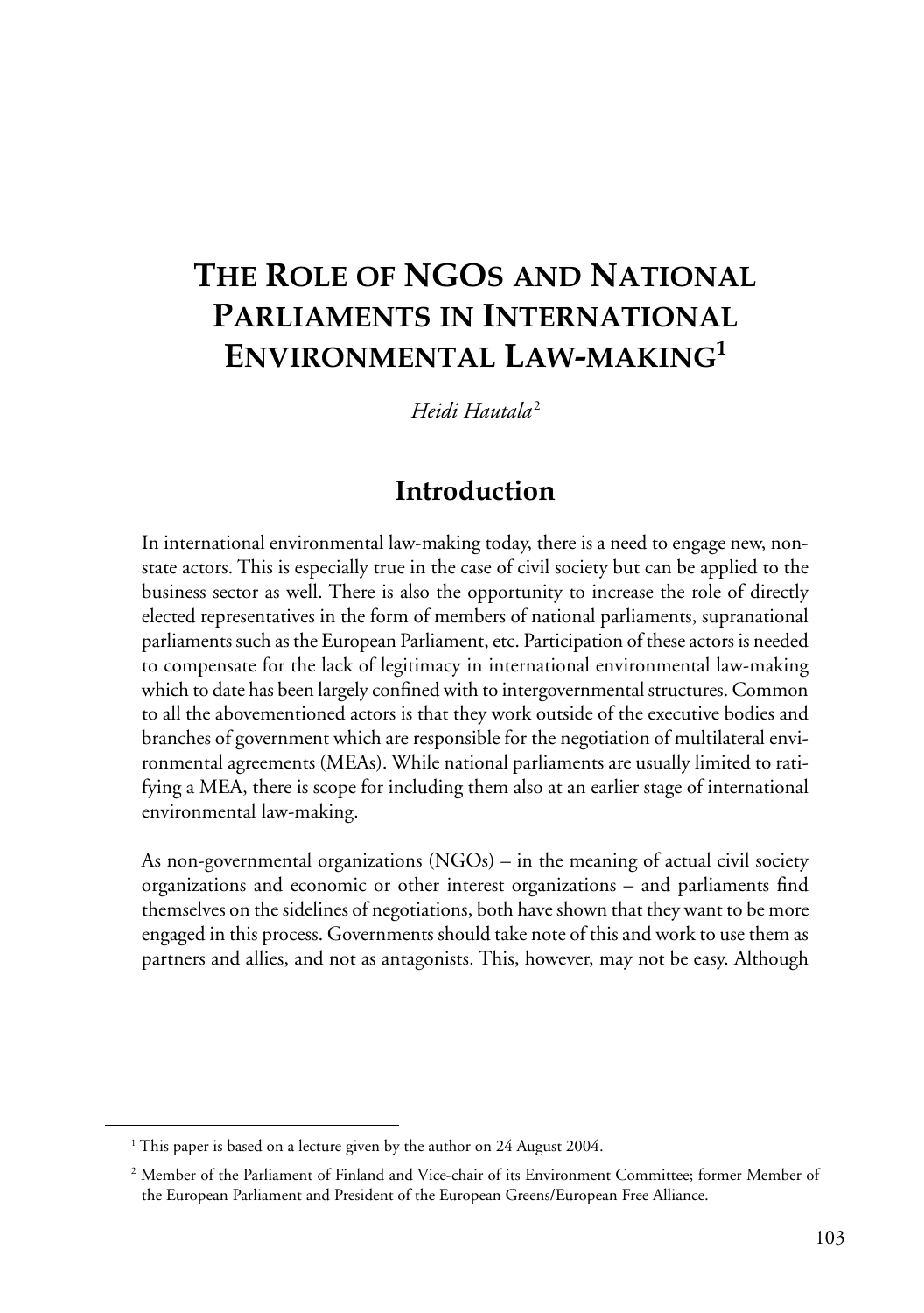these actors can often be very vocal in their demands and in expressing their opinions, they have not always proved to be correctly informed. It is also quite natural that any interest organization – whether working for a public or private interest – has to exaggerate their point of view. In our present media dominated society, no one would otherwise get their voice heard. It is left for decision-makers to judge, preferably in the open, how they balance the various interests against one another in the relevant decision. This of course does not always happen, and the influence and power of the various interest groups remain invisible.

There is also a manifest lack of transparency within international environmental law-making. The wider participation of both NGOs and parliaments would serve to increase openness in this area. Surprisingly, elected bodies and citizens have a common interest in defending the widest possible public access to information. Parliaments can, in addition to general and public rights on access to information, demand from the executive privileged access to non-public and even classified information. This is justified by their supremacy from the viewpoint of democratic legitimacy.

This is not to say that international negotiation processes should be completely in the hands of parliaments or non-state actors. In many cases negotiations have to be carried out cautiously and avoiding publicity, ensuring non-disclosure of opinions or revelations to the media, especially at sensitive stages and before decisions are taken. The great potential for increased openness and dialogue should still be emphasized.

# **International Environmental Law-making Today**

Some significant advances have been achieved. The Aarhus Convention<sup>3</sup> is a milestone as it recognizes that citizens need to be engaged in international environmental lawmaking. Not only that, the Convention actually creates certain fundamental rights for the citizen in decision-making in the environmental domain. This could serve as a model for other domains as well, but it is beyond the scope of this paper to develop this issue further. The Convention's importance is twofold as it places domestic obligations on states but extends them beyond national borders. The three pillars of the Aarhus Convention relate to access to information, public participation in decision-making and access to justice in environmental matters. As such, it is an important instrument for both civil society and, indirectly, for parliaments in their function of representing citizens. The Aarhus Convention has been signed and ratified by a limited number of countries and deserves more attention in international environmental discourse.<sup>4</sup>

<sup>&</sup>lt;sup>3</sup> Convention on Access to Information, Public Participation in Decision-Making, and Access to Justice in Environmental Matters, Aarhus, 25 June 1998, in force 30 October 2001, 38 *International Legal Materials* (1999) 517, www.unece.org/env/pp/documents/cep43e.pdf.

<sup>4</sup> As of 24 January 2005, there were 40 signatories and 30 parties to the Convention. Although in theory not limited to United Nations Economic Commission for Europe (UNECE) countries, the Convention was negotiated under the aegis of UNECE, which in part answers for the limited number of signatories.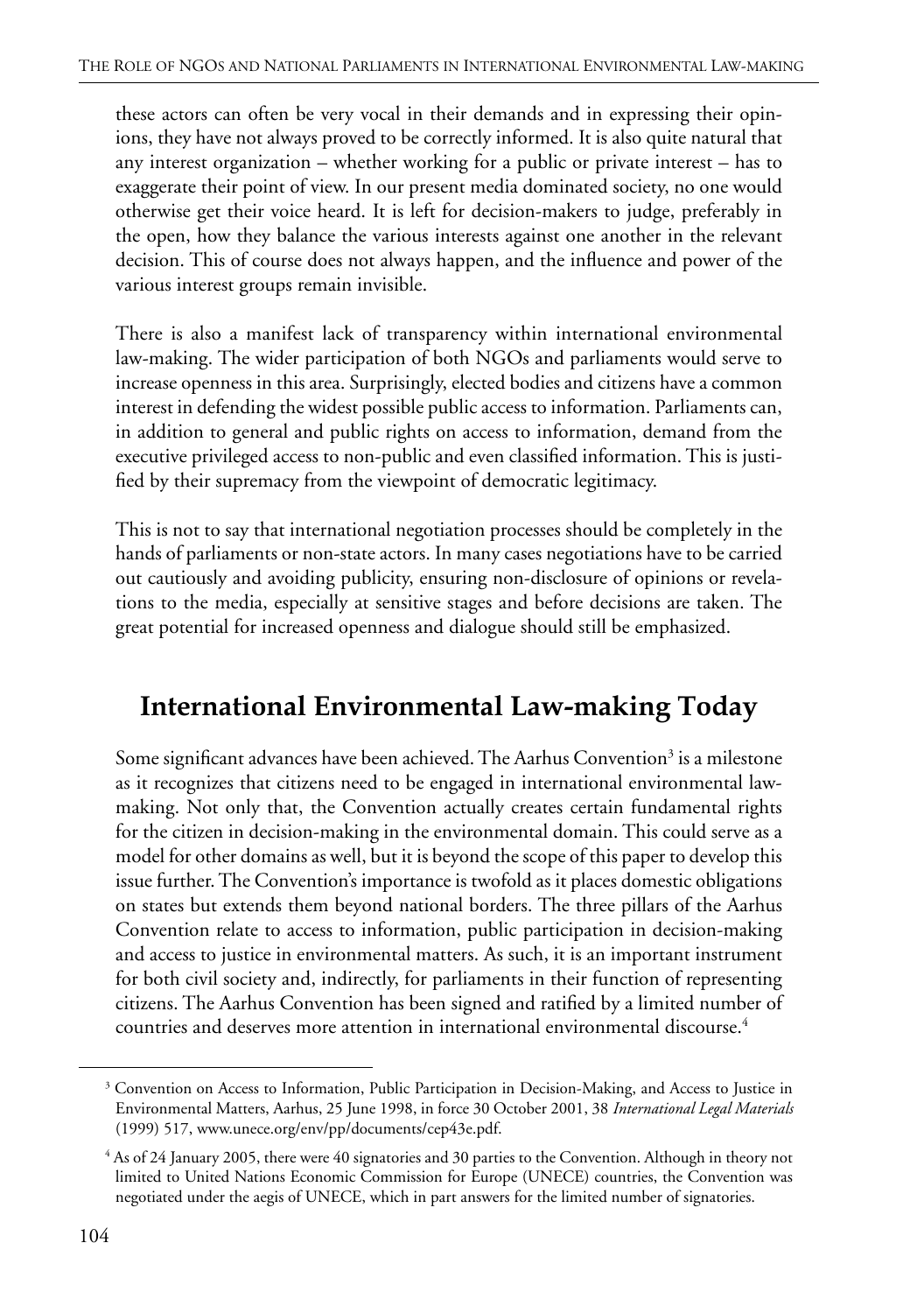Direct participation has also been helped by the World Wide Web which makes networking easier and increases dramatically the opportunities to access documents, decisions, information, etc. The possibilities presented by this tool are limited, however, by the fact that large groups of people have no access to it valuable.

Responsibility between the state and private enterprise is being shared under the auspices of public-private partnerships (PPPs) and voluntary agreements. Work still needs to be completed in this area and although there are examples of this type of scheme working successfully, questions still remain unanswered. Some of the concerns surrounding PPPs relate to poor implementation and lack of transparency and accountability. Despite setbacks, these schemes should not be dismissed out of hand and can serve a purpose. Where these types of instruments do not suffice, hard law is needed to achieve results.

The increased pressures of globalization have led to a situation where competitiveness has increasingly become a key factor in any economy. In diverse ways, states in the South and in the North face a sharp dichotomy between economic and social aspects on one hand, and environmental aspects on the other hand. In real life, these three factors of sustainable development do not meet in an ecologically sound manner. The South fears environmental agreements because of loss of access to markets in the North, and the North fears them because of re-localization of jobs to the South, to China and India for example. These questions have led to major deadlocks in international environmental politics, and new mechanisms and solutions should be identified. In this instance, increased and improved networking and engaging new non-state actors may prove to be the key to solving this issue as well.

## **The Roles of CSOs**

The analysis in this section relates mainly to civil society non-state actors, often called civil society organizations (CSOs). Some of the conclusions drawn may be applicable to business and other economic interest organizations as well. At the outset, it should be noted that like all NGOs, CSOs are extremely heterogenic. They can be big or small, local, national or international, professional or voluntary. Moreover, many CSOs have built up alliances at local, national and international levels. As many state and business actors can undermine the legitimacy of CSOs claiming that their background and real interests are obscure, there are processes under way, by Transparency International, for example, aimed at increasing CSO transparency and accountability.

In a critical situation, CSOs have the ability to serve information and provide counterexpertise in their given area of interest. Although every interest group has a tendency to exaggerate their position, with this in mind one can carve out the bias and present a balanced view. With regard to CSOs, mobilization is crucial. CSOs can spread information and perhaps more importantly can help form public opinion which, although negotiations may be carried out behind closed doors, is still needed to provide support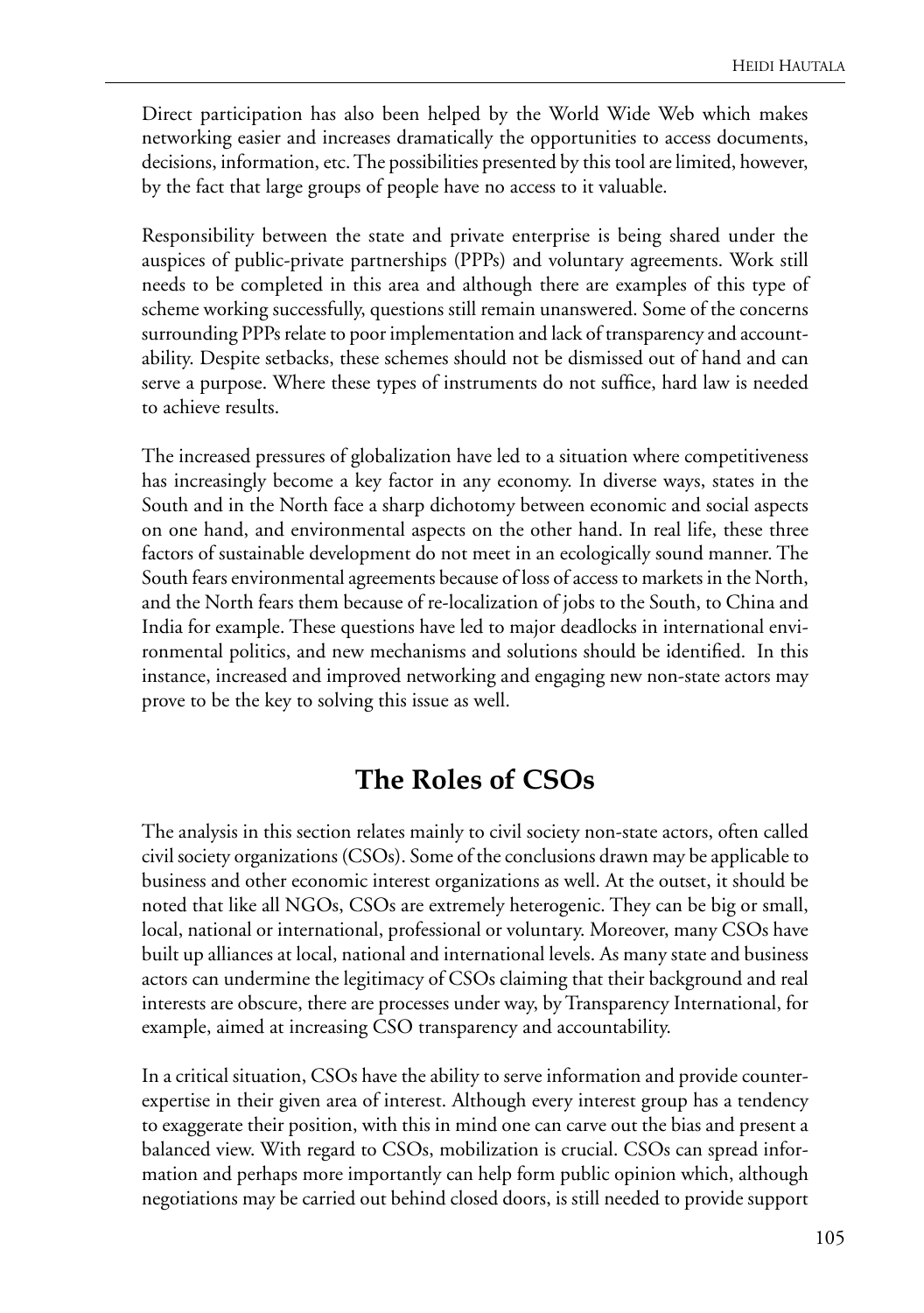and legitimacy to government positions. Of course the same is also true in an antagonistic situation. CSOs can make a difference in negotiations with their vocal criticism. In international environmental politics, however, the classical situation is that an environment minister can draw a lot of support from them against other sectoral interests, such as industry, agriculture or transport.

An important role can also be played by NGOs acting as messengers between governments or as grassroots diplomats. This role of go-between can be crucial, especially when an issue involves matters which are difficult and challenging for governments to address directly. An example of this can be found with old nuclear installations on the Kola Peninsula in north-west Russia in the 1990s. The area is renowned for its aging and uncared for nuclear reactors, for example in submarines lying in harbours or even at the bottom of the arctic seas. As this case involved the ever-sensitive issue of military and state secrets, concerned governments felt that they could not intervene. The Finnish Government, for example, chose not to intervene in any way due to its more reserved foreign policy traditions. To resolve this deadlock, the Norwegian Government used the native Bellona Foundation as a sort of messenger and a preparatory actor to solve the problem of nuclear waste. The Bellona Foundation was able to act as facilitator for the Russian government, including its military and regional administrations. From this initial position, an agreement which deals with liability and customs issues has later been reached between the concerned governments. This has made international participation and support finally possible.

An obvious task of CSOs is the monitoring and enforcement of existing legislation. To again take a Russian example, several small NGOs are tackling the issue of environmental crime within the forest industry. Illegal logging is a persistent problem and has been brought to the attention of the authorities on numerous occasions. In developing countries a similar situation exists with indigenous communities campaigning actively against illegal loggers. In this respect indigenous communities can and do work in the same way and for similar ends.

Environmental activism is often dangerous for individuals under authoritarian regimes. The international community should give much more attention and support to courageous people who have faced accusations and punishment on the grounds of endangering national security interests, for example by disclosing sensitive information, which sometimes has proven to already be public. Russia and former Commonwealth of Independent States (CIS) countries unfortunately provide examples of this kind. Corruption and crime are common in the exploitation of natural resources all over the world, but where the rule of law is not sufficiently upheld, individuals face many dangers when defending the environment.

Non-governmental organizations also have a role to play in actual international negotiations. Some governments have realized the merits of engaging both CSOs and other NGOs in their delegations to international treaty negotiations. Finland, Sweden, the United Kingdom and the Netherlands are such countries, as is South Africa. Finland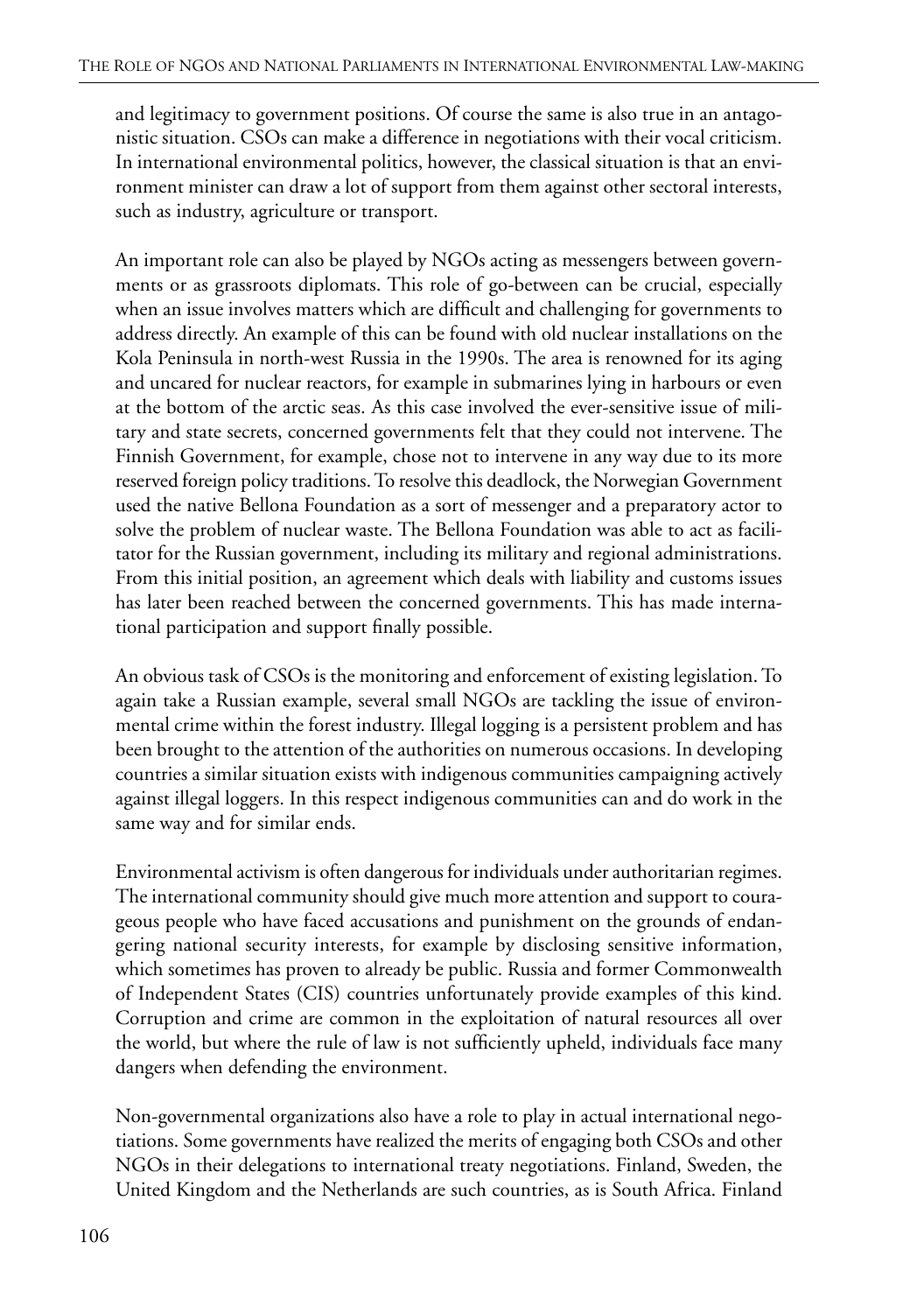may have been one of the very first countries to include NGOs in its delegations and since the Kyoto Protocol,<sup>5</sup> this has become standard, not only in environmental matters but for example in other UN summits as well. The risks of such a practice to both sides are clear, however, as governments are not automatically protected from the criticism of the participating NGOs. On the other side of the fence, NGOs need to be wary about becoming associated with governments and being criticized for lack of independence.

The negotiating blocs in MEAs have long been divided into North and South camps, which view each other as fierce opposition, and often see environmental measures as trade barriers or barriers to economic development. Civil society, on the other hand, has witnessed some South-North consensus-building. There is a growing awareness of the need for solidarity across this divide, and of mutual interests. The World Social Forum reflects such consensus-building within civil society under the challenging title: Another world is possible.

## **The Roles of Parliaments**

Traditionally, the role of national parliaments has been the ratification of conventions. Many elected representatives feel that it is not adequate that they should only be able to simply accept or reject international treaties. Including members of parliaments in delegations to treaty negotiations is one way of increasing parliaments' participation, but the real question is how to involve parliaments at an even earlier stage. The emphasis of reform is shifting towards the negotiation mandate. This can be seen very clearly in the European Union where, under the new Constitution that is still in the process of ratification, the European Parliament is succeeding in securing a say in forming that mandate.6 This in turn will prove to be helpful for national parliaments within the EU which also want to have a say vis-à-vis their own governments and should have a right to do so. Parliamentary bodies should have access to confidential information relating to MEA negotiations, respecting the obligation of confidentiality, of course.

An increased role for parliaments can be seen as adding legitimacy to the process of negotiating an MEA. More generally, parliamentary participation is becoming an issue in a large number of international organizations. Stronger inter-parliamentary cooperation is already taking place today. Inter-parliamentary bodies and fora are being formed, for instance with the World Bank and World Trade Organization. Members of parliaments presently have annual meetings with the leaders of the World Bank and

<sup>5</sup> The Kyoto Protocol to the United Nations Framework Convention on Climate Change, Kyoto, 11 December 1997, in force 16 February 2005, 37 *International Legal Materials* (1998) 22, unfccc.int/resource/docs/ convkp/kpeng.pdf.

<sup>6</sup> Treaty Establishing a Constitution for Europe, OJ 2004 No. C310, 16 December 2004, europa.eu.int/ constitution/index\_en.htm.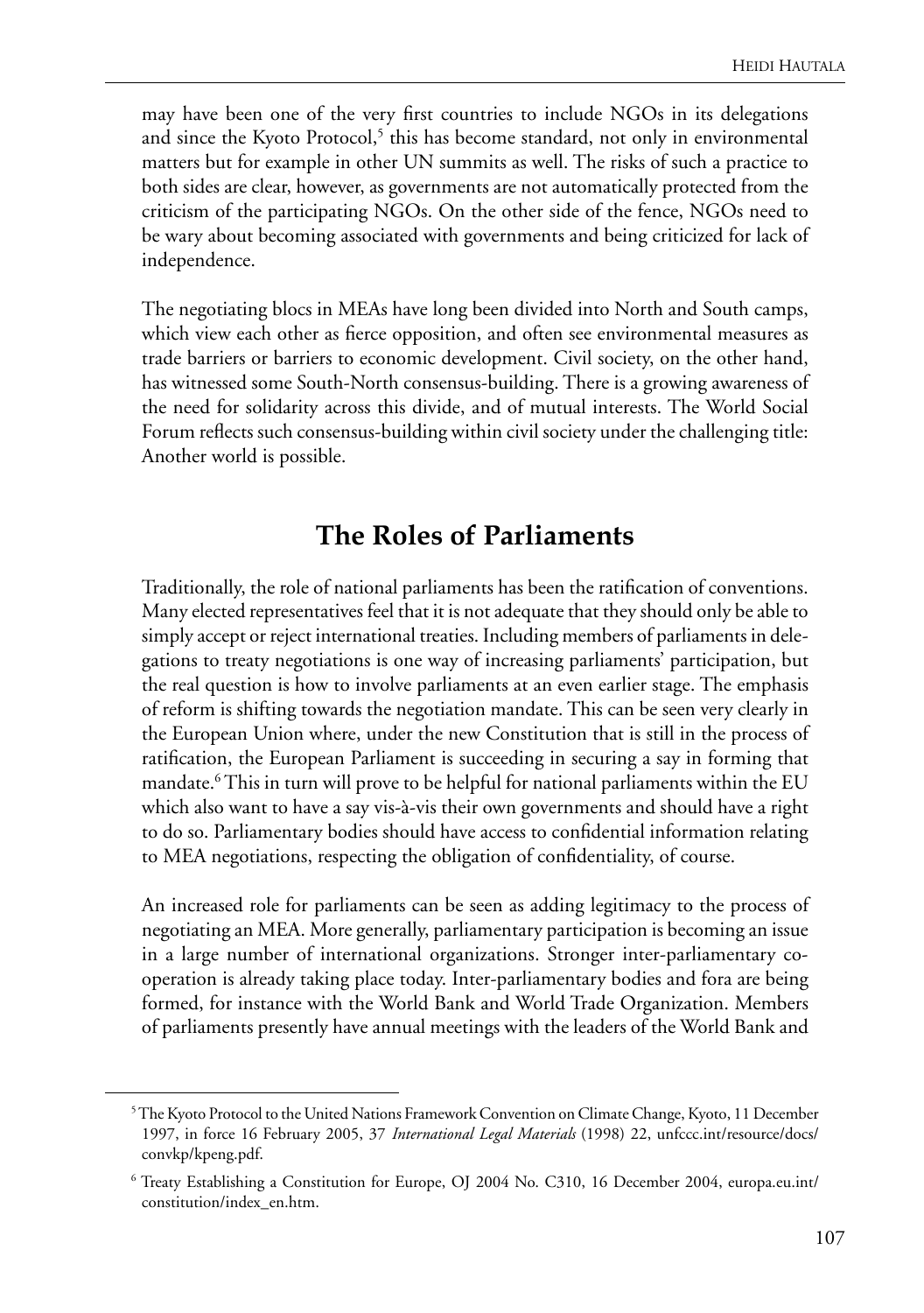the International Monetary Fund on issues relating to development. WTO has parliamentary meetings. This is only an informal beginning. As a consequence, international issues will be given more visibility in national political debates.

One of the shortcomings of international processes is the lack of coherence between competing sectoral interests. Each institution and organization has a tendency to defend only its own interests. Very often the environment is a loser. Parliamentary involvement should be exploited to enhance the coherence of international decision-making, and in particular for strengthening environmental aspects of the decisions taken.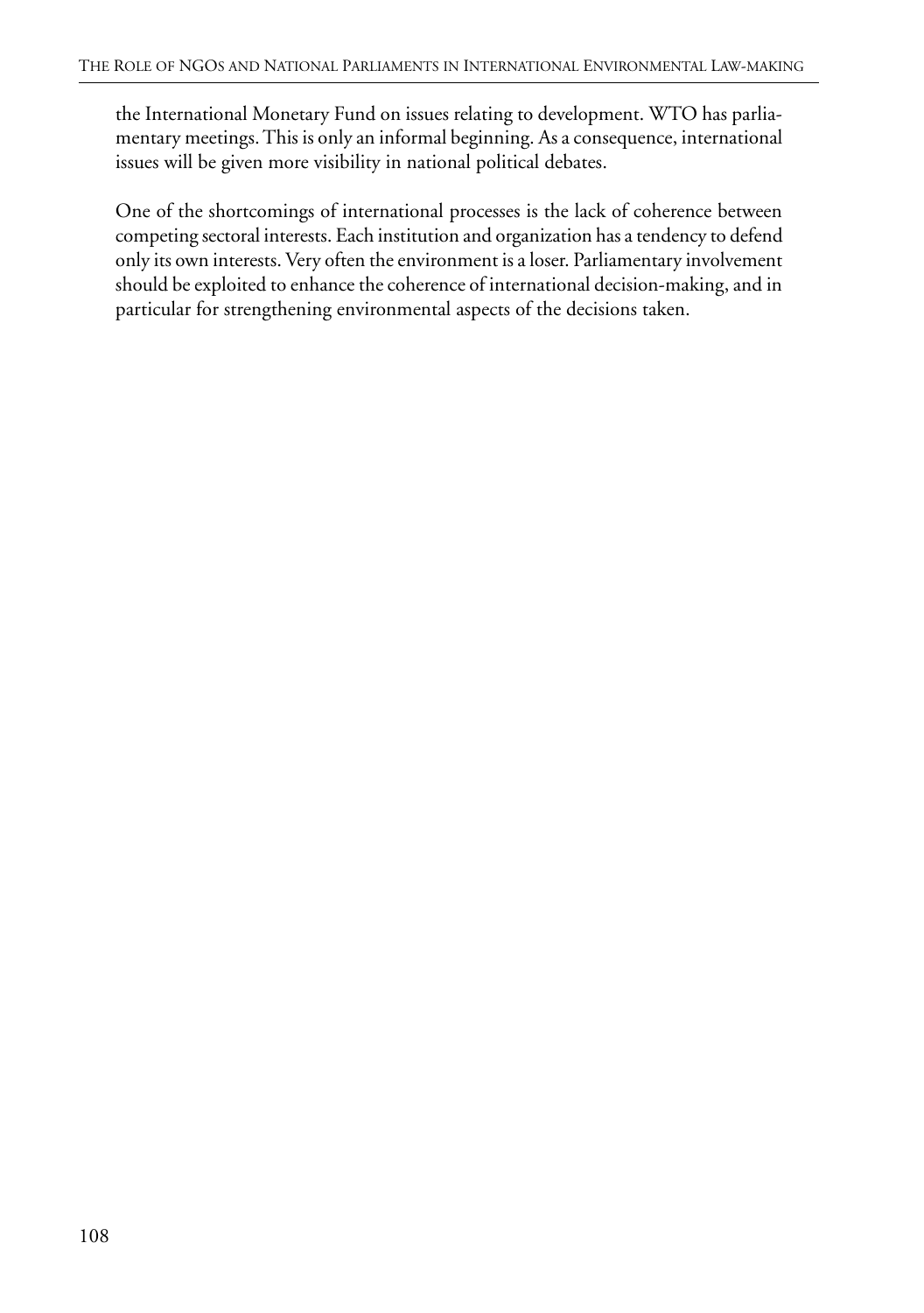# **THE NEGOTIATIONS ON THE RELATIONSHIP BETWEEN WTO RULES AND MEAS: THE STORY SO FAR<sup>1</sup>**

*Tuula Varis* <sup>2</sup>

## **Introduction**

There are some 10-15 multilateral environmental agreements (MEAs) containing trade measures which the Parties have considered essential or necessary for the achievement of the objectives of the agreement. These include CITES,<sup>3</sup> the Basel Convention,<sup>4</sup> the Montreal Protocol,<sup>5</sup> the Stockholm POPs Convention,<sup>6</sup> the Rotterdam PIC Convention<sup>7</sup> and the Cartagena Biosafety Protocol.<sup>8</sup> Examples of trade measures provided for in the agreements vary from import and export restrictions to total trade bans, and notification and labelling requirements. The number of MEAs containing trade provisions has grown in pace with the need to address environmental problems related to cross-border production and consumption patterns, which often have a bearing on international trade.

<sup>&</sup>lt;sup>1</sup> This paper is based on a lecture given by the author on 25 August 2004.

<sup>2</sup> Counsellor, Ministry of the Environment of Finland.

<sup>3</sup> Convention on International Trade in Endangered Species of Wild Flora and Fauna, Washington D.C., 3 March 1973, in force 1 July 1975, 993 *United Nations Treaty Series* 243, www.cites.org/eng/disc/text.shtml.

<sup>4</sup> Basel Convention on the Control of Transboundary Movements of Hazardous Wastes and their Disposal, Basel, 22 March 1989, in force 24 May 1992, 28 *International Legal Materials* (1989) 657, www.basel.int/ text/con-e.htm.

<sup>&</sup>lt;sup>5</sup> Montreal Protocol on Substances that Deplete the Ozone Layer, Montreal, 16 September 1987, in force 1 January 1989, 26 *International Legal Materials* (1987) 154, www.unep.org/ozone/pdfs/Montreal-Protocol2000.pdf.

<sup>6</sup> Stockholm Convention on Persistent Organic Pollutants, Stockholm, 22 May 2001, in force 17 May 2004, 40 *International Legal Materials* (2001) 532, www.pops.int/.

<sup>7</sup> Convention on the Prior Informed Consent Procedure for Certain Hazardous Chemicals and Pesticides in International Trade, Rotterdam, 11 September 1998, in force 24 February 2004, 38 *International Legal Materials* (1999) 1, www.pic.int/en/ViewPage.asp?id=104.

<sup>&</sup>lt;sup>8</sup> Cartagena Protocol on Biosafety to the Convention on Biological Diversity, Montreal, 29 January 2000, in force 11 December 2003, www.biodiv.org/doc/legal/cartagena-protocol-en.pdf.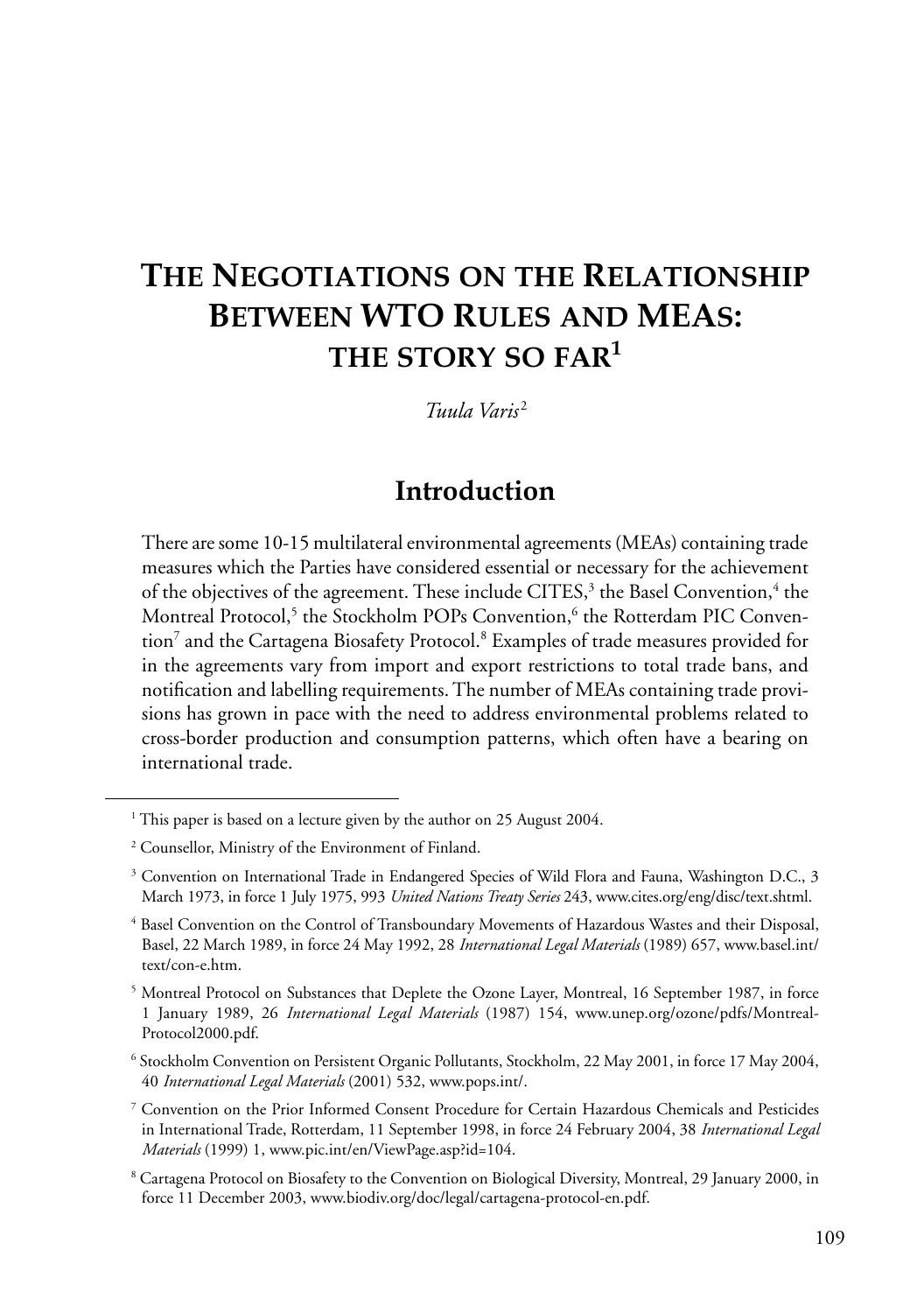The increasing importance of clarifying the relationship between the rules of the World Trade Organization (WTO) and the trade obligations set out in the numerous MEAs is widely recognized. Some trade officials are concerned that MEA-based trade measures could contradict or even contravene WTO rules and give leeway to arbitrary or unjustifiable discrimination or disguised restrictions on trade. Conversely, environmental officials are worried that WTO rules may undermine the efforts to address serious and shared environmental problems, and affect the negotiation, implementation and development of MEAs.

The two systems of international law, trade and environment, have evolved and coexisted for decades in a quiet status quo. There have been no MEA-WTO dispute cases. Nevertheless, this does not mean that such conflicts could not arise in the future. In addition, some claim that the present somewhat unclear relationship between the two regimes has had a freezing effect on MEAs by prolonging and complicating their negotiation. Trade aspects have undoubtedly been a significant and often conflictive dimension in recent environmental negotiations. This is true of the Biosafety Protocol as well as of the PIC and POPs Conventions.

To avoid working at cross-purposes, in 2001 the WTO Ministerial Meeting agreed on the Doha Declaration<sup>9</sup> which included in its scope negotiations aimed at bridging the gap between trade and environment. The first part of Paragraph 31 of the Doha Mandate reads as follows:

With a view to enhancing the mutual supportiveness of trade and environment, we agree to negotiations, without prejudicing their outcome, on:

- (i) the relationship between existing WTO rules and specific trade obligations set out in multilateral environmental agreements (MEAs). The negotiations shall be limited in scope to the applicability of such existing WTO rules as among parties to the MEA in question. The negotiations shall not prejudice the WTO rights of any Member that is not a party to the MEA in question.
- (ii) procedures for regular information exchange between MEA Secretariats and the relevant WTO committees, and criteria for the granting of observer status.

The WTO Committee on Trade and Environment Special Session (CTESS) was given the remit to explore the issues brought forth in Paragraph 31.

<sup>9</sup> Doha Ministerial Declaration, 14 November 2001, WT/MIN/(01)/DEC/1, www.wto.org/english/thewto\_ e/minist\_e/min01\_e/mindecl\_e.htm.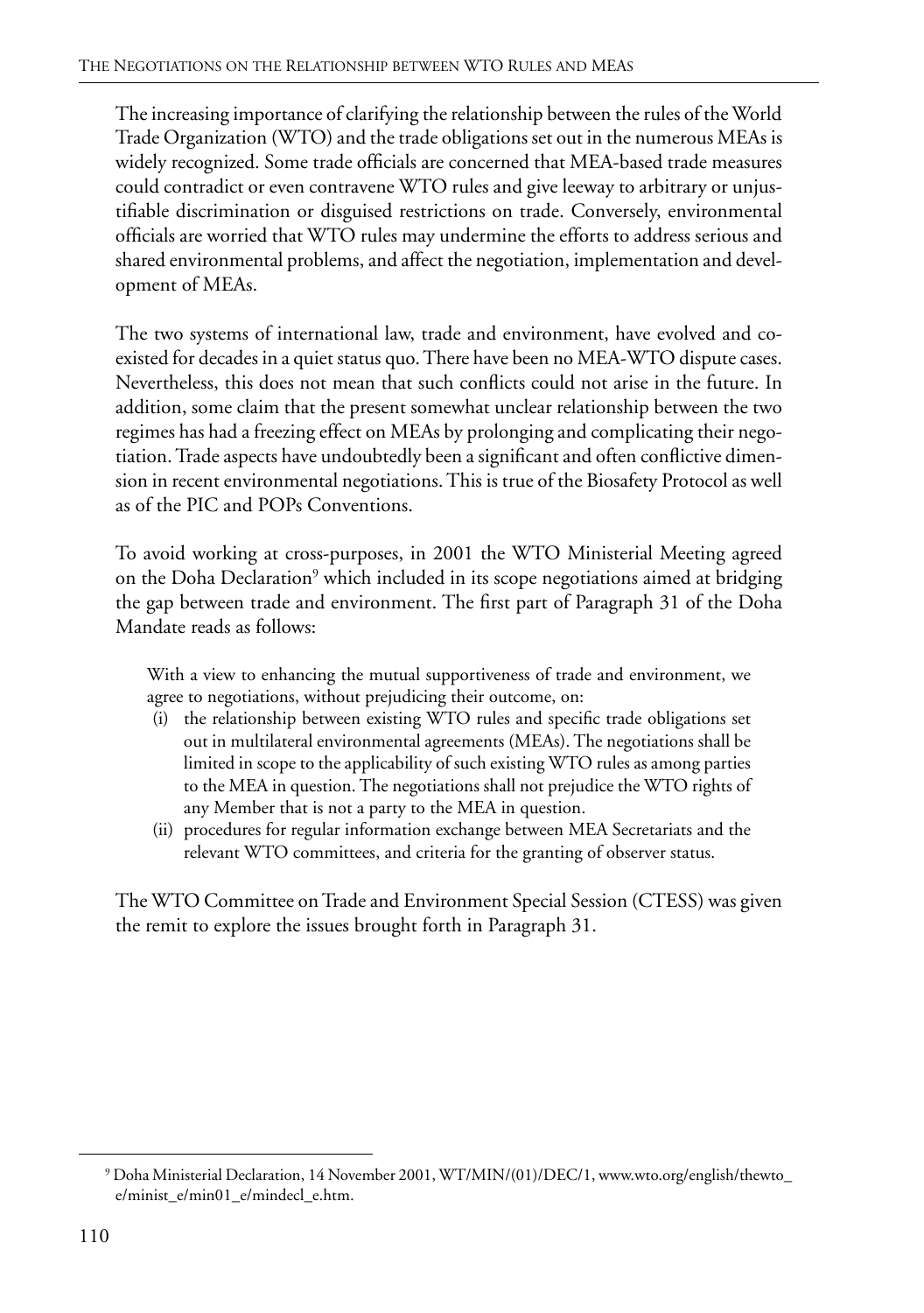## **Differing Views on Definitions**

The first years of negotiations in the CTESS have concentrated more or less on debating the content of the mandate and clarifying what was actually agreed to in Doha.<sup>10</sup> Questions have remained as to how precisely or loosely an MEA should be defined. Discussions have evolved around issues such as how many Parties are needed to make an agreement multilateral and whether the mandate refers only to global agreements or also to regional ones. There has also been uncertainty as to what makes an agreement environmental as fisheries agreements, for instance, could either be primarily environmental or economic.

Differing views have also been expressed on what an agreement is. Does the Doha mandate refer only to MEAs in force or also to MEAs which are in the process of coming into force? Might MEAs to be negotiated in the future also be included? Furthermore, does the mandate refer only to general or framework agreements or also to the several protocols and other binding decisions of the Conferences of the Parties amending the various MEAs? The latter has also raised questions as to who is a party to an MEA since not all Parties to MEAs have agreed to and ratified all the amendments.

Finally, CTESS has been debating on what a specific trade obligation (STO) is. Some WTO Members have opted for a strict interpretation whereby STOs must be measures which are explicitly provided for and mandatory under MEAs, while other Members have been more willing to include also other types of trade measures, such as those which are explicitly provided for by the MEAs but are not mandatory.

From an environmental point of view, one can question to what extent the trade community and the WTO have competence or expertise on these kinds of definitional issues regarding international environmental law. Very few CTESS delegations seem to include environmental officials and it is not always clear to what extent the Geneva-based trade negotiators communicate with and seek environmental guidance from their respective capitals.

# **Two Approaches**

Within the CTESS there has also been disagreement as to the approach to be taken in the negotiations under the Doha Paragraph 31(i). Two schools of thought have emerged with the EU, Switzerland and Norway, for example, favouring the so-called conceptual, top-down approach, while Australia, the USA, New Zealand and a number of developing countries, for example, favour the so called matrix, bottom-up approach.

<sup>10</sup> See *Report of the Chairperson of the CTE Special Session to the Trade Negotiations Committee*, TN/TE/7 and Suppl. 1 (WTO, 2003), available in part at www.wto.org/english/tratop\_e/envir\_e/rep\_chair\_cte\_spec\_ e.htm; and *Report of the Chairperson of the CTE Special Session to the Trade Negotiations Committee*, TN/ TE/8 (WTO 2004).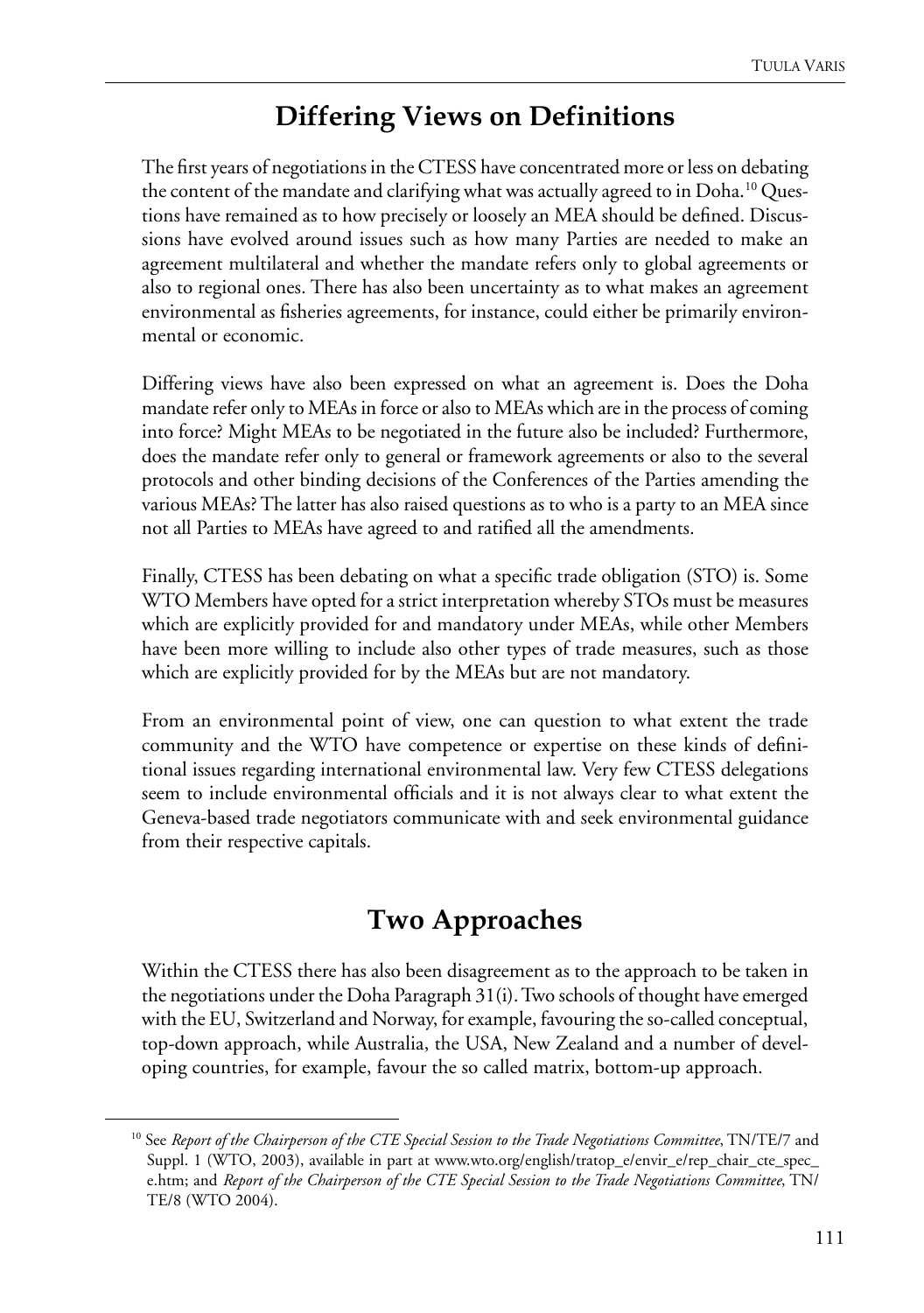The conceptual approach is based on the will to seek political consensus on the general principles that should govern the WTO-MEA relationship. These principles should include at least the following: multilateralism is better than unilateralism; MEAs and the WTO are equal parts of international law and neither takes precedence over the other; when carrying out trade or environmental negotiations, the need to take into account each regime and the need for mutual supportiveness must be recognized; the competence of the different branches should be respected and consequently environmental policy should be made within the MEAs and not within the WTO; dispute resolution should be carried out between MEA parties primarily within the MEA in question; WTO rules should not be interpreted in clinical isolation but take into consideration also the international environmental obligations of the Members.

The matrix school, for its part, considers it premature to discuss the general governing principles of the WTO-MEA relationship and advocates instead an in-depth analysis of the relationship. Members should go through, article by article, the trade provisions of the MEAs in an attempt to define which are STOs and which are not, and assess them against the WTO rules. Suggestions have also been made to continue the work by assessing the national implementation of these measures.

In principle, the CTESS is proceeding on two parallel tracks using both of the approaches. In practice, the matrix camp has more or less advocated using only its own approach and has not accepted the top-down approach. The conceptual camp, for its part, claims that the piecemeal bottom-up matrix method does not, as such, give the political solutions needed to clarify the MEA-WTO relationship in general.

From an environmental point of view, the matrix approach may contain the risk that the CTESS will turn into a kind of shadow dispute body that determines, from the trade perspective, those MEAs or MEA obligations which are WTO-consistent and those which are not. When analysing national implementation, it is feared that such a body will assess, solely from the trade perspective, the respective performance of individual countries instead of looking at the relationship between the two sets of rules and enhancing their mutual supportiveness.

In addition to the WTO negotiations under Paragraph 31(i) a special mention needs to be made of the relationship between the Convention on Biological Diversity (CBD)<sup>11</sup> and the Agreement on Trade-related Aspects of Intellectual Property Rights (TRIPS).<sup>12</sup> Due to provisions in TRIPS which relate to plants and animals and the protection of plant varieties, the Doha Declaration instructed the TRIPS Council to examine this relationship. One of the avenues to explore is the review of TRIPS Article 27(3)(b) which deals with the patentability and non-patentability of plants, animals and biological processes. The debate so far has surrounded the question of access to genetic

<sup>11</sup> Convention on Biological Diversity, Rio de Janeiro, 5 June 1992, in force 29 December 1993, 31 *ILM* (1992) 822, www.biodiv.org/doc/legal/cbd-en.pdf.

<sup>&</sup>lt;sup>12</sup> Agreement on Trade-related Aspects of Intellectual Property Rights, Marrakesh, 15 April 1994, in force 1 January 1995, www.wto.org/english/docs\_e/legal\_e/27-trips\_01\_e.htm.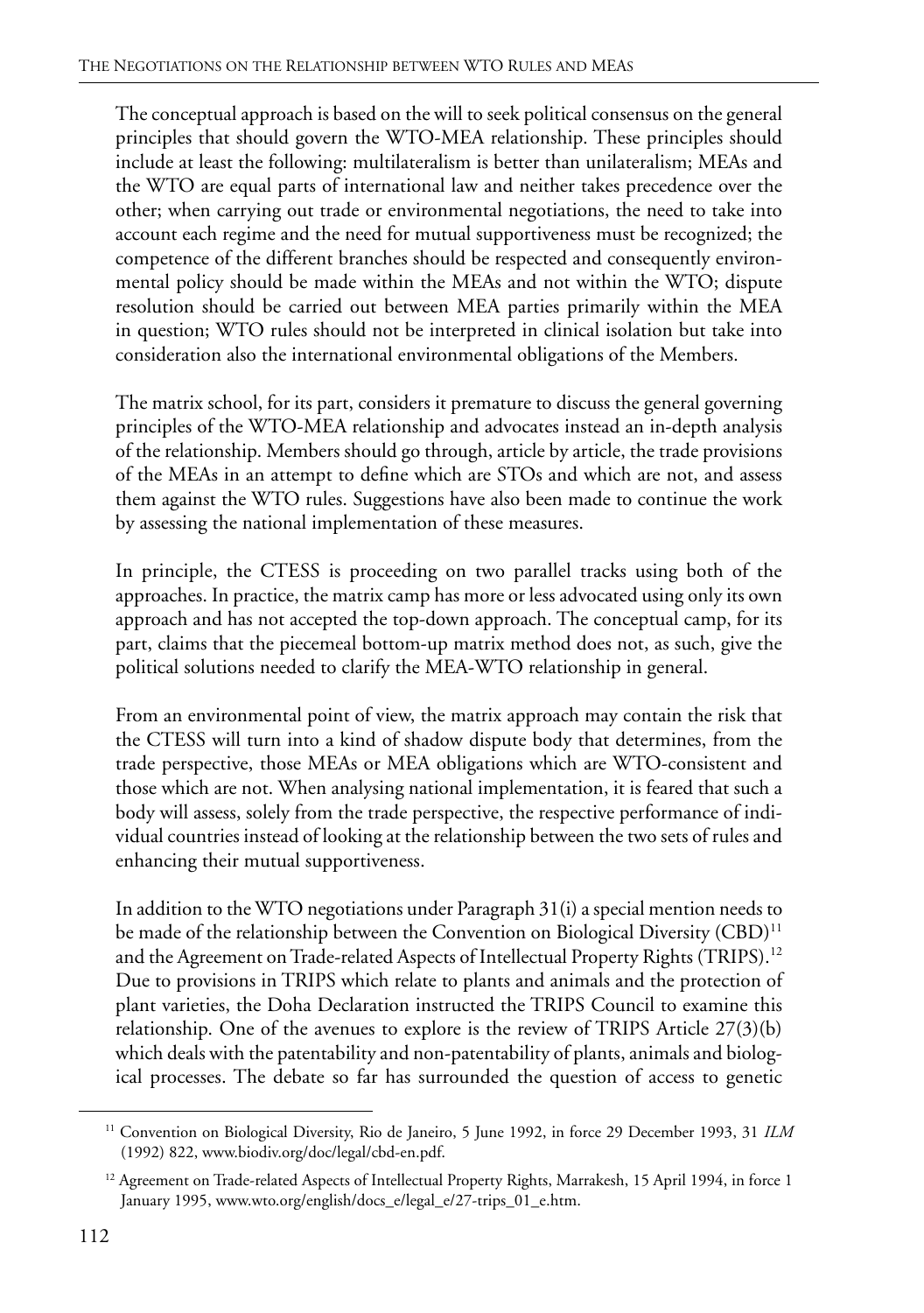resources, mostly in developing countries, and benefit-sharing mechanisms which would guarantee a return for the communities and/or countries which are the source of those resources.

One of the central questions has been whether a patent applicant should have an obligation to declare the country of origin or specific source of the genetic resource, or the source of knowledge of indigenous and local communities on which the invention is based. Some of the ideas which have been put forward include application of the principle of prior informed consent, obtained from the source community, and a certificate of origin for the genetic resources. As developing countries are the source of most genetic resources used in biotechnological inventions and patents, they have been active in promoting the introduction of such obligations. To look into these issues alongside the WTO, the Convention on Biological Diversity established the Working Group on Access and Benefit-Sharing as well as the Working Group on Traditional Knowledge, Innovations and Practices while the World Intellectual Property Organization established the Intergovernmental Committee on Intellectual Property, Genetic Resources, Traditional Knowledge and Folklore.

## **Information Exchange and Observer Status**

The position of the CTESS on Paragraph 31(ii) relating to regular information exchange between the WTO and MEA secretariats and granting observer status to the latter has been less controversial than the debate surrounding the interpretation of Paragraph 31(i). This is not to say, however, that consensus has been reached on the matter. Relating to information exchange, there have been several proposals to improve and enhance this aspect of the co-ordination and co-operation between the WTO and MEA secretariats. These include formalizing and focusing the WTO-MEA information sessions, organizing joint WTO, United Nations Environment Programme (UNEP) and MEA technical assistance and capacity-building projects, organizing WTO parallel or side events at Conferences of the Parties of MEAs, exchanging documents and establishing electronic databases on trade and environment.

The issue of observer status has also been advanced although not solved. In February 2003, the CTESS took a decision to invite UNEP and certain MEA secretariats on an ad hoc basis to its meetings based on a separate decision to be taken by consensus at the end of each CTESS meeting. So far, invitations to attend have been extended to the secretariats of the Basel Convention, the Convention on Biological Diversity, CITES, the Montreal Protocol, the UN Framework Convention on Climate Change,<sup>13</sup> the

<sup>&</sup>lt;sup>13</sup> United Nations Framework Convention on Climate Change, New York, 9 May 1992, in force 21 March 1994, 31 *International Legal Materials* (1992) 849, unfccc.int/files/essential\_background/background\_ publications\_htmlpdf/application/pdf/conveng.pdf